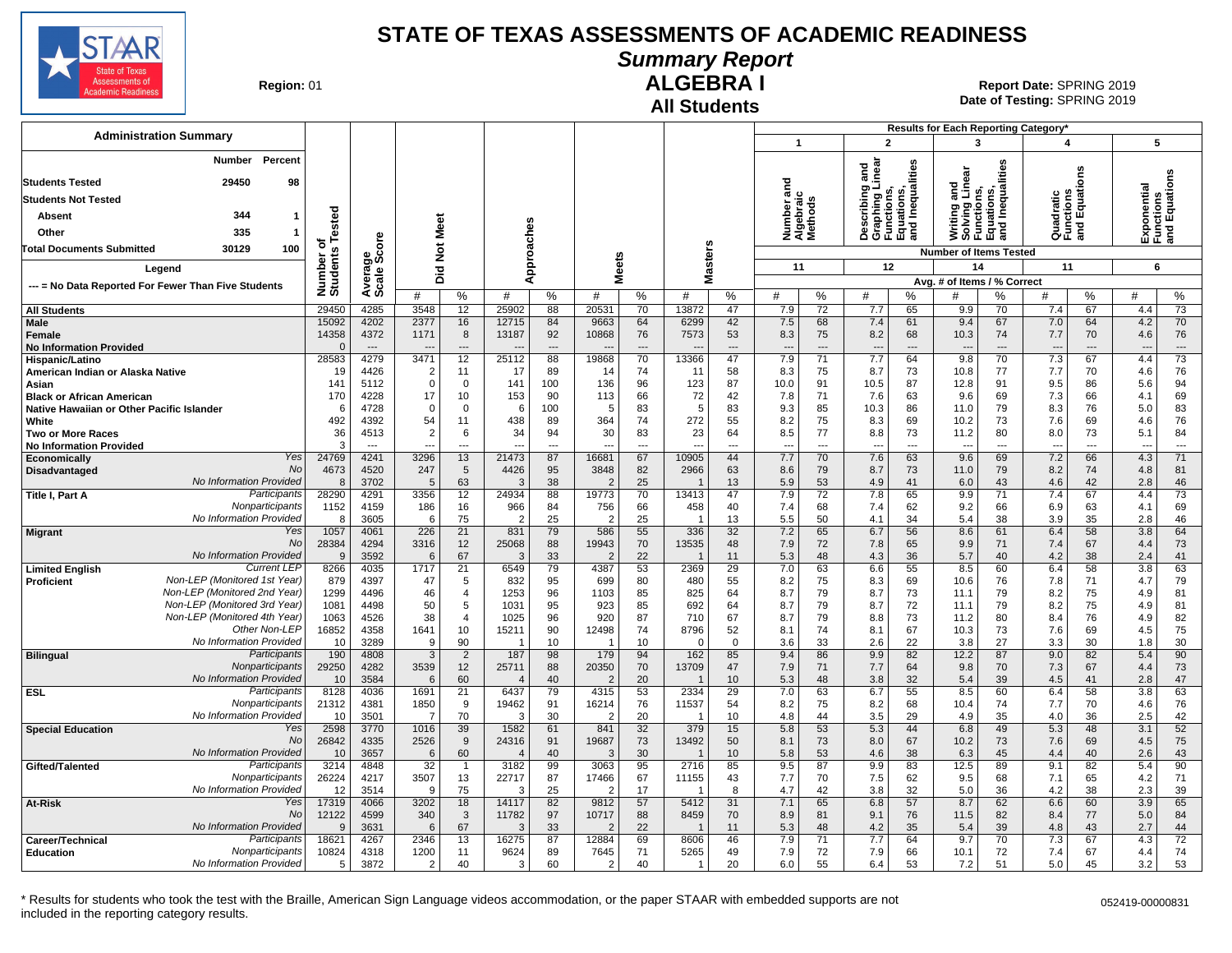

**Summary Report**

**Region: 01** 

#### **First-Time Tested Students ALGEBRA I** 01 **Report Date:** SPRING 2019

**Date of Testing:**  SPRING 2019

|                                                             |                         |                                  |                          |                      |                |                      |                         |                                |                                |              |                                    |                                 |                                                                          | Results for Each Reporting Category'                                         |                                |                                      |              |            |                                           |
|-------------------------------------------------------------|-------------------------|----------------------------------|--------------------------|----------------------|----------------|----------------------|-------------------------|--------------------------------|--------------------------------|--------------|------------------------------------|---------------------------------|--------------------------------------------------------------------------|------------------------------------------------------------------------------|--------------------------------|--------------------------------------|--------------|------------|-------------------------------------------|
| <b>Administration Summary</b>                               |                         |                                  |                          |                      |                |                      |                         |                                |                                |              | $\overline{1}$                     |                                 | $\overline{2}$                                                           | 3                                                                            |                                | 4                                    |              | 5          |                                           |
| Number<br>Percent                                           |                         |                                  |                          |                      |                |                      |                         |                                |                                |              |                                    |                                 |                                                                          |                                                                              |                                |                                      |              |            |                                           |
| <b>Students Tested</b><br>27612<br>99                       |                         |                                  |                          |                      |                |                      |                         |                                |                                |              | ਹ                                  | near<br>Inear                   | Inequalities                                                             | Writing and<br>Solving Linear<br>Functions,<br>Equations,<br>and Inequalitie | lities                         |                                      | ឌី           |            | Exponential<br>Functions<br>and Equations |
| <b>Students Not Tested</b>                                  |                         |                                  |                          |                      |                |                      |                         |                                |                                |              | ೯                                  |                                 | Describing a<br>Graphing Lii<br>Functions,<br>Equations,<br>and Inequali |                                                                              |                                | Quadratic<br>Functions<br>and Equati |              |            |                                           |
| 183<br>Absent<br>-1                                         |                         |                                  |                          |                      |                |                      |                         |                                |                                |              | Number ar<br>Algebraic<br>Methods  |                                 |                                                                          |                                                                              |                                |                                      |              |            |                                           |
| Other<br>7<br>$\mathbf{0}$                                  | Tested                  |                                  |                          |                      |                |                      |                         |                                |                                |              |                                    |                                 |                                                                          |                                                                              |                                |                                      |              |            |                                           |
| 100<br><b>Total Documents Submitted</b><br>27802            | Ö                       |                                  |                          | Not Meet             |                |                      |                         |                                |                                |              |                                    |                                 |                                                                          |                                                                              |                                |                                      |              |            |                                           |
|                                                             | Number of<br>Students   |                                  |                          |                      |                | Approaches           |                         | <b>Meets</b>                   | <b>Masters</b>                 |              | 11                                 |                                 | 12                                                                       | <b>Number of Items Tested</b><br>14                                          |                                | 11                                   |              | 6          |                                           |
| Legend                                                      |                         |                                  |                          | Did                  |                |                      |                         |                                |                                |              |                                    |                                 |                                                                          | Avg. # of Items / % Correct                                                  |                                |                                      |              |            |                                           |
| --- = No Data Reported For Fewer Than Five Students         |                         | Average<br>Scale Score           | #                        | %                    | #              | $\%$                 | #                       | %                              | #                              | %            | %<br>#                             | #                               | %                                                                        | #                                                                            | %                              | #                                    | %            | #          | %                                         |
| <b>All Students</b>                                         | 27612                   | 4338                             | 2434                     | 9                    | 25178          | 91                   | 20338                   | 74                             | 13850                          | 50           | 74<br>8.1                          | 8.0                             | 67                                                                       | 10.2                                                                         | 73                             | 7.6                                  | 69           | 4.5        | 75                                        |
| <b>Male</b>                                                 | 13823                   | 4270                             | 1575                     | 11                   | 12248          | 89                   | 9549                    | 69                             | 6285                           | 45           | 71<br>7.8                          | 7.7                             | 64                                                                       | 9.9                                                                          | 70                             | 7.3                                  | 66           | 4.4        | 73                                        |
| Female<br><b>No Information Provided</b>                    | 13789<br>$\Omega$       | 4406<br>$\sim$                   | 859                      | 6<br>$\overline{a}$  | 12930          | 94<br>$\overline{a}$ | 10789                   | 78                             | 7565                           | 55<br>$\sim$ | 76<br>8.4<br>$\sim$                | 8.3<br>$\overline{a}$           | 69<br>$\sim$                                                             | 10.5<br>$\overline{\phantom{a}}$                                             | 75<br>$\sim$                   | 7.9<br>$\overline{\phantom{a}}$      | 71<br>$\sim$ | 4.6        | 77<br>$\overline{\phantom{a}}$            |
| Hispanic/Latino                                             | 26776                   | 4332                             | 2373                     | 9                    | 24403          | 91                   | 19679                   | 73                             | 13346                          | 50           | 8.1<br>73                          | 8.0                             | 66                                                                       | 10.2                                                                         | 73                             | 7.6                                  | 69           | 4.5        | 75                                        |
| American Indian or Alaska Native                            | 19                      | 4426                             | 2                        | 11                   | 17             | 89                   | 14                      | 74                             | 11                             | 58           | 8.3<br>75                          | 8.7                             | 73                                                                       | 10.8                                                                         | 77                             | 7.7                                  | 70           | 4.6        | 76                                        |
| Asian<br><b>Black or African American</b>                   | 141<br>165              | 5112<br>4260                     | $\Omega$<br>15           | 0<br>9               | 141<br>150     | 100<br>91            | 136<br>113              | 96<br>68                       | 123<br>72                      | 87<br>44     | 10.0<br>91<br>7.9<br>72            | 10.5<br>7.7                     | 87<br>64                                                                 | 12.8<br>9.8                                                                  | 91<br>70                       | 9.5<br>7.4                           | 86<br>67     | 5.6<br>4.2 | 94<br>70                                  |
| Native Hawaiian or Other Pacific Islander                   | 6                       | 4728                             | $\Omega$                 | 0                    | 6              | 100                  | $\sqrt{2}$              | 83                             | 5                              | 83           | 9.3<br>85                          | 10.3                            | 86                                                                       | 11.0                                                                         | 79                             | 8.3                                  | 76           | 5.0        | 83                                        |
| White                                                       | 469                     | 4432                             | 42                       | 9                    | 427            | 91                   | 361                     | 77                             | 271                            | 58           | 8.4<br>76                          | 8.5                             | 71                                                                       | 10.5                                                                         | 75                             | 7.8                                  | 71           | 4.7        | 78                                        |
| <b>Two or More Races</b>                                    | 34<br>$\overline{2}$    | 4540<br>$\overline{\phantom{a}}$ | $\overline{\phantom{a}}$ | 3<br>---             | 33<br>---      | 97<br>---            | 29<br>---               | 85<br>$\overline{\phantom{a}}$ | 22<br>$\overline{\phantom{a}}$ | 65<br>---    | 78<br>8.6<br>---<br>$\overline{a}$ | 8.9<br>$\overline{\phantom{a}}$ | 74<br>---                                                                | 11.4<br>$\overline{a}$                                                       | 81<br>$\overline{\phantom{a}}$ | 8.2<br>$\overline{\phantom{a}}$      | 75<br>---    | 5.1<br>--- | 85<br>---                                 |
| <b>No Information Provided</b><br>Yes<br>Economically       | 23062                   | 4296                             | 2251                     | 10                   | 20811          | 90                   | 16497                   | 72                             | 10884                          | 47           | 8.0<br>72                          | 7.8                             | 65                                                                       | 10.0                                                                         | 71                             | 7.4                                  | 68           | 4.4        | 74                                        |
| <b>No</b><br>Disadvantaged                                  | 4543                    | 4549                             | 179                      | $\overline{4}$       | 4364           | 96                   | 3839                    | 85                             | 2965                           | 65           | 80<br>8.8                          | 8.9                             | 74                                                                       | 11.2                                                                         | 80                             | 8.3                                  | 75           | 4.9        | 82                                        |
| No Information Provided<br>Participants                     | -7                      | 3783                             | $\overline{4}$           | 57                   | 3              | 43                   | -2                      | 29                             |                                | 14           | 6.0<br>55                          | 5.6                             | 46                                                                       | 6.4                                                                          | 46                             | 4.9                                  | 44           | 3.1        | 52<br>75                                  |
| Title I, Part A<br>Nonparticipants                          | 26551<br>1054           | 4343<br>4218                     | 2302<br>127              | 9<br>12              | 24249<br>927   | 91<br>88             | 19594<br>742            | 74<br>70                       | 13393<br>456                   | 50<br>43     | 8.1<br>74<br>70<br>7.7             | 8.0<br>7.8                      | 67<br>65                                                                 | 10.2<br>9.6                                                                  | 73<br>68                       | 7.6<br>7.1                           | 69<br>65     | 4.5<br>4.3 | 71                                        |
| No Information Provided                                     | 7                       | 3672                             | -5                       | 71                   | $\overline{2}$ | 29                   | -2                      | 29                             |                                | 14           | 5.6<br>51                          | 4.7                             | 39                                                                       | 5.7                                                                          | 41                             | 4.0                                  | 36           | 3.1        | 52                                        |
| Yes<br><b>Migrant</b>                                       | 930                     | 4145                             | 145                      | 16                   | 785            | 84                   | 581                     | 62                             | 335                            | 36           | 68<br>7.5                          | 7.1                             | 59                                                                       | 9.1                                                                          | 65                             | 6.8                                  | 62           | 4.1        | 68                                        |
| No<br>No Information Provided                               | 26675<br>-7             | 4345<br>3783                     | 2285<br>$\overline{4}$   | 9<br>57              | 24390<br>3     | 91<br>43             | 19755<br>$\overline{2}$ | 74<br>29                       | 13514                          | 51<br>14     | 74<br>8.1<br>55<br>6.0             | 8.0<br>5.6                      | 67<br>46                                                                 | 10.2<br>6.4                                                                  | 73<br>46                       | 7.6<br>4.9                           | 69<br>44     | 4.5<br>3.1 | 75<br>52                                  |
| <b>Current LEP</b><br><b>Limited English</b>                | 7332                    | 4101                             | 1173                     | 16                   | 6159           | 84                   | 4277                    | 58                             | 2357                           | 32           | 7.3<br>66                          | 7.0                             | $\overline{58}$                                                          | 8.9                                                                          | 63                             | 6.7                                  | 61           | 4.0        | 66                                        |
| Non-LEP (Monitored 1st Year)<br>Proficient                  | 861                     | 4414                             | 38                       | 4                    | 823            | 96                   | 698                     | 81                             | 480                            | 56           | 8.3<br>75                          | 8.4                             | 70                                                                       | 10.7                                                                         | 77                             | 7.9                                  | 72           | 4.8        | 80                                        |
| Non-LEP (Monitored 2nd Year)<br>Non-LEP (Monitored 3rd Year | 1262<br>1054            | 4524<br>4523                     | 29<br>33                 | $\overline{2}$<br>3  | 1233<br>1021   | 98<br>97             | 1099<br>919             | 87<br>87                       | 825<br>691                     | 65<br>66     | 8.8<br>80<br>80<br>8.8             | 8.8<br>8.8                      | 74<br>73                                                                 | 11.3<br>11.2                                                                 | 80<br>80                       | 8.3<br>8.3                           | 76<br>76     | 4.9<br>4.9 | 82<br>82                                  |
| Non-LEP (Monitored 4th Year)                                | 1044                    | 4541                             | 30                       | 3                    | 1014           | 97                   | 915                     | 88                             | 709                            | 68           | 80<br>8.8                          | 8.8                             | 74                                                                       | 11.3                                                                         | 81                             | 8.5                                  | 77           | 5.0        | 83                                        |
| Other Non-LEP                                               | 16053                   | 4402                             | 1126                     | $\overline{7}$       | 14927          | 93                   | 12429                   | 77                             | 8788                           | 55           | 8.3<br>76                          | 8.3                             | 69                                                                       | 10.5                                                                         | 75                             | 7.8                                  | 71           | 4.6        | 77                                        |
| No Information Provided                                     | 6                       | 3463                             | 5                        | 83                   | -1             | 17                   | -1                      | 17                             | $\Omega$                       | $\mathbf 0$  | 39<br>4.3                          | 3.5                             | 29                                                                       | 4.3                                                                          | 31                             | 3.8                                  | 35           | 2.8        | 47                                        |
| Participants<br><b>Bilingual</b><br>Nonparticipants         | 190<br>27414            | 4808<br>4335                     | $\overline{3}$<br>2427   | $\overline{c}$<br>9  | 187<br>24987   | 98<br>91             | 179<br>20157            | 94<br>74                       | 162<br>13687                   | 85<br>50     | 9.4<br>86<br>73<br>8.1             | 9.9<br>8.0                      | 82<br>67                                                                 | 12.2<br>10.2                                                                 | 87<br>73                       | 9.0<br>7.6                           | 82<br>69     | 5.4<br>4.5 | 90<br>75                                  |
| No Information Provided                                     | 8                       | 3749                             | $\overline{4}$           | 50                   | $\overline{4}$ | 50                   | $\overline{2}$          | 25                             | $\overline{\mathbf{1}}$        | 13           | 53<br>5.9                          | 4.8                             | 40                                                                       | 6.0                                                                          | 43                             | 5.1                                  | 47           | 3.5        | 58                                        |
| Participants<br>ESL                                         | 7220                    | 4101                             | 1160                     | 16                   | 6060           | 84                   | 4209                    | 58                             | 2323                           | 32           | 7.3<br>66                          | 7.0                             | 58                                                                       | 8.9                                                                          | 63                             | 6.7                                  | 61           | 4.0        | 66                                        |
| Nonparticipants<br>No Information Provided                  | 20385<br>7              | 4422<br>3718                     | 1270<br>$\overline{4}$   | 6                    | 19115<br>3     | 94<br>43             | 16127<br>2              | 79<br>29                       | 11526<br>$\mathbf 1$           | 57<br>14     | 8.4<br>76<br>51                    | 8.4<br>4.4                      | 70<br>37                                                                 | 10.6<br>5.9                                                                  | 76<br>42                       | 7.9<br>4.9                           | 72<br>44     | 4.7        | 78<br>60                                  |
| <b>Special Education</b><br>Yes                             | 2144                    | 3846                             | 688                      | 57<br>32             | 1456           | 68                   | 819                     | 38                             | 376                            | 18           | 5.6<br>6.2<br>56                   | 5.7                             | 47                                                                       | 7.3                                                                          | 52                             | 5.6                                  | 51           | 3.6<br>3.3 | 55                                        |
| <b>No</b>                                                   | 25460                   | 4379                             | 1742                     | $\overline{7}$       | 23718          | 93                   | 19516                   | 77                             | 13473                          | 53           | 8.3<br>75                          | 8.2                             | 68                                                                       | 10.4                                                                         | 74                             | 7.7                                  | 70           | 4.6        | 77                                        |
| No Information Provided                                     | 8                       | 3840                             | $\overline{4}$           | 50                   | $\overline{4}$ | 50                   | -3                      | 38                             | -1                             | 13           | 6.5<br>59                          | 5.8                             | 48                                                                       | 7.1                                                                          | 51                             | 5.0                                  | 45           | 3.3        | 54                                        |
| Participants<br>Gifted/Talented<br>Nonparticipants          | 3208<br>24395           | 4850<br>4271                     | $\overline{28}$<br>2400  | $\overline{1}$<br>10 | 3180<br>21995  | 99<br>90             | 3063<br>17273           | 95<br>71                       | 2716<br>11133                  | 85<br>46     | 9.5<br>87<br>7.9<br>72             | 9.9<br>7.7                      | 83<br>65                                                                 | 12.5<br>9.9                                                                  | 89<br>71                       | 9.1<br>7.4                           | 83<br>67     | 5.4<br>4.4 | 90<br>73                                  |
| No Information Provided                                     | 9                       | 3681                             | 6                        | 67                   | 3              | 33                   | 2                       | 22                             | -1                             | 11           | 5.3<br>48                          | 4.9                             | 41                                                                       | 5.8                                                                          | 41                             | 4.6                                  | 41           | 3.0        | 50                                        |
| Yes<br>At-Risk                                              | 15580                   | 4130                             | 2144                     | 14                   | 13436          | 86                   | 9634                    | 62                             | 5393                           | 35           | 7.4<br>67                          | 7.1                             | 59                                                                       | 9.1                                                                          | 65                             | 6.9                                  | 63           | 4.1        | 68                                        |
| No<br>No Information Provided                               | 12025                   | 4607                             | 286                      | $\overline{2}$       | 11739          | 98                   | 10702                   | 89                             | 8456                           | 70           | 82<br>9.0                          | 9.1                             | 76                                                                       | 11.6                                                                         | 83                             | 8.5                                  | 77           | 5.1        | 84                                        |
| Participants<br>Career/Technical                            | $\overline{7}$<br>17256 | 3765<br>4327                     | $\overline{4}$<br>1516   | 57<br>9              | 3<br>15740     | 43<br>91             | 12732                   | 29<br>74                       | 8591                           | 14<br>50     | 5.9<br>53<br>74<br>8.1             | 5.1<br>7.9                      | 43<br>66                                                                 | 6.3<br>10.1                                                                  | 45<br>72                       | 5.0<br>7.6                           | 45<br>69     | 3.3<br>4.5 | 55<br>75                                  |
| Nonparticipants<br><b>Education</b>                         | 10351                   | 4356                             | 916                      | 9                    | 9435           | 91                   | 7604                    | 73                             | 5258                           | 51           | 73<br>8.1                          | 8.1                             | 67                                                                       | 10.3                                                                         | 73                             | 7.6                                  | 69           | 4.5        | 75                                        |
| No Information Provided                                     | -5                      | 3872                             | 2                        | 40                   | 3              | 60                   | 2                       | 40                             | $\overline{1}$                 | 20           | 55<br>6.0                          | 6.4                             | 53                                                                       | 7.2                                                                          | 51                             | 5.0                                  | 45           | 3.2        | 53                                        |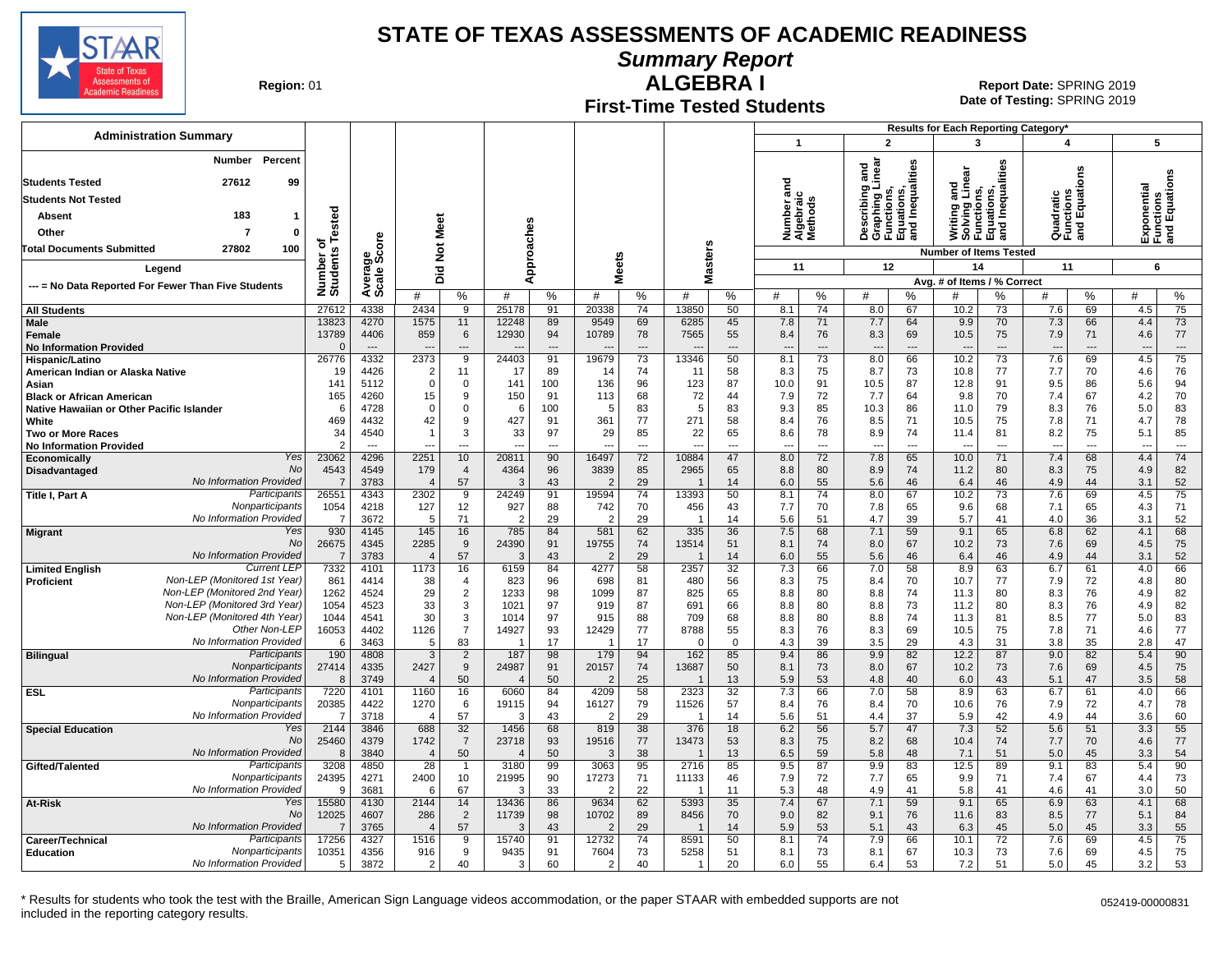

# **Summary Report**

**Region: 01** 

#### **Retested Students ALGEBRA I**

**Date of Testing:**  SPRING 2019 01 **Report Date:** SPRING 2019

|                                                                                                |                              |                                  |                                            |                          |                          |                                |                                      |                                |                                      |                                            |                                             |                                |                                                                                             |                                   | Results for Each Reporting Category*                      |                                             |                                       |                                   |                                 |                                           |
|------------------------------------------------------------------------------------------------|------------------------------|----------------------------------|--------------------------------------------|--------------------------|--------------------------|--------------------------------|--------------------------------------|--------------------------------|--------------------------------------|--------------------------------------------|---------------------------------------------|--------------------------------|---------------------------------------------------------------------------------------------|-----------------------------------|-----------------------------------------------------------|---------------------------------------------|---------------------------------------|-----------------------------------|---------------------------------|-------------------------------------------|
| <b>Administration Summary</b>                                                                  |                              |                                  |                                            |                          |                          |                                |                                      |                                |                                      |                                            | $\mathbf{1}$                                |                                | $\overline{2}$                                                                              |                                   | 3                                                         |                                             | 4                                     |                                   | 5                               |                                           |
| <b>Number</b><br>Percent<br>1838<br><b>Students Tested</b><br>79<br><b>Students Not Tested</b> |                              |                                  |                                            |                          |                          |                                |                                      |                                |                                      |                                            | ਠ<br>a<br>Number ar<br>Algebraic<br>Methods |                                | inear<br>ъ<br>ã<br>⊶<br>Describing<br>Graphing L<br>Functions,<br>Equations,<br>and Inequal | Inequalities                      | Writing and<br>Solving Linear<br>Functions,<br>Equations, | lities<br>lations,<br>Inequal               | Quadratic<br>Functions<br>and Equatic | eus                               |                                 | Exponential<br>Functions<br>and Equations |
| Absent<br>161<br>7                                                                             |                              |                                  |                                            |                          |                          |                                |                                      |                                |                                      |                                            |                                             |                                |                                                                                             |                                   |                                                           |                                             |                                       |                                   |                                 |                                           |
| 328<br>14<br>Other                                                                             |                              |                                  | Meet                                       |                          |                          |                                |                                      |                                |                                      |                                            |                                             |                                |                                                                                             |                                   |                                                           | 룹                                           |                                       |                                   |                                 |                                           |
| 2327<br>100<br><b>Total Documents Submitted</b>                                                |                              |                                  | $\breve{\mathbf{z}}$                       |                          |                          |                                |                                      |                                |                                      |                                            |                                             |                                |                                                                                             |                                   | <b>Number of Items Tested</b>                             |                                             |                                       |                                   |                                 |                                           |
|                                                                                                |                              |                                  |                                            |                          |                          |                                |                                      |                                | lasters                              |                                            | 11                                          |                                | 12                                                                                          |                                   |                                                           | 14                                          | 11                                    |                                   |                                 | 6                                         |
| Legend                                                                                         |                              |                                  | Did                                        |                          |                          | Approaches                     | <b>Meets</b>                         |                                | ż                                    |                                            |                                             |                                |                                                                                             |                                   | Avg. # of Items / % Correct                               |                                             |                                       |                                   |                                 |                                           |
| --- = No Data Reported For Fewer Than Five Students                                            | Number of<br>Students Tested | Average<br>Scale Score           | #                                          | %                        | #                        | %                              | #                                    | %                              | #                                    | %                                          | #                                           | $\%$                           | #                                                                                           | %                                 | #                                                         | %                                           | #                                     | %                                 | #                               | %                                         |
| <b>All Students</b>                                                                            | 1838                         | 3497                             | 1114                                       | 61                       | 724                      | 39                             | 193                                  | 11                             | 22                                   |                                            | 4.5                                         | 41                             | 4.0                                                                                         | $\overline{33}$                   | 5.1                                                       | 37                                          | 4.0                                   | 36                                | 2.3                             | $\overline{38}$                           |
| Male                                                                                           | 1269                         | 3466                             | 802                                        | 63                       | 467                      | 37                             | 114                                  | 9                              | 14                                   |                                            | 4.3                                         | 39                             | 3.8                                                                                         | 32                                | 5.0                                                       | 36                                          | 3.9                                   | 35                                | 2.2                             | 36                                        |
| Female                                                                                         | 569                          | 3566                             | 312                                        | 55                       | 257                      | 45                             | 79                                   | 14                             | 8                                    | -1                                         | 5.0                                         | 45                             | 4.3                                                                                         | 36                                | 5.4                                                       | 39                                          | 4.2                                   | 38                                | 2.5                             | 42                                        |
| <b>No Information Provided</b>                                                                 | $\Omega$                     | $\sim$                           |                                            | $\overline{a}$<br>61     |                          | $\overline{a}$                 | $\overline{a}$                       | $\overline{\phantom{a}}$       |                                      | $---$                                      |                                             | $\overline{a}$                 | ---                                                                                         | ---<br>33                         | $\overline{a}$                                            | $\overline{\phantom{a}}$                    | $\overline{a}$                        | $\overline{a}$<br>$\overline{36}$ | ---                             | $\overline{a}$<br>38                      |
| Hispanic/Latino<br>American Indian or Alaska Native                                            | 1807<br>$\Omega$             | 3497<br>$\overline{a}$           | 1098<br>$\overline{\phantom{a}}$           | $\overline{a}$           | 709                      | 39<br>$\overline{a}$           | 189<br>$\overline{a}$                | 10<br>$\overline{a}$           | 20<br>$\overline{\phantom{a}}$       | ---                                        | 4.5<br>$\overline{\phantom{a}}$             | 41<br>---                      | 4.0<br>---                                                                                  | ---                               | 5.1<br>$\overline{a}$                                     | $\overline{37}$<br>$\overline{\phantom{a}}$ | 4.0<br>÷.,                            | $\scriptstyle\cdots$              | 2.3<br>$\sim$                   | $\overline{a}$                            |
| Asian                                                                                          | $\Omega$                     | $\sim$                           | $\overline{\phantom{a}}$                   | $\overline{\phantom{a}}$ |                          | $\overline{\phantom{a}}$       | ---                                  | $\overline{a}$                 |                                      | $\overline{a}$                             | ---                                         | ---                            | --                                                                                          | ---                               | $\overline{\phantom{a}}$                                  | $\overline{\phantom{a}}$                    | ---                                   | $\scriptstyle\cdots$              |                                 | $\cdots$                                  |
| <b>Black or African American</b>                                                               | 5                            | 3170                             | 2                                          | 40                       | 3                        | 60                             | $\overline{0}$                       | $\Omega$                       | $\Omega$                             | $\mathbf 0$                                | 3.4                                         | 31                             | 3.6                                                                                         | 30                                | 4.6                                                       | 33                                          | 4.0                                   | 36                                | 2.4                             | 40                                        |
| Native Hawaiian or Other Pacific Islander                                                      | $\Omega$                     | $\overline{a}$                   | $\overline{\phantom{a}}$                   | $\overline{\phantom{a}}$ | ---                      | $\hspace{0.05cm} \ldots$       | ---                                  | $\overline{\phantom{a}}$       | $\overline{\phantom{a}}$             | ---                                        | ---                                         | ---                            | --                                                                                          | ---                               | $\overline{\phantom{a}}$                                  | $\overline{\phantom{a}}$                    | $\overline{\phantom{a}}$              | $\overline{a}$                    | $\overline{\phantom{a}}$        | $\cdots$                                  |
| White<br><b>Two or More Races</b>                                                              | 23<br>$\overline{2}$         | 3569<br>$---$                    | 12<br>---                                  | 52<br>---                | 11<br>---                | 48<br>$\overline{\phantom{a}}$ | 3<br>---                             | 13<br>$---$                    | -1<br>$\overline{\phantom{a}}$       | 4<br>---                                   | 4.8                                         | 43<br>$\overline{\phantom{a}}$ | 4.3<br>---                                                                                  | 36<br>---                         | 5.4<br>$\overline{\phantom{a}}$                           | 39<br>$\overline{\phantom{a}}$              | 4.3<br>---                            | 40<br>$\overline{\phantom{a}}$    | 2.7<br>$\sim$                   | 44<br>$\cdots$                            |
| <b>No Information Provided</b>                                                                 | $\overline{1}$               | $\sim$                           | ---                                        | ---                      | ---                      | $\overline{a}$                 | $\overline{\phantom{a}}$             | $\overline{\phantom{a}}$       | $\overline{\phantom{a}}$             | $\overline{a}$                             | ---<br>---                                  | ---                            | ---                                                                                         | $\overline{a}$                    | ---                                                       | $\overline{\phantom{a}}$                    | ---                                   | $\overline{\phantom{a}}$          | $\sim$                          | $\overline{\phantom{a}}$                  |
| Yes<br>Economically                                                                            | 1707                         | 3497                             | 1045                                       | 61                       | 662                      | 39                             | 184                                  | 11                             | 21                                   | $\overline{1}$                             | 4.5                                         | 41                             | 4.0                                                                                         | 33                                | 5.1                                                       | 37                                          | 4.0                                   | 36                                | 2.3                             | 38                                        |
| No<br>Disadvantaged                                                                            | 130                          | 3495                             | 68                                         | 52                       | 62                       | 48                             | -9                                   | $\overline{7}$                 | $\overline{1}$                       | -1                                         | 4.3                                         | 39                             | 4.0                                                                                         | 33                                | 5.0                                                       | 36                                          | 4.2                                   | 38                                | 2.4                             | 41                                        |
| No Information Provided<br>Participants                                                        | $\overline{1}$<br>1739       | $---$<br>3495                    | 1054                                       | ---<br>61                |                          | $\overline{\phantom{a}}$<br>39 | 179                                  | $\overline{\phantom{a}}$       | 20                                   | ---                                        |                                             | $\overline{a}$<br>41           |                                                                                             | $\overline{a}$<br>33              | $\overline{\phantom{a}}$                                  | $\overline{\phantom{a}}$                    |                                       | $\overline{\phantom{a}}$<br>36    | 2.3                             | $\cdots$<br>38                            |
| Title I, Part A<br>Nonparticipants                                                             | 98                           | 3528                             | 59                                         | 60                       | 685<br>39                | 40                             | 14                                   | 10<br>14                       | 2                                    | $\mathbf 1$<br>$\overline{2}$              | 4.5<br>4.6                                  | 41                             | 4.0<br>4.2                                                                                  | 35                                | 5.1<br>5.3                                                | 36<br>38                                    | 4.0<br>4.2                            | 38                                | 2.4                             | 40                                        |
| No Information Provided                                                                        | $\overline{1}$               | $\sim$                           | $\overline{\phantom{a}}$                   | $\overline{a}$           |                          | $-$ --                         | $\overline{a}$                       | $-$ --                         | $\overline{a}$                       | $\overline{a}$                             |                                             | $\sim$                         | --                                                                                          | $\sim$                            | $\overline{a}$                                            | $\overline{a}$                              | $\sim$                                | $\overline{a}$                    | $\sim$                          | $\overline{\phantom{a}}$                  |
| Yes<br><b>Migrant</b>                                                                          | 127                          | 3448                             | 81                                         | 64                       | 46                       | 36                             | 5                                    | $\overline{4}$                 | $\overline{1}$                       | -1                                         | 4.5                                         | 41                             | 3.7                                                                                         | 31                                | 4.8                                                       | 34                                          | 3.4                                   | 31                                | 2.1                             | 35                                        |
| <b>No</b>                                                                                      | 1709                         | 3501                             | 1031                                       | 60                       | 678                      | 40                             | 188                                  | 11                             | 21                                   | $\mathbf{1}$                               | 4.5                                         | 41                             | 4.0                                                                                         | 33                                | 5.1                                                       | 37                                          | 4.0                                   | 37                                | 2.3                             | 38                                        |
| No Information Provided<br><b>Current LEP</b><br><b>Limited English</b>                        | $\overline{2}$<br>934        | $\overline{\phantom{a}}$<br>3513 | $\overline{\phantom{a}}$<br>544            | ---<br>58                | ---<br>390               | $\overline{\phantom{a}}$<br>42 | $\overline{\phantom{a}}$<br>110      | $\overline{\phantom{a}}$<br>12 | $\overline{\phantom{a}}$<br>12       | $\overline{\phantom{a}}$<br>$\overline{1}$ | $---$<br>4.6                                | ---<br>42                      | $\overline{\phantom{a}}$<br>4.0                                                             | ---<br>34                         | $---$<br>5.1                                              | $\overline{\phantom{a}}$<br>37              | $\overline{\phantom{a}}$<br>4.1       | $\cdots$<br>$\overline{38}$       | $\overline{\phantom{a}}$<br>2.4 | $\overline{\phantom{a}}$<br>40            |
| Non-LEP (Monitored 1st Year)<br>Proficient                                                     | 18                           | 3558                             | 9                                          | 50                       | 9                        | 50                             |                                      | 6                              | $\Omega$                             | $\Omega$                                   | 4.8                                         | 44                             | 4.3                                                                                         | 36                                | 5.9                                                       | 42                                          | 3.9                                   | 35                                | 2.1                             | 35                                        |
| Non-LEP (Monitored 2nd Year)                                                                   | 37                           | 3565                             | 17                                         | 46                       | 20                       | 54                             | $\overline{4}$                       | 11                             | $\Omega$                             | $\Omega$                                   | 5.0                                         | 46                             | 4.5                                                                                         | 37                                | 5.8                                                       | 42                                          | 4.0                                   | 37                                | 2.4                             | 40                                        |
| Non-LEP (Monitored 3rd Year)                                                                   | 27                           | 3527                             | 17                                         | 63                       | 10                       | 37                             | $\overline{4}$                       | 15                             |                                      | 4                                          | 4.3                                         | 39                             | 3.9                                                                                         | 33                                | 6.1                                                       | 44                                          | 4.3                                   | 39                                | 2.0                             | 33                                        |
| Non-LEP (Monitored 4th Year)<br>Other Non-LEF                                                  | 19<br>799                    | 3658<br>3471                     | 8<br>515                                   | 42<br>64                 | 11<br>284                | 58<br>36                       | 5<br>69                              | 26<br>9                        | 8                                    | 5<br>$\mathbf 1$                           | 5.7                                         | 52<br>40                       | 5.0                                                                                         | 42<br>32                          | 6.3<br>5.0                                                | 45                                          | 4.5<br>3.8                            | 41<br>34                          | 2.5<br>2.2                      | 42<br>36                                  |
| No Information Provided                                                                        | $\overline{4}$               | $\overline{\phantom{a}}$         | $\sim$                                     | $\overline{a}$           | $\sim$                   | $-$                            | $\overline{\phantom{a}}$             | $\overline{a}$                 | $\overline{\phantom{a}}$             | $\overline{a}$                             | 4.4<br>$\overline{\phantom{a}}$             | $\overline{a}$                 | 3.8<br>$\overline{\phantom{a}}$                                                             | $\overline{\phantom{a}}$          | $\overline{\phantom{a}}$                                  | 36<br>$\overline{\phantom{a}}$              | $\overline{\phantom{a}}$              | $\overline{a}$                    | $\sim$                          | $\overline{\phantom{a}}$                  |
| Participants<br><b>Bilingual</b>                                                               | $\Omega$                     | $\sim$                           | $\overline{a}$                             | $\overline{\phantom{a}}$ | $\overline{\phantom{a}}$ | $\overline{a}$                 | $\overline{a}$                       | $\overline{\phantom{a}}$       | $\overline{\phantom{a}}$             | $\overline{a}$                             | $---$                                       | $\overline{a}$                 | $\overline{\phantom{a}}$                                                                    | $\overline{\phantom{a}}$          | $\overline{a}$                                            | $\overline{\phantom{a}}$                    | $\overline{a}$                        | $\overline{a}$                    | $\overline{\phantom{a}}$        | $\overline{\phantom{a}}$                  |
| Nonparticipants                                                                                | 1836                         | 3498                             | 1112                                       | 61                       | 724                      | 39                             | 193                                  | 11                             | 22                                   | -1                                         | 4.5                                         | 41                             | 4.0                                                                                         | 33                                | 5.1                                                       | 37                                          | 4.0                                   | 36                                | 2.3                             | 38                                        |
| No Information Provided<br>Participants                                                        | $\overline{2}$               | $---$<br>3515                    | 531                                        | $---$<br>58              | 377                      | $---$<br>42                    | 106                                  | $---$                          | ---<br>11                            | $---$                                      | $---$                                       | $\overline{a}$<br>42           | $\overline{a}$<br>4.1                                                                       | $\overline{a}$<br>$\overline{34}$ | $\overline{a}$                                            | $---$<br>$\overline{37}$                    | $\overline{a}$<br>4.1                 | $---$<br>$\overline{38}$          | --<br>2.4                       | $---$<br>40                               |
| <b>ESL</b><br>Nonparticipants                                                                  | 908<br>927                   | 3481                             | 580                                        | 63                       | 347                      | 37                             | 87                                   | 12<br>9                        | 11                                   | -1                                         | 4.6<br>4.5                                  | 41                             | 3.9                                                                                         | 32                                | 5.1<br>5.1                                                | 37                                          | 3.8                                   | 35                                | 2.2                             | 36                                        |
| No Information Provided                                                                        | 3                            | $\overline{a}$                   |                                            | ---                      |                          | ---                            | ---                                  | ---                            | $\overline{\phantom{a}}$             | $\overline{a}$                             | $\overline{a}$                              | ---                            | ---                                                                                         | ---                               | $\overline{\phantom{a}}$                                  | $\overline{a}$                              | ---                                   | $\overline{a}$                    | ---                             | $\overline{a}$                            |
| Yes<br><b>Special Education</b>                                                                | 454                          | 3413                             | 328                                        | 72                       | 126                      | 28                             | 22                                   | $5\phantom{.0}$                | $\mathbf{3}$                         | $\mathbf{1}$                               | 4.1                                         | 37                             | 3.5                                                                                         | 29                                | 4.6                                                       | 33                                          | 3.6                                   | 33                                | 2.0                             | 34                                        |
| No                                                                                             | 1382                         | 3526                             | 784                                        | 57                       | 598                      | 43                             | 171                                  | 12                             | 19                                   | $\mathbf{1}$                               | 4.7                                         | 43                             | 4.1                                                                                         | 34                                | 5.3                                                       | 38                                          | 4.1                                   | 37                                | 2.4                             | 39                                        |
| No Information Provided<br>Participants<br>Gifted/Talented                                     | $\overline{2}$<br>6          | $\overline{\phantom{a}}$<br>3487 | $\overline{\phantom{a}}$<br>$\overline{4}$ | $---$<br>67              | $\overline{2}$           | $---$<br>33                    | $\overline{\phantom{a}}$<br>$\Omega$ | $---$<br>$\mathbf 0$           | $\overline{\phantom{a}}$<br>$\Omega$ | $---$<br>$\Omega$                          | $\overline{a}$<br>4.2                       | $---$<br>38                    | $\overline{a}$<br>4.2                                                                       | $\overline{\phantom{a}}$<br>35    | $\overline{\phantom{a}}$<br>4.5                           | $---$<br>32                                 | $\overline{\phantom{a}}$<br>3.7       | $---$<br>33                       | --<br>3.0                       | $---$<br>50                               |
| Nonparticipants                                                                                | 1829                         | 3498                             | 1107                                       | 61                       | 722                      | 39                             | 193                                  | 11                             | 22                                   | $\mathbf{1}$                               | 4.5                                         | 41                             | 4.0                                                                                         | 33                                | 5.1                                                       | 37                                          | 4.0                                   | 36                                | 2.3                             | 38                                        |
| No Information Provided                                                                        | 3                            |                                  |                                            | ---                      |                          | $\overline{a}$                 |                                      | $\overline{a}$                 | $\overline{\phantom{a}}$             | ---                                        |                                             | $\overline{a}$                 | --                                                                                          | ---                               | $\overline{a}$                                            | $\overline{a}$                              |                                       | $\overline{a}$                    | ---                             | $\overline{a}$                            |
| Yes<br>At-Risk                                                                                 | 1739                         | 3494                             | 1058                                       | 61                       | 681                      | 39                             | 178                                  | 10                             | 19                                   | $\mathbf{1}$                               | 4.5                                         | 41                             | 3.9                                                                                         | 33                                | 5.1                                                       | 36                                          | 4.0                                   | 36                                | 2.3                             | 38                                        |
| <b>No</b>                                                                                      | 97                           | 3559                             | 54                                         | 56                       | 43                       | 44                             | 15                                   | 15                             | 3                                    | 3                                          | 4.7                                         | 42                             | 4.4                                                                                         | 37                                | 5.6                                                       | 40                                          | 4.3                                   | 39                                | 2.3                             | 39                                        |
| No Information Provided<br>Participants<br>Career/Technical                                    | $\overline{2}$<br>1365       | $---$<br>3500                    | 830                                        | 61                       | 535                      | 39                             | 152                                  | 11                             | 15                                   | -1                                         | 4.6                                         | $\overline{a}$<br>41           | $\overline{\phantom{a}}$<br>4.0                                                             | 33                                | 5.1                                                       | 36                                          | 4.0                                   | $\overline{a}$<br>37              | 2.3                             | $---$<br>38                               |
| Nonparticipants<br><b>Education</b>                                                            | 473                          | 3488                             | 284                                        | 60                       | 189                      | 40                             | 41                                   | 9                              | $\overline{7}$                       | $\mathbf{1}$                               | 4.5                                         | 41                             | 3.9                                                                                         | 32                                | 5.2                                                       | 37                                          | 3.9                                   | 35                                | 2.2                             | 37                                        |
| No Information Provided                                                                        | $\mathbf 0$                  | $---$                            | $\overline{\phantom{a}}$                   | $\sim$                   | ---                      | $\sim$                         | $\overline{\phantom{a}}$             | $---$                          | $\overline{\phantom{a}}$             | $\overline{\phantom{a}}$                   | $\overline{\phantom{a}}$                    | $\overline{a}$                 | ---                                                                                         | $---$                             | $\overline{\phantom{a}}$                                  | $\overline{\phantom{a}}$                    | $\overline{\phantom{a}}$              | $\overline{a}$                    | $\overline{\phantom{a}}$        | $\overline{\phantom{a}}$                  |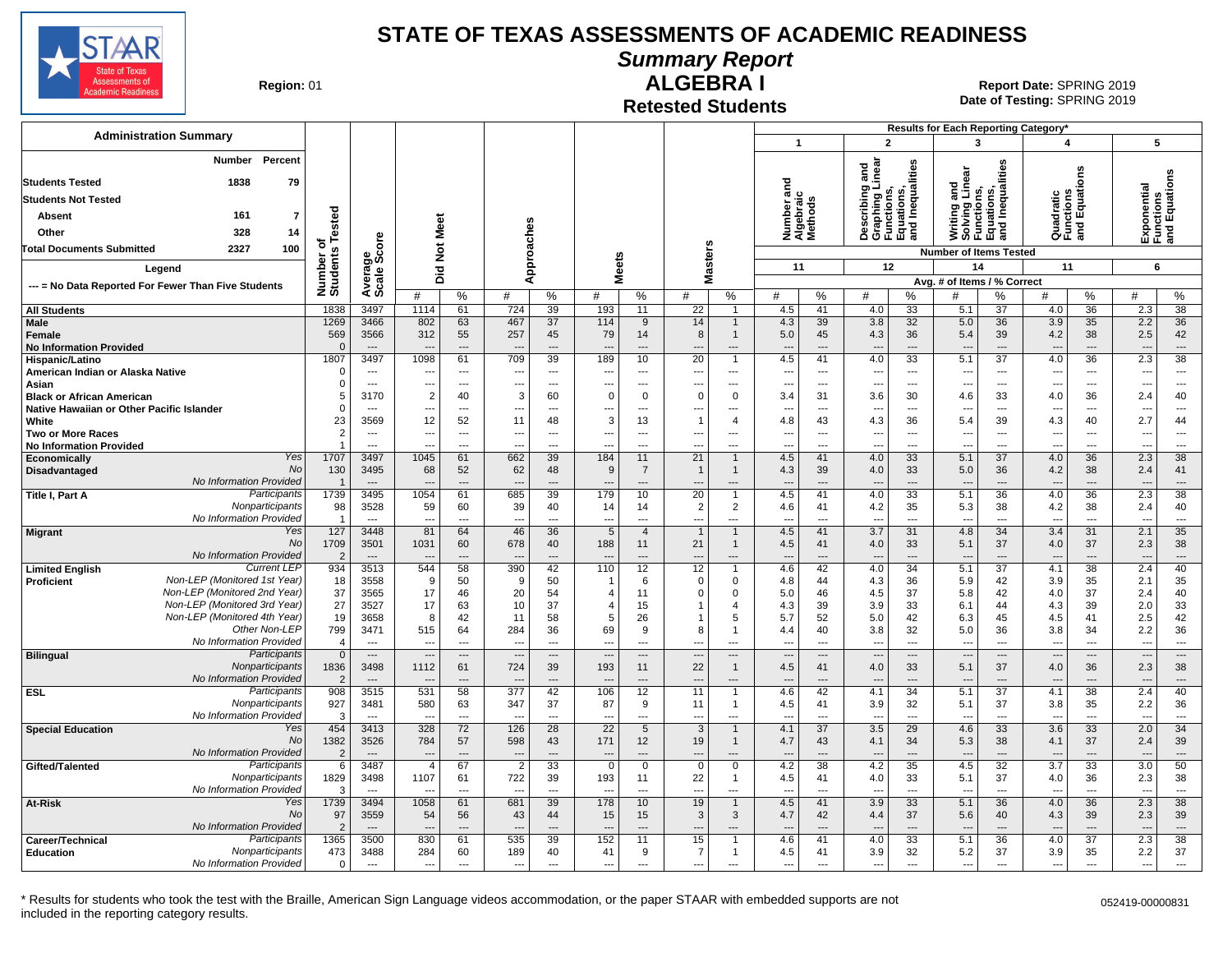

**Summary Report**

**Region: 01** 

# **All Students**

**BIOLOGY** 01 **Report Date:** SPRING 2019 **Date of Testing:**  SPRING 2019

| 5<br>$\overline{1}$<br>$\overline{2}$<br>$\overline{\mathbf{A}}$<br>3<br>Number<br><b>Percent</b><br>erdependence<br>and<br>within<br>Environmental<br>Systems<br>Structure<br>Function<br>lution and<br>ssification<br>isms<br><b>Students Tested</b><br>29524<br>98<br>Mechanisms<br>of Genetics<br>ses<br>logical<br>cesses<br>శై<br><b>Students Not Tested</b><br>iologic<br>rocess<br>ystem:<br>ā<br>Tested<br>451<br>$\overline{2}$<br><b>Absent</b><br>Meet<br>Approaches<br><b>RISP</b><br>BLOCK<br><b>G</b> ang<br>Other<br>13<br>$\mathbf{0}$<br>Ë<br>ge<br>Score<br>面正の<br>Masters<br>৳<br>$\breve{\mathbf{z}}$<br>29988<br>100<br><b>Total Documents Submitted</b><br>Number o<br>Students<br><b>Number of Items Tested</b><br><b>Meets</b><br>10<br>10<br>10<br>10<br>10<br>Did<br>Legend<br>Avera<br>Avg. # of Items / % Correct<br>--- = No Data Reported For Fewer Than Five Students<br>#<br>%<br>#<br>#<br>%<br>%<br>#<br>%<br>%<br>%<br>%<br>#<br>%<br>#<br>%<br>#<br>#<br>#<br>29524<br>15<br>25015<br>85<br>16882<br>57<br>5.9<br>59<br>5.6<br>56<br>6.5<br>65<br>4098<br>4509<br>5541<br>19<br>6.6<br>66<br>6.1<br>61<br><b>All Students</b><br>Male<br>4079<br>2774<br>18<br>12380<br>82<br>8329<br>55<br>2900<br>19<br>58<br>6.0<br>60<br>6.5<br>65<br>15154<br>5.8<br>5.4<br>54<br>6.6<br>66<br>14369<br>4118<br>1735<br>12<br>12634<br>88<br>8553<br>60<br>2641<br>6.1<br>61<br>5.7<br>57<br>6.7<br>67<br>6.1<br>61<br>6.6<br>66<br>18<br>Female<br><b>No Information Provided</b><br>$-$<br>$---$<br>$\overline{\phantom{a}}$<br>$\overline{\phantom{a}}$<br>$\overline{\phantom{a}}$<br>$\overline{a}$<br>$\overline{\phantom{a}}$<br>$\overline{a}$<br>$\overline{\phantom{a}}$<br>$\overline{\phantom{a}}$<br>$\overline{\phantom{a}}$<br>$\overline{a}$<br>$\overline{\phantom{a}}$<br>$\overline{\phantom{a}}$<br>$\overline{\phantom{a}}$<br>4088<br>4447<br>15<br>85<br>16251<br>57<br>59<br>5.5<br>66<br>6.5<br>65<br>28701<br>24254<br>5209<br>18<br>5.9<br>55<br>6.6<br>60<br>6.0<br>Hispanic/Latino<br>79<br>61<br>19<br>3959<br>21<br>15<br>10<br>53<br>$\overline{2}$<br>5.7<br>57<br>4.5<br>45<br>6.2<br>62<br>5.8<br>58<br>6.1<br>American Indian or Alaska Native<br>4<br>11<br>87<br>142<br>$\overline{2}$<br>130<br>92<br>95<br>8.3<br>83<br>4859<br>140<br>99<br>67<br>8.3<br>83<br>84<br>8.4<br>84<br>8.7<br>Asian<br>$\overline{1}$<br>8.4<br>77<br>27<br>6.3<br>73<br>7.2<br>72<br>117<br>4259<br>5<br>112<br>96<br>90<br>23<br>6.9<br>69<br>63<br>7.3<br>6.8<br>68<br>$\overline{4}$<br><b>Black or African American</b><br>$\overline{2}$<br>7.6<br>86<br>4792<br>$\mathbf 0$<br>100<br>5<br>100<br>40<br>8.2<br>76<br>84<br>8.2<br>82<br>8.6<br>Native Hawaiian or Other Pacific Islander<br>$\Omega$<br>5<br>82<br>8.4<br>5<br>504<br>4368<br>49<br>455<br>370<br>73<br>192<br>38<br>69<br>6.5<br>74<br>7.0<br>70<br>7.4<br>74<br>White<br>10<br>90<br>6.9<br>65<br>7.4<br>82<br>31<br>4580<br>$\Omega$<br>$\mathbf 0$<br>31<br>100<br>26<br>84<br>14<br>45<br>7.5<br>75<br>7.3<br>73<br>81<br>8.0<br>80<br>8.2<br>8.1<br><b>Two or More Races</b><br>32<br>3542<br>40<br>60<br>5.2<br>52<br>2.8<br>28<br>3.0<br>30<br>3.2<br><b>No Information Provided</b><br>5<br>2<br>3<br>$\mathbf 0$<br>$\Omega$<br>$\overline{0}$<br>$\Omega$<br>4.8<br>48<br><b>Yes</b><br>63<br>4239<br>17<br>83<br>53<br>3948<br>5.4<br>54<br>59<br>6.3<br>24857<br>4048<br>20618<br>13283<br>16<br>5.7<br>57<br>6.5<br>65<br>5.9<br>Economically<br>No<br>76<br>4656<br>3598<br>77<br>4367<br>265<br>6<br>4391<br>94<br>1593<br>34<br>6.9<br>69<br>6.6<br>66<br>7.5<br>75<br>7.1<br>71<br>7.6<br>Disadvantaged<br>No Information Provided<br>32<br>42<br>3598<br>5<br>45<br>55<br>3.2<br>35<br>4.2<br>11<br>9<br>$\mathbf{0}$<br>4.9<br>49<br>4.4<br>44<br>3.5<br>6<br>- 0<br>-1<br>Participants<br>27820<br>4098<br>4250<br>15<br>23570<br>85<br>15909<br>57<br>5194<br>19<br>5.9<br>59<br>5.6<br>56<br>6.6<br>66<br>6.1<br>61<br>6.5<br>65<br>Title I, Part A<br>Nonparticipants<br>5.5<br>67<br>1693<br>4104<br>253<br>15<br>85<br>972<br>57<br>347<br>5.8<br>58<br>55<br>6.6<br>66<br>6.1<br>6.7<br>1440<br>20<br>61<br>No Information Provided<br>11<br>3555<br>6<br>55<br>45<br>9<br>$\mathbf 0$<br>4.6<br>46<br>2.8<br>28<br>44<br>34<br>4.1<br>41<br>5<br>$\overline{1}$<br>- 0<br>4.4<br>3.4<br>Yes<br>1070<br>275<br>26<br>795<br>74<br>405<br>38<br>83<br>4.6<br>5.8<br>52<br>56<br>3869<br>8<br>5.0<br>50<br>46<br>58<br>5.2<br>5.6<br><b>Migrant</b><br>No<br>28443<br>4107<br>4228<br>15<br>24215<br>85<br>16476<br>58<br>5458<br>5.6<br>66<br>19<br>6.0<br>60<br>56<br>6.7<br>67<br>6.1<br>61<br>6.6<br>No Information Provided<br>3582<br>30<br>44<br>11<br>55<br>45<br>9<br>4.6<br>46<br>3.0<br>4.4<br>44<br>3.5<br>35<br>4.4<br>6<br>5<br>$\overline{\mathbf{1}}$<br>$\Omega$<br>$\mathbf 0$<br><b>Current LEP</b><br>50<br>8465<br>2767<br>33<br>67<br>2364<br>28<br>383<br>47<br>4.3<br>43<br>5.3<br>53<br>48<br>5.0<br>3769<br>5698<br>5<br>4.7<br>4.8<br><b>Limited English</b><br>Non-LEP (Monitored 1st Year)<br>71<br>784<br>67<br>156<br>5.9<br>59<br>70<br>6.3<br>4180<br>60<br>8<br>724<br>92<br>524<br>20<br>6.3<br>63<br>7.0<br>63<br>7.1<br><b>Proficient</b><br>Non-LEP (Monitored 2nd Year)<br>1093<br>50<br>5<br>1043<br>95<br>727<br>67<br>182<br>5.8<br>58<br>64<br>71<br>4174<br>17<br>6.3<br>63<br>7.1<br>71<br>6.4<br>7.1<br>Non-LEP (Monitored 3rd Year)<br>39<br>75<br>941<br>4242<br>902<br>96<br>680<br>72<br>203<br>22<br>6.0<br>60<br>7.4<br>74<br>6.7<br>67<br>7.5<br>4<br>6.4<br>64<br>Non-LEP (Monitored 4th Year)<br>74<br>912<br>4248<br>43<br>5<br>869<br>95<br>652<br>71<br>207<br>23<br>6.6<br>66<br>6.1<br>61<br>7.3<br>73<br>6.6<br>66<br>7.4<br>Other Non-LEP<br>17318<br>1543<br>11934<br>7.2<br>72<br>4235<br>9<br>15775<br>91<br>69<br>4410<br>25<br>6.4<br>64<br>6.1<br>61<br>7.2<br>72<br>6.6<br>66<br>No Information Provideo<br>40<br>11<br>3553<br>64<br>36<br>$\Omega$<br>3.1<br>31<br>4.3<br>3.5<br>35<br>4.0<br>-7<br>$\overline{\mathbf{1}}$<br>9<br>$\Omega$<br>4.4<br>44<br>43<br>$\overline{73}$<br>83<br>Participants<br>10<br>12<br>88<br>60<br>72<br>19<br>5.9<br>59<br>70<br>7.3<br>4187<br>73<br>23<br>6.4<br>64<br>7.0<br>6.6<br>66<br><b>Bilingual</b><br>Nonparticipants<br>4494<br>5522<br>65<br>29430<br>15<br>24936<br>16821<br>5.6<br>6.6<br>6.5<br>4098<br>85<br>57<br>19<br>5.9<br>59<br>56<br>66<br>6.1<br>61<br>No Information Provideo<br>45<br>55<br>3.5<br>35<br>36<br>44<br>3617<br>.5<br>9<br>$\mathbf 0$<br>4.6<br>46<br>4.5<br>45<br>3.6<br>4.4<br>11<br>$\overline{0}$<br>6<br>$\overline{\mathbf{1}}$<br>Participants<br>8313<br>3768<br>2723<br>33<br>5590<br>67<br>2310<br>28<br>369<br>$\overline{4}$<br>4.7<br>47<br>4.3<br>43<br>5.3<br>53<br>4.8<br>48<br>5.0<br>50<br><b>ESL</b><br>Nonparticipants<br>72<br>21199<br>4228<br>1780<br>8<br>19419<br>92<br>14571<br>69<br>5172<br>6.4<br>64<br>6.0<br>60<br>7.2<br>72<br>6.6<br>66<br>7.2<br>24<br>No Information Provideo<br>40<br>12<br>3575<br>6<br>50<br>50<br>8<br>$\Omega$<br>$\Omega$<br>4.5<br>45<br>3.3<br>33<br>4.5<br>45<br>3.5<br>35<br>4.0<br>6<br>-1<br><b>Special Education</b><br>Yes<br>2460<br>3616<br>1190<br>48<br>1270<br>52<br>382<br>62<br>4.0<br>40<br>3.7<br>37<br>4.5<br>45<br>41<br>4.2<br>42<br>16<br>$\mathbf{3}$<br>4.1<br><b>No</b><br>27052<br>4142<br>3312<br>12<br>23740<br>88<br>16499<br>5479<br>6.1<br>5.7<br>57<br>6.8<br>62<br>6.8<br>68<br>61<br>20<br>61<br>68<br>6.2<br>No Information Provided<br>12<br>3565<br>43<br>$\overline{7}$<br>58<br>42<br>45<br>2.9<br>29<br>3.3<br>33<br>8<br>$\Omega$<br>$\mathbf{0}$<br>4.5<br>4.4<br>44<br>4.3<br>5<br>$\overline{\mathbf{1}}$<br>86<br>Participants<br>2917<br>10<br>2907<br>100<br>2741<br>94<br>1579<br>7.7<br>77<br>7.6<br>76<br>8.4<br>79<br>8.6<br>4635<br>54<br>84<br>7.9<br>Gifted/Talented<br>0<br>Nonparticipants<br>17<br>63<br>26594<br>4039<br>4491<br>22103<br>83<br>14140<br>53<br>3962<br>5.7<br>57<br>5.3<br>53<br>5.9<br>59<br>6.3<br>15<br>6.4<br>64<br>No Information Provided<br>3546<br>62<br>38<br>8<br>4.3<br>43<br>3.0<br>30<br>4.2<br>42<br>3.4<br>34<br>4.2<br>42<br>13<br>8<br>$\mathbf 0$<br>5<br>-1<br>$\Omega$<br>Yes<br>17560<br>4307<br>$\overline{25}$<br>75<br>37<br>1026<br>50<br>4.6<br>5.7<br>52<br>5.5<br>55<br>At-Risk<br>3858<br>13253<br>6517<br>$6\phantom{1}$<br>5.0<br>46<br>57<br>5.2<br>No<br>11953<br>4451<br>196<br>$\overline{2}$<br>11757<br>98<br>10364<br>87<br>4515<br>7.2<br>72<br>6.9<br>69<br>7.9<br>79<br>7.4<br>74<br>8.1<br>81<br>38<br>No Information Provideo<br>3569<br>32<br>36<br>40<br>11<br>6<br>55<br>5<br>45<br>9<br>$\Omega$<br>$\mathbf{0}$<br>4.5<br>45<br>3.2<br>4.3<br>43<br>3.6<br>4.0<br>$\overline{\mathbf{1}}$<br>Participants<br>21567<br>12277<br>5.5<br>66<br>4095<br>3297<br>15<br>18270<br>85<br>57<br>3989<br>18<br>5.9<br>59<br>55<br>6.6<br>66<br>6.1<br>61<br>6.6<br>Career/Technical<br>Nonparticipants<br>7954<br>85<br>5.6<br>65<br>4106<br>1210<br>15<br>6744<br>4605<br>58<br>1552<br>20<br>6.0<br>60<br>56<br>6.6<br>66<br>6.1<br>61<br>6.5<br><b>Education</b><br>No Information Provided<br>3<br>$\scriptstyle\cdots$<br>---<br>$\hspace{0.05cm} \ldots$<br>$\hspace{0.05cm} \ldots$<br>---<br>$\overline{\phantom{a}}$<br>$\hspace{0.05cm} \ldots$<br>$\sim$<br>$\overline{\phantom{a}}$<br>$---$<br>$\overline{\phantom{a}}$<br>$\overline{a}$<br>---<br>$\overline{a}$<br>$\overline{a}$<br>---<br>---<br>$---$<br>--- |                               |  |  |  |  |  |  |  | Results for Each Reporting Category* |  |  |  |
|---------------------------------------------------------------------------------------------------------------------------------------------------------------------------------------------------------------------------------------------------------------------------------------------------------------------------------------------------------------------------------------------------------------------------------------------------------------------------------------------------------------------------------------------------------------------------------------------------------------------------------------------------------------------------------------------------------------------------------------------------------------------------------------------------------------------------------------------------------------------------------------------------------------------------------------------------------------------------------------------------------------------------------------------------------------------------------------------------------------------------------------------------------------------------------------------------------------------------------------------------------------------------------------------------------------------------------------------------------------------------------------------------------------------------------------------------------------------------------------------------------------------------------------------------------------------------------------------------------------------------------------------------------------------------------------------------------------------------------------------------------------------------------------------------------------------------------------------------------------------------------------------------------------------------------------------------------------------------------------------------------------------------------------------------------------------------------------------------------------------------------------------------------------------------------------------------------------------------------------------------------------------------------------------------------------------------------------------------------------------------------------------------------------------------------------------------------------------------------------------------------------------------------------------------------------------------------------------------------------------------------------------------------------------------------------------------------------------------------------------------------------------------------------------------------------------------------------------------------------------------------------------------------------------------------------------------------------------------------------------------------------------------------------------------------------------------------------------------------------------------------------------------------------------------------------------------------------------------------------------------------------------------------------------------------------------------------------------------------------------------------------------------------------------------------------------------------------------------------------------------------------------------------------------------------------------------------------------------------------------------------------------------------------------------------------------------------------------------------------------------------------------------------------------------------------------------------------------------------------------------------------------------------------------------------------------------------------------------------------------------------------------------------------------------------------------------------------------------------------------------------------------------------------------------------------------------------------------------------------------------------------------------------------------------------------------------------------------------------------------------------------------------------------------------------------------------------------------------------------------------------------------------------------------------------------------------------------------------------------------------------------------------------------------------------------------------------------------------------------------------------------------------------------------------------------------------------------------------------------------------------------------------------------------------------------------------------------------------------------------------------------------------------------------------------------------------------------------------------------------------------------------------------------------------------------------------------------------------------------------------------------------------------------------------------------------------------------------------------------------------------------------------------------------------------------------------------------------------------------------------------------------------------------------------------------------------------------------------------------------------------------------------------------------------------------------------------------------------------------------------------------------------------------------------------------------------------------------------------------------------------------------------------------------------------------------------------------------------------------------------------------------------------------------------------------------------------------------------------------------------------------------------------------------------------------------------------------------------------------------------------------------------------------------------------------------------------------------------------------------------------------------------------------------------------------------------------------------------------------------------------------------------------------------------------------------------------------------------------------------------------------------------------------------------------------------------------------------------------------------------------------------------------------------------------------------------------------------------------------------------------------------------------------------------------------------------------------------------------------------------------------------------------------------------------------------------------------------------------------------------------------------------------------------------------------------------------------------------------------------------------------------------------------------------------------------------------------------------------------------------------------------------------------------------------------------------------------------------------------------------------------------------------------------------------------------------------------------------------------------------------------------------------------------------------------------------------------------------------------------------------------------------------------------------------------------------------------------------------------------------------------------------------------------------------------------------------------------------------------------------------------------------------------------------------------------------------------------------------------------------------------------------------------------------------------------------------------------------------------------------------------------------------------------------------------------------------------------------------------------------------------------------------------------------------------------------------------------------------------------------------------------------------------------------------------------------------------------------------------------------------------------------------------------------------------------------------------------------------------------------------------------------------------------------------------------------------------------------------------------------------------------------------------------------------------------------------------------------------------------------------------------------------------------------------------------------------------------------------------------------------------------------------------------------------------------------------------------------------------------------------------------------------------------------------------------------------------------------------------------------------------------------------------------------------------------------------------------------------------------------------|-------------------------------|--|--|--|--|--|--|--|--------------------------------------|--|--|--|
|                                                                                                                                                                                                                                                                                                                                                                                                                                                                                                                                                                                                                                                                                                                                                                                                                                                                                                                                                                                                                                                                                                                                                                                                                                                                                                                                                                                                                                                                                                                                                                                                                                                                                                                                                                                                                                                                                                                                                                                                                                                                                                                                                                                                                                                                                                                                                                                                                                                                                                                                                                                                                                                                                                                                                                                                                                                                                                                                                                                                                                                                                                                                                                                                                                                                                                                                                                                                                                                                                                                                                                                                                                                                                                                                                                                                                                                                                                                                                                                                                                                                                                                                                                                                                                                                                                                                                                                                                                                                                                                                                                                                                                                                                                                                                                                                                                                                                                                                                                                                                                                                                                                                                                                                                                                                                                                                                                                                                                                                                                                                                                                                                                                                                                                                                                                                                                                                                                                                                                                                                                                                                                                                                                                                                                                                                                                                                                                                                                                                                                                                                                                                                                                                                                                                                                                                                                                                                                                                                                                                                                                                                                                                                                                                                                                                                                                                                                                                                                                                                                                                                                                                                                                                                                                                                                                                                                                                                                                                                                                                                                                                                                                                                                                                                                                                                                                                                                                                                                                                                                                                                                                                                                                                                                                                                                                                                                                                                                                                                                                                                                                                                                                                                                                                                                                                                                                                                                                                                                                                                                         | <b>Administration Summary</b> |  |  |  |  |  |  |  |                                      |  |  |  |
|                                                                                                                                                                                                                                                                                                                                                                                                                                                                                                                                                                                                                                                                                                                                                                                                                                                                                                                                                                                                                                                                                                                                                                                                                                                                                                                                                                                                                                                                                                                                                                                                                                                                                                                                                                                                                                                                                                                                                                                                                                                                                                                                                                                                                                                                                                                                                                                                                                                                                                                                                                                                                                                                                                                                                                                                                                                                                                                                                                                                                                                                                                                                                                                                                                                                                                                                                                                                                                                                                                                                                                                                                                                                                                                                                                                                                                                                                                                                                                                                                                                                                                                                                                                                                                                                                                                                                                                                                                                                                                                                                                                                                                                                                                                                                                                                                                                                                                                                                                                                                                                                                                                                                                                                                                                                                                                                                                                                                                                                                                                                                                                                                                                                                                                                                                                                                                                                                                                                                                                                                                                                                                                                                                                                                                                                                                                                                                                                                                                                                                                                                                                                                                                                                                                                                                                                                                                                                                                                                                                                                                                                                                                                                                                                                                                                                                                                                                                                                                                                                                                                                                                                                                                                                                                                                                                                                                                                                                                                                                                                                                                                                                                                                                                                                                                                                                                                                                                                                                                                                                                                                                                                                                                                                                                                                                                                                                                                                                                                                                                                                                                                                                                                                                                                                                                                                                                                                                                                                                                                                                         |                               |  |  |  |  |  |  |  |                                      |  |  |  |
|                                                                                                                                                                                                                                                                                                                                                                                                                                                                                                                                                                                                                                                                                                                                                                                                                                                                                                                                                                                                                                                                                                                                                                                                                                                                                                                                                                                                                                                                                                                                                                                                                                                                                                                                                                                                                                                                                                                                                                                                                                                                                                                                                                                                                                                                                                                                                                                                                                                                                                                                                                                                                                                                                                                                                                                                                                                                                                                                                                                                                                                                                                                                                                                                                                                                                                                                                                                                                                                                                                                                                                                                                                                                                                                                                                                                                                                                                                                                                                                                                                                                                                                                                                                                                                                                                                                                                                                                                                                                                                                                                                                                                                                                                                                                                                                                                                                                                                                                                                                                                                                                                                                                                                                                                                                                                                                                                                                                                                                                                                                                                                                                                                                                                                                                                                                                                                                                                                                                                                                                                                                                                                                                                                                                                                                                                                                                                                                                                                                                                                                                                                                                                                                                                                                                                                                                                                                                                                                                                                                                                                                                                                                                                                                                                                                                                                                                                                                                                                                                                                                                                                                                                                                                                                                                                                                                                                                                                                                                                                                                                                                                                                                                                                                                                                                                                                                                                                                                                                                                                                                                                                                                                                                                                                                                                                                                                                                                                                                                                                                                                                                                                                                                                                                                                                                                                                                                                                                                                                                                                                         |                               |  |  |  |  |  |  |  |                                      |  |  |  |
|                                                                                                                                                                                                                                                                                                                                                                                                                                                                                                                                                                                                                                                                                                                                                                                                                                                                                                                                                                                                                                                                                                                                                                                                                                                                                                                                                                                                                                                                                                                                                                                                                                                                                                                                                                                                                                                                                                                                                                                                                                                                                                                                                                                                                                                                                                                                                                                                                                                                                                                                                                                                                                                                                                                                                                                                                                                                                                                                                                                                                                                                                                                                                                                                                                                                                                                                                                                                                                                                                                                                                                                                                                                                                                                                                                                                                                                                                                                                                                                                                                                                                                                                                                                                                                                                                                                                                                                                                                                                                                                                                                                                                                                                                                                                                                                                                                                                                                                                                                                                                                                                                                                                                                                                                                                                                                                                                                                                                                                                                                                                                                                                                                                                                                                                                                                                                                                                                                                                                                                                                                                                                                                                                                                                                                                                                                                                                                                                                                                                                                                                                                                                                                                                                                                                                                                                                                                                                                                                                                                                                                                                                                                                                                                                                                                                                                                                                                                                                                                                                                                                                                                                                                                                                                                                                                                                                                                                                                                                                                                                                                                                                                                                                                                                                                                                                                                                                                                                                                                                                                                                                                                                                                                                                                                                                                                                                                                                                                                                                                                                                                                                                                                                                                                                                                                                                                                                                                                                                                                                                                         |                               |  |  |  |  |  |  |  |                                      |  |  |  |
|                                                                                                                                                                                                                                                                                                                                                                                                                                                                                                                                                                                                                                                                                                                                                                                                                                                                                                                                                                                                                                                                                                                                                                                                                                                                                                                                                                                                                                                                                                                                                                                                                                                                                                                                                                                                                                                                                                                                                                                                                                                                                                                                                                                                                                                                                                                                                                                                                                                                                                                                                                                                                                                                                                                                                                                                                                                                                                                                                                                                                                                                                                                                                                                                                                                                                                                                                                                                                                                                                                                                                                                                                                                                                                                                                                                                                                                                                                                                                                                                                                                                                                                                                                                                                                                                                                                                                                                                                                                                                                                                                                                                                                                                                                                                                                                                                                                                                                                                                                                                                                                                                                                                                                                                                                                                                                                                                                                                                                                                                                                                                                                                                                                                                                                                                                                                                                                                                                                                                                                                                                                                                                                                                                                                                                                                                                                                                                                                                                                                                                                                                                                                                                                                                                                                                                                                                                                                                                                                                                                                                                                                                                                                                                                                                                                                                                                                                                                                                                                                                                                                                                                                                                                                                                                                                                                                                                                                                                                                                                                                                                                                                                                                                                                                                                                                                                                                                                                                                                                                                                                                                                                                                                                                                                                                                                                                                                                                                                                                                                                                                                                                                                                                                                                                                                                                                                                                                                                                                                                                                                         |                               |  |  |  |  |  |  |  |                                      |  |  |  |
|                                                                                                                                                                                                                                                                                                                                                                                                                                                                                                                                                                                                                                                                                                                                                                                                                                                                                                                                                                                                                                                                                                                                                                                                                                                                                                                                                                                                                                                                                                                                                                                                                                                                                                                                                                                                                                                                                                                                                                                                                                                                                                                                                                                                                                                                                                                                                                                                                                                                                                                                                                                                                                                                                                                                                                                                                                                                                                                                                                                                                                                                                                                                                                                                                                                                                                                                                                                                                                                                                                                                                                                                                                                                                                                                                                                                                                                                                                                                                                                                                                                                                                                                                                                                                                                                                                                                                                                                                                                                                                                                                                                                                                                                                                                                                                                                                                                                                                                                                                                                                                                                                                                                                                                                                                                                                                                                                                                                                                                                                                                                                                                                                                                                                                                                                                                                                                                                                                                                                                                                                                                                                                                                                                                                                                                                                                                                                                                                                                                                                                                                                                                                                                                                                                                                                                                                                                                                                                                                                                                                                                                                                                                                                                                                                                                                                                                                                                                                                                                                                                                                                                                                                                                                                                                                                                                                                                                                                                                                                                                                                                                                                                                                                                                                                                                                                                                                                                                                                                                                                                                                                                                                                                                                                                                                                                                                                                                                                                                                                                                                                                                                                                                                                                                                                                                                                                                                                                                                                                                                                                         |                               |  |  |  |  |  |  |  |                                      |  |  |  |
|                                                                                                                                                                                                                                                                                                                                                                                                                                                                                                                                                                                                                                                                                                                                                                                                                                                                                                                                                                                                                                                                                                                                                                                                                                                                                                                                                                                                                                                                                                                                                                                                                                                                                                                                                                                                                                                                                                                                                                                                                                                                                                                                                                                                                                                                                                                                                                                                                                                                                                                                                                                                                                                                                                                                                                                                                                                                                                                                                                                                                                                                                                                                                                                                                                                                                                                                                                                                                                                                                                                                                                                                                                                                                                                                                                                                                                                                                                                                                                                                                                                                                                                                                                                                                                                                                                                                                                                                                                                                                                                                                                                                                                                                                                                                                                                                                                                                                                                                                                                                                                                                                                                                                                                                                                                                                                                                                                                                                                                                                                                                                                                                                                                                                                                                                                                                                                                                                                                                                                                                                                                                                                                                                                                                                                                                                                                                                                                                                                                                                                                                                                                                                                                                                                                                                                                                                                                                                                                                                                                                                                                                                                                                                                                                                                                                                                                                                                                                                                                                                                                                                                                                                                                                                                                                                                                                                                                                                                                                                                                                                                                                                                                                                                                                                                                                                                                                                                                                                                                                                                                                                                                                                                                                                                                                                                                                                                                                                                                                                                                                                                                                                                                                                                                                                                                                                                                                                                                                                                                                                                         |                               |  |  |  |  |  |  |  |                                      |  |  |  |
|                                                                                                                                                                                                                                                                                                                                                                                                                                                                                                                                                                                                                                                                                                                                                                                                                                                                                                                                                                                                                                                                                                                                                                                                                                                                                                                                                                                                                                                                                                                                                                                                                                                                                                                                                                                                                                                                                                                                                                                                                                                                                                                                                                                                                                                                                                                                                                                                                                                                                                                                                                                                                                                                                                                                                                                                                                                                                                                                                                                                                                                                                                                                                                                                                                                                                                                                                                                                                                                                                                                                                                                                                                                                                                                                                                                                                                                                                                                                                                                                                                                                                                                                                                                                                                                                                                                                                                                                                                                                                                                                                                                                                                                                                                                                                                                                                                                                                                                                                                                                                                                                                                                                                                                                                                                                                                                                                                                                                                                                                                                                                                                                                                                                                                                                                                                                                                                                                                                                                                                                                                                                                                                                                                                                                                                                                                                                                                                                                                                                                                                                                                                                                                                                                                                                                                                                                                                                                                                                                                                                                                                                                                                                                                                                                                                                                                                                                                                                                                                                                                                                                                                                                                                                                                                                                                                                                                                                                                                                                                                                                                                                                                                                                                                                                                                                                                                                                                                                                                                                                                                                                                                                                                                                                                                                                                                                                                                                                                                                                                                                                                                                                                                                                                                                                                                                                                                                                                                                                                                                                                         |                               |  |  |  |  |  |  |  |                                      |  |  |  |
|                                                                                                                                                                                                                                                                                                                                                                                                                                                                                                                                                                                                                                                                                                                                                                                                                                                                                                                                                                                                                                                                                                                                                                                                                                                                                                                                                                                                                                                                                                                                                                                                                                                                                                                                                                                                                                                                                                                                                                                                                                                                                                                                                                                                                                                                                                                                                                                                                                                                                                                                                                                                                                                                                                                                                                                                                                                                                                                                                                                                                                                                                                                                                                                                                                                                                                                                                                                                                                                                                                                                                                                                                                                                                                                                                                                                                                                                                                                                                                                                                                                                                                                                                                                                                                                                                                                                                                                                                                                                                                                                                                                                                                                                                                                                                                                                                                                                                                                                                                                                                                                                                                                                                                                                                                                                                                                                                                                                                                                                                                                                                                                                                                                                                                                                                                                                                                                                                                                                                                                                                                                                                                                                                                                                                                                                                                                                                                                                                                                                                                                                                                                                                                                                                                                                                                                                                                                                                                                                                                                                                                                                                                                                                                                                                                                                                                                                                                                                                                                                                                                                                                                                                                                                                                                                                                                                                                                                                                                                                                                                                                                                                                                                                                                                                                                                                                                                                                                                                                                                                                                                                                                                                                                                                                                                                                                                                                                                                                                                                                                                                                                                                                                                                                                                                                                                                                                                                                                                                                                                                                         |                               |  |  |  |  |  |  |  |                                      |  |  |  |
|                                                                                                                                                                                                                                                                                                                                                                                                                                                                                                                                                                                                                                                                                                                                                                                                                                                                                                                                                                                                                                                                                                                                                                                                                                                                                                                                                                                                                                                                                                                                                                                                                                                                                                                                                                                                                                                                                                                                                                                                                                                                                                                                                                                                                                                                                                                                                                                                                                                                                                                                                                                                                                                                                                                                                                                                                                                                                                                                                                                                                                                                                                                                                                                                                                                                                                                                                                                                                                                                                                                                                                                                                                                                                                                                                                                                                                                                                                                                                                                                                                                                                                                                                                                                                                                                                                                                                                                                                                                                                                                                                                                                                                                                                                                                                                                                                                                                                                                                                                                                                                                                                                                                                                                                                                                                                                                                                                                                                                                                                                                                                                                                                                                                                                                                                                                                                                                                                                                                                                                                                                                                                                                                                                                                                                                                                                                                                                                                                                                                                                                                                                                                                                                                                                                                                                                                                                                                                                                                                                                                                                                                                                                                                                                                                                                                                                                                                                                                                                                                                                                                                                                                                                                                                                                                                                                                                                                                                                                                                                                                                                                                                                                                                                                                                                                                                                                                                                                                                                                                                                                                                                                                                                                                                                                                                                                                                                                                                                                                                                                                                                                                                                                                                                                                                                                                                                                                                                                                                                                                                                         |                               |  |  |  |  |  |  |  |                                      |  |  |  |
|                                                                                                                                                                                                                                                                                                                                                                                                                                                                                                                                                                                                                                                                                                                                                                                                                                                                                                                                                                                                                                                                                                                                                                                                                                                                                                                                                                                                                                                                                                                                                                                                                                                                                                                                                                                                                                                                                                                                                                                                                                                                                                                                                                                                                                                                                                                                                                                                                                                                                                                                                                                                                                                                                                                                                                                                                                                                                                                                                                                                                                                                                                                                                                                                                                                                                                                                                                                                                                                                                                                                                                                                                                                                                                                                                                                                                                                                                                                                                                                                                                                                                                                                                                                                                                                                                                                                                                                                                                                                                                                                                                                                                                                                                                                                                                                                                                                                                                                                                                                                                                                                                                                                                                                                                                                                                                                                                                                                                                                                                                                                                                                                                                                                                                                                                                                                                                                                                                                                                                                                                                                                                                                                                                                                                                                                                                                                                                                                                                                                                                                                                                                                                                                                                                                                                                                                                                                                                                                                                                                                                                                                                                                                                                                                                                                                                                                                                                                                                                                                                                                                                                                                                                                                                                                                                                                                                                                                                                                                                                                                                                                                                                                                                                                                                                                                                                                                                                                                                                                                                                                                                                                                                                                                                                                                                                                                                                                                                                                                                                                                                                                                                                                                                                                                                                                                                                                                                                                                                                                                                                         |                               |  |  |  |  |  |  |  |                                      |  |  |  |
|                                                                                                                                                                                                                                                                                                                                                                                                                                                                                                                                                                                                                                                                                                                                                                                                                                                                                                                                                                                                                                                                                                                                                                                                                                                                                                                                                                                                                                                                                                                                                                                                                                                                                                                                                                                                                                                                                                                                                                                                                                                                                                                                                                                                                                                                                                                                                                                                                                                                                                                                                                                                                                                                                                                                                                                                                                                                                                                                                                                                                                                                                                                                                                                                                                                                                                                                                                                                                                                                                                                                                                                                                                                                                                                                                                                                                                                                                                                                                                                                                                                                                                                                                                                                                                                                                                                                                                                                                                                                                                                                                                                                                                                                                                                                                                                                                                                                                                                                                                                                                                                                                                                                                                                                                                                                                                                                                                                                                                                                                                                                                                                                                                                                                                                                                                                                                                                                                                                                                                                                                                                                                                                                                                                                                                                                                                                                                                                                                                                                                                                                                                                                                                                                                                                                                                                                                                                                                                                                                                                                                                                                                                                                                                                                                                                                                                                                                                                                                                                                                                                                                                                                                                                                                                                                                                                                                                                                                                                                                                                                                                                                                                                                                                                                                                                                                                                                                                                                                                                                                                                                                                                                                                                                                                                                                                                                                                                                                                                                                                                                                                                                                                                                                                                                                                                                                                                                                                                                                                                                                                         |                               |  |  |  |  |  |  |  |                                      |  |  |  |
|                                                                                                                                                                                                                                                                                                                                                                                                                                                                                                                                                                                                                                                                                                                                                                                                                                                                                                                                                                                                                                                                                                                                                                                                                                                                                                                                                                                                                                                                                                                                                                                                                                                                                                                                                                                                                                                                                                                                                                                                                                                                                                                                                                                                                                                                                                                                                                                                                                                                                                                                                                                                                                                                                                                                                                                                                                                                                                                                                                                                                                                                                                                                                                                                                                                                                                                                                                                                                                                                                                                                                                                                                                                                                                                                                                                                                                                                                                                                                                                                                                                                                                                                                                                                                                                                                                                                                                                                                                                                                                                                                                                                                                                                                                                                                                                                                                                                                                                                                                                                                                                                                                                                                                                                                                                                                                                                                                                                                                                                                                                                                                                                                                                                                                                                                                                                                                                                                                                                                                                                                                                                                                                                                                                                                                                                                                                                                                                                                                                                                                                                                                                                                                                                                                                                                                                                                                                                                                                                                                                                                                                                                                                                                                                                                                                                                                                                                                                                                                                                                                                                                                                                                                                                                                                                                                                                                                                                                                                                                                                                                                                                                                                                                                                                                                                                                                                                                                                                                                                                                                                                                                                                                                                                                                                                                                                                                                                                                                                                                                                                                                                                                                                                                                                                                                                                                                                                                                                                                                                                                                         |                               |  |  |  |  |  |  |  |                                      |  |  |  |
|                                                                                                                                                                                                                                                                                                                                                                                                                                                                                                                                                                                                                                                                                                                                                                                                                                                                                                                                                                                                                                                                                                                                                                                                                                                                                                                                                                                                                                                                                                                                                                                                                                                                                                                                                                                                                                                                                                                                                                                                                                                                                                                                                                                                                                                                                                                                                                                                                                                                                                                                                                                                                                                                                                                                                                                                                                                                                                                                                                                                                                                                                                                                                                                                                                                                                                                                                                                                                                                                                                                                                                                                                                                                                                                                                                                                                                                                                                                                                                                                                                                                                                                                                                                                                                                                                                                                                                                                                                                                                                                                                                                                                                                                                                                                                                                                                                                                                                                                                                                                                                                                                                                                                                                                                                                                                                                                                                                                                                                                                                                                                                                                                                                                                                                                                                                                                                                                                                                                                                                                                                                                                                                                                                                                                                                                                                                                                                                                                                                                                                                                                                                                                                                                                                                                                                                                                                                                                                                                                                                                                                                                                                                                                                                                                                                                                                                                                                                                                                                                                                                                                                                                                                                                                                                                                                                                                                                                                                                                                                                                                                                                                                                                                                                                                                                                                                                                                                                                                                                                                                                                                                                                                                                                                                                                                                                                                                                                                                                                                                                                                                                                                                                                                                                                                                                                                                                                                                                                                                                                                                         |                               |  |  |  |  |  |  |  |                                      |  |  |  |
|                                                                                                                                                                                                                                                                                                                                                                                                                                                                                                                                                                                                                                                                                                                                                                                                                                                                                                                                                                                                                                                                                                                                                                                                                                                                                                                                                                                                                                                                                                                                                                                                                                                                                                                                                                                                                                                                                                                                                                                                                                                                                                                                                                                                                                                                                                                                                                                                                                                                                                                                                                                                                                                                                                                                                                                                                                                                                                                                                                                                                                                                                                                                                                                                                                                                                                                                                                                                                                                                                                                                                                                                                                                                                                                                                                                                                                                                                                                                                                                                                                                                                                                                                                                                                                                                                                                                                                                                                                                                                                                                                                                                                                                                                                                                                                                                                                                                                                                                                                                                                                                                                                                                                                                                                                                                                                                                                                                                                                                                                                                                                                                                                                                                                                                                                                                                                                                                                                                                                                                                                                                                                                                                                                                                                                                                                                                                                                                                                                                                                                                                                                                                                                                                                                                                                                                                                                                                                                                                                                                                                                                                                                                                                                                                                                                                                                                                                                                                                                                                                                                                                                                                                                                                                                                                                                                                                                                                                                                                                                                                                                                                                                                                                                                                                                                                                                                                                                                                                                                                                                                                                                                                                                                                                                                                                                                                                                                                                                                                                                                                                                                                                                                                                                                                                                                                                                                                                                                                                                                                                                         |                               |  |  |  |  |  |  |  |                                      |  |  |  |
|                                                                                                                                                                                                                                                                                                                                                                                                                                                                                                                                                                                                                                                                                                                                                                                                                                                                                                                                                                                                                                                                                                                                                                                                                                                                                                                                                                                                                                                                                                                                                                                                                                                                                                                                                                                                                                                                                                                                                                                                                                                                                                                                                                                                                                                                                                                                                                                                                                                                                                                                                                                                                                                                                                                                                                                                                                                                                                                                                                                                                                                                                                                                                                                                                                                                                                                                                                                                                                                                                                                                                                                                                                                                                                                                                                                                                                                                                                                                                                                                                                                                                                                                                                                                                                                                                                                                                                                                                                                                                                                                                                                                                                                                                                                                                                                                                                                                                                                                                                                                                                                                                                                                                                                                                                                                                                                                                                                                                                                                                                                                                                                                                                                                                                                                                                                                                                                                                                                                                                                                                                                                                                                                                                                                                                                                                                                                                                                                                                                                                                                                                                                                                                                                                                                                                                                                                                                                                                                                                                                                                                                                                                                                                                                                                                                                                                                                                                                                                                                                                                                                                                                                                                                                                                                                                                                                                                                                                                                                                                                                                                                                                                                                                                                                                                                                                                                                                                                                                                                                                                                                                                                                                                                                                                                                                                                                                                                                                                                                                                                                                                                                                                                                                                                                                                                                                                                                                                                                                                                                                                         |                               |  |  |  |  |  |  |  |                                      |  |  |  |
|                                                                                                                                                                                                                                                                                                                                                                                                                                                                                                                                                                                                                                                                                                                                                                                                                                                                                                                                                                                                                                                                                                                                                                                                                                                                                                                                                                                                                                                                                                                                                                                                                                                                                                                                                                                                                                                                                                                                                                                                                                                                                                                                                                                                                                                                                                                                                                                                                                                                                                                                                                                                                                                                                                                                                                                                                                                                                                                                                                                                                                                                                                                                                                                                                                                                                                                                                                                                                                                                                                                                                                                                                                                                                                                                                                                                                                                                                                                                                                                                                                                                                                                                                                                                                                                                                                                                                                                                                                                                                                                                                                                                                                                                                                                                                                                                                                                                                                                                                                                                                                                                                                                                                                                                                                                                                                                                                                                                                                                                                                                                                                                                                                                                                                                                                                                                                                                                                                                                                                                                                                                                                                                                                                                                                                                                                                                                                                                                                                                                                                                                                                                                                                                                                                                                                                                                                                                                                                                                                                                                                                                                                                                                                                                                                                                                                                                                                                                                                                                                                                                                                                                                                                                                                                                                                                                                                                                                                                                                                                                                                                                                                                                                                                                                                                                                                                                                                                                                                                                                                                                                                                                                                                                                                                                                                                                                                                                                                                                                                                                                                                                                                                                                                                                                                                                                                                                                                                                                                                                                                                         |                               |  |  |  |  |  |  |  |                                      |  |  |  |
|                                                                                                                                                                                                                                                                                                                                                                                                                                                                                                                                                                                                                                                                                                                                                                                                                                                                                                                                                                                                                                                                                                                                                                                                                                                                                                                                                                                                                                                                                                                                                                                                                                                                                                                                                                                                                                                                                                                                                                                                                                                                                                                                                                                                                                                                                                                                                                                                                                                                                                                                                                                                                                                                                                                                                                                                                                                                                                                                                                                                                                                                                                                                                                                                                                                                                                                                                                                                                                                                                                                                                                                                                                                                                                                                                                                                                                                                                                                                                                                                                                                                                                                                                                                                                                                                                                                                                                                                                                                                                                                                                                                                                                                                                                                                                                                                                                                                                                                                                                                                                                                                                                                                                                                                                                                                                                                                                                                                                                                                                                                                                                                                                                                                                                                                                                                                                                                                                                                                                                                                                                                                                                                                                                                                                                                                                                                                                                                                                                                                                                                                                                                                                                                                                                                                                                                                                                                                                                                                                                                                                                                                                                                                                                                                                                                                                                                                                                                                                                                                                                                                                                                                                                                                                                                                                                                                                                                                                                                                                                                                                                                                                                                                                                                                                                                                                                                                                                                                                                                                                                                                                                                                                                                                                                                                                                                                                                                                                                                                                                                                                                                                                                                                                                                                                                                                                                                                                                                                                                                                                                         |                               |  |  |  |  |  |  |  |                                      |  |  |  |
|                                                                                                                                                                                                                                                                                                                                                                                                                                                                                                                                                                                                                                                                                                                                                                                                                                                                                                                                                                                                                                                                                                                                                                                                                                                                                                                                                                                                                                                                                                                                                                                                                                                                                                                                                                                                                                                                                                                                                                                                                                                                                                                                                                                                                                                                                                                                                                                                                                                                                                                                                                                                                                                                                                                                                                                                                                                                                                                                                                                                                                                                                                                                                                                                                                                                                                                                                                                                                                                                                                                                                                                                                                                                                                                                                                                                                                                                                                                                                                                                                                                                                                                                                                                                                                                                                                                                                                                                                                                                                                                                                                                                                                                                                                                                                                                                                                                                                                                                                                                                                                                                                                                                                                                                                                                                                                                                                                                                                                                                                                                                                                                                                                                                                                                                                                                                                                                                                                                                                                                                                                                                                                                                                                                                                                                                                                                                                                                                                                                                                                                                                                                                                                                                                                                                                                                                                                                                                                                                                                                                                                                                                                                                                                                                                                                                                                                                                                                                                                                                                                                                                                                                                                                                                                                                                                                                                                                                                                                                                                                                                                                                                                                                                                                                                                                                                                                                                                                                                                                                                                                                                                                                                                                                                                                                                                                                                                                                                                                                                                                                                                                                                                                                                                                                                                                                                                                                                                                                                                                                                                         |                               |  |  |  |  |  |  |  |                                      |  |  |  |
|                                                                                                                                                                                                                                                                                                                                                                                                                                                                                                                                                                                                                                                                                                                                                                                                                                                                                                                                                                                                                                                                                                                                                                                                                                                                                                                                                                                                                                                                                                                                                                                                                                                                                                                                                                                                                                                                                                                                                                                                                                                                                                                                                                                                                                                                                                                                                                                                                                                                                                                                                                                                                                                                                                                                                                                                                                                                                                                                                                                                                                                                                                                                                                                                                                                                                                                                                                                                                                                                                                                                                                                                                                                                                                                                                                                                                                                                                                                                                                                                                                                                                                                                                                                                                                                                                                                                                                                                                                                                                                                                                                                                                                                                                                                                                                                                                                                                                                                                                                                                                                                                                                                                                                                                                                                                                                                                                                                                                                                                                                                                                                                                                                                                                                                                                                                                                                                                                                                                                                                                                                                                                                                                                                                                                                                                                                                                                                                                                                                                                                                                                                                                                                                                                                                                                                                                                                                                                                                                                                                                                                                                                                                                                                                                                                                                                                                                                                                                                                                                                                                                                                                                                                                                                                                                                                                                                                                                                                                                                                                                                                                                                                                                                                                                                                                                                                                                                                                                                                                                                                                                                                                                                                                                                                                                                                                                                                                                                                                                                                                                                                                                                                                                                                                                                                                                                                                                                                                                                                                                                                         |                               |  |  |  |  |  |  |  |                                      |  |  |  |
|                                                                                                                                                                                                                                                                                                                                                                                                                                                                                                                                                                                                                                                                                                                                                                                                                                                                                                                                                                                                                                                                                                                                                                                                                                                                                                                                                                                                                                                                                                                                                                                                                                                                                                                                                                                                                                                                                                                                                                                                                                                                                                                                                                                                                                                                                                                                                                                                                                                                                                                                                                                                                                                                                                                                                                                                                                                                                                                                                                                                                                                                                                                                                                                                                                                                                                                                                                                                                                                                                                                                                                                                                                                                                                                                                                                                                                                                                                                                                                                                                                                                                                                                                                                                                                                                                                                                                                                                                                                                                                                                                                                                                                                                                                                                                                                                                                                                                                                                                                                                                                                                                                                                                                                                                                                                                                                                                                                                                                                                                                                                                                                                                                                                                                                                                                                                                                                                                                                                                                                                                                                                                                                                                                                                                                                                                                                                                                                                                                                                                                                                                                                                                                                                                                                                                                                                                                                                                                                                                                                                                                                                                                                                                                                                                                                                                                                                                                                                                                                                                                                                                                                                                                                                                                                                                                                                                                                                                                                                                                                                                                                                                                                                                                                                                                                                                                                                                                                                                                                                                                                                                                                                                                                                                                                                                                                                                                                                                                                                                                                                                                                                                                                                                                                                                                                                                                                                                                                                                                                                                                         |                               |  |  |  |  |  |  |  |                                      |  |  |  |
|                                                                                                                                                                                                                                                                                                                                                                                                                                                                                                                                                                                                                                                                                                                                                                                                                                                                                                                                                                                                                                                                                                                                                                                                                                                                                                                                                                                                                                                                                                                                                                                                                                                                                                                                                                                                                                                                                                                                                                                                                                                                                                                                                                                                                                                                                                                                                                                                                                                                                                                                                                                                                                                                                                                                                                                                                                                                                                                                                                                                                                                                                                                                                                                                                                                                                                                                                                                                                                                                                                                                                                                                                                                                                                                                                                                                                                                                                                                                                                                                                                                                                                                                                                                                                                                                                                                                                                                                                                                                                                                                                                                                                                                                                                                                                                                                                                                                                                                                                                                                                                                                                                                                                                                                                                                                                                                                                                                                                                                                                                                                                                                                                                                                                                                                                                                                                                                                                                                                                                                                                                                                                                                                                                                                                                                                                                                                                                                                                                                                                                                                                                                                                                                                                                                                                                                                                                                                                                                                                                                                                                                                                                                                                                                                                                                                                                                                                                                                                                                                                                                                                                                                                                                                                                                                                                                                                                                                                                                                                                                                                                                                                                                                                                                                                                                                                                                                                                                                                                                                                                                                                                                                                                                                                                                                                                                                                                                                                                                                                                                                                                                                                                                                                                                                                                                                                                                                                                                                                                                                                                         |                               |  |  |  |  |  |  |  |                                      |  |  |  |
|                                                                                                                                                                                                                                                                                                                                                                                                                                                                                                                                                                                                                                                                                                                                                                                                                                                                                                                                                                                                                                                                                                                                                                                                                                                                                                                                                                                                                                                                                                                                                                                                                                                                                                                                                                                                                                                                                                                                                                                                                                                                                                                                                                                                                                                                                                                                                                                                                                                                                                                                                                                                                                                                                                                                                                                                                                                                                                                                                                                                                                                                                                                                                                                                                                                                                                                                                                                                                                                                                                                                                                                                                                                                                                                                                                                                                                                                                                                                                                                                                                                                                                                                                                                                                                                                                                                                                                                                                                                                                                                                                                                                                                                                                                                                                                                                                                                                                                                                                                                                                                                                                                                                                                                                                                                                                                                                                                                                                                                                                                                                                                                                                                                                                                                                                                                                                                                                                                                                                                                                                                                                                                                                                                                                                                                                                                                                                                                                                                                                                                                                                                                                                                                                                                                                                                                                                                                                                                                                                                                                                                                                                                                                                                                                                                                                                                                                                                                                                                                                                                                                                                                                                                                                                                                                                                                                                                                                                                                                                                                                                                                                                                                                                                                                                                                                                                                                                                                                                                                                                                                                                                                                                                                                                                                                                                                                                                                                                                                                                                                                                                                                                                                                                                                                                                                                                                                                                                                                                                                                                                         |                               |  |  |  |  |  |  |  |                                      |  |  |  |
|                                                                                                                                                                                                                                                                                                                                                                                                                                                                                                                                                                                                                                                                                                                                                                                                                                                                                                                                                                                                                                                                                                                                                                                                                                                                                                                                                                                                                                                                                                                                                                                                                                                                                                                                                                                                                                                                                                                                                                                                                                                                                                                                                                                                                                                                                                                                                                                                                                                                                                                                                                                                                                                                                                                                                                                                                                                                                                                                                                                                                                                                                                                                                                                                                                                                                                                                                                                                                                                                                                                                                                                                                                                                                                                                                                                                                                                                                                                                                                                                                                                                                                                                                                                                                                                                                                                                                                                                                                                                                                                                                                                                                                                                                                                                                                                                                                                                                                                                                                                                                                                                                                                                                                                                                                                                                                                                                                                                                                                                                                                                                                                                                                                                                                                                                                                                                                                                                                                                                                                                                                                                                                                                                                                                                                                                                                                                                                                                                                                                                                                                                                                                                                                                                                                                                                                                                                                                                                                                                                                                                                                                                                                                                                                                                                                                                                                                                                                                                                                                                                                                                                                                                                                                                                                                                                                                                                                                                                                                                                                                                                                                                                                                                                                                                                                                                                                                                                                                                                                                                                                                                                                                                                                                                                                                                                                                                                                                                                                                                                                                                                                                                                                                                                                                                                                                                                                                                                                                                                                                                                         |                               |  |  |  |  |  |  |  |                                      |  |  |  |
|                                                                                                                                                                                                                                                                                                                                                                                                                                                                                                                                                                                                                                                                                                                                                                                                                                                                                                                                                                                                                                                                                                                                                                                                                                                                                                                                                                                                                                                                                                                                                                                                                                                                                                                                                                                                                                                                                                                                                                                                                                                                                                                                                                                                                                                                                                                                                                                                                                                                                                                                                                                                                                                                                                                                                                                                                                                                                                                                                                                                                                                                                                                                                                                                                                                                                                                                                                                                                                                                                                                                                                                                                                                                                                                                                                                                                                                                                                                                                                                                                                                                                                                                                                                                                                                                                                                                                                                                                                                                                                                                                                                                                                                                                                                                                                                                                                                                                                                                                                                                                                                                                                                                                                                                                                                                                                                                                                                                                                                                                                                                                                                                                                                                                                                                                                                                                                                                                                                                                                                                                                                                                                                                                                                                                                                                                                                                                                                                                                                                                                                                                                                                                                                                                                                                                                                                                                                                                                                                                                                                                                                                                                                                                                                                                                                                                                                                                                                                                                                                                                                                                                                                                                                                                                                                                                                                                                                                                                                                                                                                                                                                                                                                                                                                                                                                                                                                                                                                                                                                                                                                                                                                                                                                                                                                                                                                                                                                                                                                                                                                                                                                                                                                                                                                                                                                                                                                                                                                                                                                                                         |                               |  |  |  |  |  |  |  |                                      |  |  |  |
|                                                                                                                                                                                                                                                                                                                                                                                                                                                                                                                                                                                                                                                                                                                                                                                                                                                                                                                                                                                                                                                                                                                                                                                                                                                                                                                                                                                                                                                                                                                                                                                                                                                                                                                                                                                                                                                                                                                                                                                                                                                                                                                                                                                                                                                                                                                                                                                                                                                                                                                                                                                                                                                                                                                                                                                                                                                                                                                                                                                                                                                                                                                                                                                                                                                                                                                                                                                                                                                                                                                                                                                                                                                                                                                                                                                                                                                                                                                                                                                                                                                                                                                                                                                                                                                                                                                                                                                                                                                                                                                                                                                                                                                                                                                                                                                                                                                                                                                                                                                                                                                                                                                                                                                                                                                                                                                                                                                                                                                                                                                                                                                                                                                                                                                                                                                                                                                                                                                                                                                                                                                                                                                                                                                                                                                                                                                                                                                                                                                                                                                                                                                                                                                                                                                                                                                                                                                                                                                                                                                                                                                                                                                                                                                                                                                                                                                                                                                                                                                                                                                                                                                                                                                                                                                                                                                                                                                                                                                                                                                                                                                                                                                                                                                                                                                                                                                                                                                                                                                                                                                                                                                                                                                                                                                                                                                                                                                                                                                                                                                                                                                                                                                                                                                                                                                                                                                                                                                                                                                                                                         |                               |  |  |  |  |  |  |  |                                      |  |  |  |
|                                                                                                                                                                                                                                                                                                                                                                                                                                                                                                                                                                                                                                                                                                                                                                                                                                                                                                                                                                                                                                                                                                                                                                                                                                                                                                                                                                                                                                                                                                                                                                                                                                                                                                                                                                                                                                                                                                                                                                                                                                                                                                                                                                                                                                                                                                                                                                                                                                                                                                                                                                                                                                                                                                                                                                                                                                                                                                                                                                                                                                                                                                                                                                                                                                                                                                                                                                                                                                                                                                                                                                                                                                                                                                                                                                                                                                                                                                                                                                                                                                                                                                                                                                                                                                                                                                                                                                                                                                                                                                                                                                                                                                                                                                                                                                                                                                                                                                                                                                                                                                                                                                                                                                                                                                                                                                                                                                                                                                                                                                                                                                                                                                                                                                                                                                                                                                                                                                                                                                                                                                                                                                                                                                                                                                                                                                                                                                                                                                                                                                                                                                                                                                                                                                                                                                                                                                                                                                                                                                                                                                                                                                                                                                                                                                                                                                                                                                                                                                                                                                                                                                                                                                                                                                                                                                                                                                                                                                                                                                                                                                                                                                                                                                                                                                                                                                                                                                                                                                                                                                                                                                                                                                                                                                                                                                                                                                                                                                                                                                                                                                                                                                                                                                                                                                                                                                                                                                                                                                                                                                         |                               |  |  |  |  |  |  |  |                                      |  |  |  |
|                                                                                                                                                                                                                                                                                                                                                                                                                                                                                                                                                                                                                                                                                                                                                                                                                                                                                                                                                                                                                                                                                                                                                                                                                                                                                                                                                                                                                                                                                                                                                                                                                                                                                                                                                                                                                                                                                                                                                                                                                                                                                                                                                                                                                                                                                                                                                                                                                                                                                                                                                                                                                                                                                                                                                                                                                                                                                                                                                                                                                                                                                                                                                                                                                                                                                                                                                                                                                                                                                                                                                                                                                                                                                                                                                                                                                                                                                                                                                                                                                                                                                                                                                                                                                                                                                                                                                                                                                                                                                                                                                                                                                                                                                                                                                                                                                                                                                                                                                                                                                                                                                                                                                                                                                                                                                                                                                                                                                                                                                                                                                                                                                                                                                                                                                                                                                                                                                                                                                                                                                                                                                                                                                                                                                                                                                                                                                                                                                                                                                                                                                                                                                                                                                                                                                                                                                                                                                                                                                                                                                                                                                                                                                                                                                                                                                                                                                                                                                                                                                                                                                                                                                                                                                                                                                                                                                                                                                                                                                                                                                                                                                                                                                                                                                                                                                                                                                                                                                                                                                                                                                                                                                                                                                                                                                                                                                                                                                                                                                                                                                                                                                                                                                                                                                                                                                                                                                                                                                                                                                                         |                               |  |  |  |  |  |  |  |                                      |  |  |  |
|                                                                                                                                                                                                                                                                                                                                                                                                                                                                                                                                                                                                                                                                                                                                                                                                                                                                                                                                                                                                                                                                                                                                                                                                                                                                                                                                                                                                                                                                                                                                                                                                                                                                                                                                                                                                                                                                                                                                                                                                                                                                                                                                                                                                                                                                                                                                                                                                                                                                                                                                                                                                                                                                                                                                                                                                                                                                                                                                                                                                                                                                                                                                                                                                                                                                                                                                                                                                                                                                                                                                                                                                                                                                                                                                                                                                                                                                                                                                                                                                                                                                                                                                                                                                                                                                                                                                                                                                                                                                                                                                                                                                                                                                                                                                                                                                                                                                                                                                                                                                                                                                                                                                                                                                                                                                                                                                                                                                                                                                                                                                                                                                                                                                                                                                                                                                                                                                                                                                                                                                                                                                                                                                                                                                                                                                                                                                                                                                                                                                                                                                                                                                                                                                                                                                                                                                                                                                                                                                                                                                                                                                                                                                                                                                                                                                                                                                                                                                                                                                                                                                                                                                                                                                                                                                                                                                                                                                                                                                                                                                                                                                                                                                                                                                                                                                                                                                                                                                                                                                                                                                                                                                                                                                                                                                                                                                                                                                                                                                                                                                                                                                                                                                                                                                                                                                                                                                                                                                                                                                                                         |                               |  |  |  |  |  |  |  |                                      |  |  |  |
|                                                                                                                                                                                                                                                                                                                                                                                                                                                                                                                                                                                                                                                                                                                                                                                                                                                                                                                                                                                                                                                                                                                                                                                                                                                                                                                                                                                                                                                                                                                                                                                                                                                                                                                                                                                                                                                                                                                                                                                                                                                                                                                                                                                                                                                                                                                                                                                                                                                                                                                                                                                                                                                                                                                                                                                                                                                                                                                                                                                                                                                                                                                                                                                                                                                                                                                                                                                                                                                                                                                                                                                                                                                                                                                                                                                                                                                                                                                                                                                                                                                                                                                                                                                                                                                                                                                                                                                                                                                                                                                                                                                                                                                                                                                                                                                                                                                                                                                                                                                                                                                                                                                                                                                                                                                                                                                                                                                                                                                                                                                                                                                                                                                                                                                                                                                                                                                                                                                                                                                                                                                                                                                                                                                                                                                                                                                                                                                                                                                                                                                                                                                                                                                                                                                                                                                                                                                                                                                                                                                                                                                                                                                                                                                                                                                                                                                                                                                                                                                                                                                                                                                                                                                                                                                                                                                                                                                                                                                                                                                                                                                                                                                                                                                                                                                                                                                                                                                                                                                                                                                                                                                                                                                                                                                                                                                                                                                                                                                                                                                                                                                                                                                                                                                                                                                                                                                                                                                                                                                                                                         |                               |  |  |  |  |  |  |  |                                      |  |  |  |
|                                                                                                                                                                                                                                                                                                                                                                                                                                                                                                                                                                                                                                                                                                                                                                                                                                                                                                                                                                                                                                                                                                                                                                                                                                                                                                                                                                                                                                                                                                                                                                                                                                                                                                                                                                                                                                                                                                                                                                                                                                                                                                                                                                                                                                                                                                                                                                                                                                                                                                                                                                                                                                                                                                                                                                                                                                                                                                                                                                                                                                                                                                                                                                                                                                                                                                                                                                                                                                                                                                                                                                                                                                                                                                                                                                                                                                                                                                                                                                                                                                                                                                                                                                                                                                                                                                                                                                                                                                                                                                                                                                                                                                                                                                                                                                                                                                                                                                                                                                                                                                                                                                                                                                                                                                                                                                                                                                                                                                                                                                                                                                                                                                                                                                                                                                                                                                                                                                                                                                                                                                                                                                                                                                                                                                                                                                                                                                                                                                                                                                                                                                                                                                                                                                                                                                                                                                                                                                                                                                                                                                                                                                                                                                                                                                                                                                                                                                                                                                                                                                                                                                                                                                                                                                                                                                                                                                                                                                                                                                                                                                                                                                                                                                                                                                                                                                                                                                                                                                                                                                                                                                                                                                                                                                                                                                                                                                                                                                                                                                                                                                                                                                                                                                                                                                                                                                                                                                                                                                                                                                         |                               |  |  |  |  |  |  |  |                                      |  |  |  |
|                                                                                                                                                                                                                                                                                                                                                                                                                                                                                                                                                                                                                                                                                                                                                                                                                                                                                                                                                                                                                                                                                                                                                                                                                                                                                                                                                                                                                                                                                                                                                                                                                                                                                                                                                                                                                                                                                                                                                                                                                                                                                                                                                                                                                                                                                                                                                                                                                                                                                                                                                                                                                                                                                                                                                                                                                                                                                                                                                                                                                                                                                                                                                                                                                                                                                                                                                                                                                                                                                                                                                                                                                                                                                                                                                                                                                                                                                                                                                                                                                                                                                                                                                                                                                                                                                                                                                                                                                                                                                                                                                                                                                                                                                                                                                                                                                                                                                                                                                                                                                                                                                                                                                                                                                                                                                                                                                                                                                                                                                                                                                                                                                                                                                                                                                                                                                                                                                                                                                                                                                                                                                                                                                                                                                                                                                                                                                                                                                                                                                                                                                                                                                                                                                                                                                                                                                                                                                                                                                                                                                                                                                                                                                                                                                                                                                                                                                                                                                                                                                                                                                                                                                                                                                                                                                                                                                                                                                                                                                                                                                                                                                                                                                                                                                                                                                                                                                                                                                                                                                                                                                                                                                                                                                                                                                                                                                                                                                                                                                                                                                                                                                                                                                                                                                                                                                                                                                                                                                                                                                                         |                               |  |  |  |  |  |  |  |                                      |  |  |  |
|                                                                                                                                                                                                                                                                                                                                                                                                                                                                                                                                                                                                                                                                                                                                                                                                                                                                                                                                                                                                                                                                                                                                                                                                                                                                                                                                                                                                                                                                                                                                                                                                                                                                                                                                                                                                                                                                                                                                                                                                                                                                                                                                                                                                                                                                                                                                                                                                                                                                                                                                                                                                                                                                                                                                                                                                                                                                                                                                                                                                                                                                                                                                                                                                                                                                                                                                                                                                                                                                                                                                                                                                                                                                                                                                                                                                                                                                                                                                                                                                                                                                                                                                                                                                                                                                                                                                                                                                                                                                                                                                                                                                                                                                                                                                                                                                                                                                                                                                                                                                                                                                                                                                                                                                                                                                                                                                                                                                                                                                                                                                                                                                                                                                                                                                                                                                                                                                                                                                                                                                                                                                                                                                                                                                                                                                                                                                                                                                                                                                                                                                                                                                                                                                                                                                                                                                                                                                                                                                                                                                                                                                                                                                                                                                                                                                                                                                                                                                                                                                                                                                                                                                                                                                                                                                                                                                                                                                                                                                                                                                                                                                                                                                                                                                                                                                                                                                                                                                                                                                                                                                                                                                                                                                                                                                                                                                                                                                                                                                                                                                                                                                                                                                                                                                                                                                                                                                                                                                                                                                                                         |                               |  |  |  |  |  |  |  |                                      |  |  |  |
|                                                                                                                                                                                                                                                                                                                                                                                                                                                                                                                                                                                                                                                                                                                                                                                                                                                                                                                                                                                                                                                                                                                                                                                                                                                                                                                                                                                                                                                                                                                                                                                                                                                                                                                                                                                                                                                                                                                                                                                                                                                                                                                                                                                                                                                                                                                                                                                                                                                                                                                                                                                                                                                                                                                                                                                                                                                                                                                                                                                                                                                                                                                                                                                                                                                                                                                                                                                                                                                                                                                                                                                                                                                                                                                                                                                                                                                                                                                                                                                                                                                                                                                                                                                                                                                                                                                                                                                                                                                                                                                                                                                                                                                                                                                                                                                                                                                                                                                                                                                                                                                                                                                                                                                                                                                                                                                                                                                                                                                                                                                                                                                                                                                                                                                                                                                                                                                                                                                                                                                                                                                                                                                                                                                                                                                                                                                                                                                                                                                                                                                                                                                                                                                                                                                                                                                                                                                                                                                                                                                                                                                                                                                                                                                                                                                                                                                                                                                                                                                                                                                                                                                                                                                                                                                                                                                                                                                                                                                                                                                                                                                                                                                                                                                                                                                                                                                                                                                                                                                                                                                                                                                                                                                                                                                                                                                                                                                                                                                                                                                                                                                                                                                                                                                                                                                                                                                                                                                                                                                                                                         |                               |  |  |  |  |  |  |  |                                      |  |  |  |
|                                                                                                                                                                                                                                                                                                                                                                                                                                                                                                                                                                                                                                                                                                                                                                                                                                                                                                                                                                                                                                                                                                                                                                                                                                                                                                                                                                                                                                                                                                                                                                                                                                                                                                                                                                                                                                                                                                                                                                                                                                                                                                                                                                                                                                                                                                                                                                                                                                                                                                                                                                                                                                                                                                                                                                                                                                                                                                                                                                                                                                                                                                                                                                                                                                                                                                                                                                                                                                                                                                                                                                                                                                                                                                                                                                                                                                                                                                                                                                                                                                                                                                                                                                                                                                                                                                                                                                                                                                                                                                                                                                                                                                                                                                                                                                                                                                                                                                                                                                                                                                                                                                                                                                                                                                                                                                                                                                                                                                                                                                                                                                                                                                                                                                                                                                                                                                                                                                                                                                                                                                                                                                                                                                                                                                                                                                                                                                                                                                                                                                                                                                                                                                                                                                                                                                                                                                                                                                                                                                                                                                                                                                                                                                                                                                                                                                                                                                                                                                                                                                                                                                                                                                                                                                                                                                                                                                                                                                                                                                                                                                                                                                                                                                                                                                                                                                                                                                                                                                                                                                                                                                                                                                                                                                                                                                                                                                                                                                                                                                                                                                                                                                                                                                                                                                                                                                                                                                                                                                                                                                         |                               |  |  |  |  |  |  |  |                                      |  |  |  |
|                                                                                                                                                                                                                                                                                                                                                                                                                                                                                                                                                                                                                                                                                                                                                                                                                                                                                                                                                                                                                                                                                                                                                                                                                                                                                                                                                                                                                                                                                                                                                                                                                                                                                                                                                                                                                                                                                                                                                                                                                                                                                                                                                                                                                                                                                                                                                                                                                                                                                                                                                                                                                                                                                                                                                                                                                                                                                                                                                                                                                                                                                                                                                                                                                                                                                                                                                                                                                                                                                                                                                                                                                                                                                                                                                                                                                                                                                                                                                                                                                                                                                                                                                                                                                                                                                                                                                                                                                                                                                                                                                                                                                                                                                                                                                                                                                                                                                                                                                                                                                                                                                                                                                                                                                                                                                                                                                                                                                                                                                                                                                                                                                                                                                                                                                                                                                                                                                                                                                                                                                                                                                                                                                                                                                                                                                                                                                                                                                                                                                                                                                                                                                                                                                                                                                                                                                                                                                                                                                                                                                                                                                                                                                                                                                                                                                                                                                                                                                                                                                                                                                                                                                                                                                                                                                                                                                                                                                                                                                                                                                                                                                                                                                                                                                                                                                                                                                                                                                                                                                                                                                                                                                                                                                                                                                                                                                                                                                                                                                                                                                                                                                                                                                                                                                                                                                                                                                                                                                                                                                                         |                               |  |  |  |  |  |  |  |                                      |  |  |  |
|                                                                                                                                                                                                                                                                                                                                                                                                                                                                                                                                                                                                                                                                                                                                                                                                                                                                                                                                                                                                                                                                                                                                                                                                                                                                                                                                                                                                                                                                                                                                                                                                                                                                                                                                                                                                                                                                                                                                                                                                                                                                                                                                                                                                                                                                                                                                                                                                                                                                                                                                                                                                                                                                                                                                                                                                                                                                                                                                                                                                                                                                                                                                                                                                                                                                                                                                                                                                                                                                                                                                                                                                                                                                                                                                                                                                                                                                                                                                                                                                                                                                                                                                                                                                                                                                                                                                                                                                                                                                                                                                                                                                                                                                                                                                                                                                                                                                                                                                                                                                                                                                                                                                                                                                                                                                                                                                                                                                                                                                                                                                                                                                                                                                                                                                                                                                                                                                                                                                                                                                                                                                                                                                                                                                                                                                                                                                                                                                                                                                                                                                                                                                                                                                                                                                                                                                                                                                                                                                                                                                                                                                                                                                                                                                                                                                                                                                                                                                                                                                                                                                                                                                                                                                                                                                                                                                                                                                                                                                                                                                                                                                                                                                                                                                                                                                                                                                                                                                                                                                                                                                                                                                                                                                                                                                                                                                                                                                                                                                                                                                                                                                                                                                                                                                                                                                                                                                                                                                                                                                                                         |                               |  |  |  |  |  |  |  |                                      |  |  |  |
|                                                                                                                                                                                                                                                                                                                                                                                                                                                                                                                                                                                                                                                                                                                                                                                                                                                                                                                                                                                                                                                                                                                                                                                                                                                                                                                                                                                                                                                                                                                                                                                                                                                                                                                                                                                                                                                                                                                                                                                                                                                                                                                                                                                                                                                                                                                                                                                                                                                                                                                                                                                                                                                                                                                                                                                                                                                                                                                                                                                                                                                                                                                                                                                                                                                                                                                                                                                                                                                                                                                                                                                                                                                                                                                                                                                                                                                                                                                                                                                                                                                                                                                                                                                                                                                                                                                                                                                                                                                                                                                                                                                                                                                                                                                                                                                                                                                                                                                                                                                                                                                                                                                                                                                                                                                                                                                                                                                                                                                                                                                                                                                                                                                                                                                                                                                                                                                                                                                                                                                                                                                                                                                                                                                                                                                                                                                                                                                                                                                                                                                                                                                                                                                                                                                                                                                                                                                                                                                                                                                                                                                                                                                                                                                                                                                                                                                                                                                                                                                                                                                                                                                                                                                                                                                                                                                                                                                                                                                                                                                                                                                                                                                                                                                                                                                                                                                                                                                                                                                                                                                                                                                                                                                                                                                                                                                                                                                                                                                                                                                                                                                                                                                                                                                                                                                                                                                                                                                                                                                                                                         |                               |  |  |  |  |  |  |  |                                      |  |  |  |
|                                                                                                                                                                                                                                                                                                                                                                                                                                                                                                                                                                                                                                                                                                                                                                                                                                                                                                                                                                                                                                                                                                                                                                                                                                                                                                                                                                                                                                                                                                                                                                                                                                                                                                                                                                                                                                                                                                                                                                                                                                                                                                                                                                                                                                                                                                                                                                                                                                                                                                                                                                                                                                                                                                                                                                                                                                                                                                                                                                                                                                                                                                                                                                                                                                                                                                                                                                                                                                                                                                                                                                                                                                                                                                                                                                                                                                                                                                                                                                                                                                                                                                                                                                                                                                                                                                                                                                                                                                                                                                                                                                                                                                                                                                                                                                                                                                                                                                                                                                                                                                                                                                                                                                                                                                                                                                                                                                                                                                                                                                                                                                                                                                                                                                                                                                                                                                                                                                                                                                                                                                                                                                                                                                                                                                                                                                                                                                                                                                                                                                                                                                                                                                                                                                                                                                                                                                                                                                                                                                                                                                                                                                                                                                                                                                                                                                                                                                                                                                                                                                                                                                                                                                                                                                                                                                                                                                                                                                                                                                                                                                                                                                                                                                                                                                                                                                                                                                                                                                                                                                                                                                                                                                                                                                                                                                                                                                                                                                                                                                                                                                                                                                                                                                                                                                                                                                                                                                                                                                                                                                         |                               |  |  |  |  |  |  |  |                                      |  |  |  |
|                                                                                                                                                                                                                                                                                                                                                                                                                                                                                                                                                                                                                                                                                                                                                                                                                                                                                                                                                                                                                                                                                                                                                                                                                                                                                                                                                                                                                                                                                                                                                                                                                                                                                                                                                                                                                                                                                                                                                                                                                                                                                                                                                                                                                                                                                                                                                                                                                                                                                                                                                                                                                                                                                                                                                                                                                                                                                                                                                                                                                                                                                                                                                                                                                                                                                                                                                                                                                                                                                                                                                                                                                                                                                                                                                                                                                                                                                                                                                                                                                                                                                                                                                                                                                                                                                                                                                                                                                                                                                                                                                                                                                                                                                                                                                                                                                                                                                                                                                                                                                                                                                                                                                                                                                                                                                                                                                                                                                                                                                                                                                                                                                                                                                                                                                                                                                                                                                                                                                                                                                                                                                                                                                                                                                                                                                                                                                                                                                                                                                                                                                                                                                                                                                                                                                                                                                                                                                                                                                                                                                                                                                                                                                                                                                                                                                                                                                                                                                                                                                                                                                                                                                                                                                                                                                                                                                                                                                                                                                                                                                                                                                                                                                                                                                                                                                                                                                                                                                                                                                                                                                                                                                                                                                                                                                                                                                                                                                                                                                                                                                                                                                                                                                                                                                                                                                                                                                                                                                                                                                                         |                               |  |  |  |  |  |  |  |                                      |  |  |  |
|                                                                                                                                                                                                                                                                                                                                                                                                                                                                                                                                                                                                                                                                                                                                                                                                                                                                                                                                                                                                                                                                                                                                                                                                                                                                                                                                                                                                                                                                                                                                                                                                                                                                                                                                                                                                                                                                                                                                                                                                                                                                                                                                                                                                                                                                                                                                                                                                                                                                                                                                                                                                                                                                                                                                                                                                                                                                                                                                                                                                                                                                                                                                                                                                                                                                                                                                                                                                                                                                                                                                                                                                                                                                                                                                                                                                                                                                                                                                                                                                                                                                                                                                                                                                                                                                                                                                                                                                                                                                                                                                                                                                                                                                                                                                                                                                                                                                                                                                                                                                                                                                                                                                                                                                                                                                                                                                                                                                                                                                                                                                                                                                                                                                                                                                                                                                                                                                                                                                                                                                                                                                                                                                                                                                                                                                                                                                                                                                                                                                                                                                                                                                                                                                                                                                                                                                                                                                                                                                                                                                                                                                                                                                                                                                                                                                                                                                                                                                                                                                                                                                                                                                                                                                                                                                                                                                                                                                                                                                                                                                                                                                                                                                                                                                                                                                                                                                                                                                                                                                                                                                                                                                                                                                                                                                                                                                                                                                                                                                                                                                                                                                                                                                                                                                                                                                                                                                                                                                                                                                                                         |                               |  |  |  |  |  |  |  |                                      |  |  |  |
|                                                                                                                                                                                                                                                                                                                                                                                                                                                                                                                                                                                                                                                                                                                                                                                                                                                                                                                                                                                                                                                                                                                                                                                                                                                                                                                                                                                                                                                                                                                                                                                                                                                                                                                                                                                                                                                                                                                                                                                                                                                                                                                                                                                                                                                                                                                                                                                                                                                                                                                                                                                                                                                                                                                                                                                                                                                                                                                                                                                                                                                                                                                                                                                                                                                                                                                                                                                                                                                                                                                                                                                                                                                                                                                                                                                                                                                                                                                                                                                                                                                                                                                                                                                                                                                                                                                                                                                                                                                                                                                                                                                                                                                                                                                                                                                                                                                                                                                                                                                                                                                                                                                                                                                                                                                                                                                                                                                                                                                                                                                                                                                                                                                                                                                                                                                                                                                                                                                                                                                                                                                                                                                                                                                                                                                                                                                                                                                                                                                                                                                                                                                                                                                                                                                                                                                                                                                                                                                                                                                                                                                                                                                                                                                                                                                                                                                                                                                                                                                                                                                                                                                                                                                                                                                                                                                                                                                                                                                                                                                                                                                                                                                                                                                                                                                                                                                                                                                                                                                                                                                                                                                                                                                                                                                                                                                                                                                                                                                                                                                                                                                                                                                                                                                                                                                                                                                                                                                                                                                                                                         |                               |  |  |  |  |  |  |  |                                      |  |  |  |
|                                                                                                                                                                                                                                                                                                                                                                                                                                                                                                                                                                                                                                                                                                                                                                                                                                                                                                                                                                                                                                                                                                                                                                                                                                                                                                                                                                                                                                                                                                                                                                                                                                                                                                                                                                                                                                                                                                                                                                                                                                                                                                                                                                                                                                                                                                                                                                                                                                                                                                                                                                                                                                                                                                                                                                                                                                                                                                                                                                                                                                                                                                                                                                                                                                                                                                                                                                                                                                                                                                                                                                                                                                                                                                                                                                                                                                                                                                                                                                                                                                                                                                                                                                                                                                                                                                                                                                                                                                                                                                                                                                                                                                                                                                                                                                                                                                                                                                                                                                                                                                                                                                                                                                                                                                                                                                                                                                                                                                                                                                                                                                                                                                                                                                                                                                                                                                                                                                                                                                                                                                                                                                                                                                                                                                                                                                                                                                                                                                                                                                                                                                                                                                                                                                                                                                                                                                                                                                                                                                                                                                                                                                                                                                                                                                                                                                                                                                                                                                                                                                                                                                                                                                                                                                                                                                                                                                                                                                                                                                                                                                                                                                                                                                                                                                                                                                                                                                                                                                                                                                                                                                                                                                                                                                                                                                                                                                                                                                                                                                                                                                                                                                                                                                                                                                                                                                                                                                                                                                                                                                         |                               |  |  |  |  |  |  |  |                                      |  |  |  |
|                                                                                                                                                                                                                                                                                                                                                                                                                                                                                                                                                                                                                                                                                                                                                                                                                                                                                                                                                                                                                                                                                                                                                                                                                                                                                                                                                                                                                                                                                                                                                                                                                                                                                                                                                                                                                                                                                                                                                                                                                                                                                                                                                                                                                                                                                                                                                                                                                                                                                                                                                                                                                                                                                                                                                                                                                                                                                                                                                                                                                                                                                                                                                                                                                                                                                                                                                                                                                                                                                                                                                                                                                                                                                                                                                                                                                                                                                                                                                                                                                                                                                                                                                                                                                                                                                                                                                                                                                                                                                                                                                                                                                                                                                                                                                                                                                                                                                                                                                                                                                                                                                                                                                                                                                                                                                                                                                                                                                                                                                                                                                                                                                                                                                                                                                                                                                                                                                                                                                                                                                                                                                                                                                                                                                                                                                                                                                                                                                                                                                                                                                                                                                                                                                                                                                                                                                                                                                                                                                                                                                                                                                                                                                                                                                                                                                                                                                                                                                                                                                                                                                                                                                                                                                                                                                                                                                                                                                                                                                                                                                                                                                                                                                                                                                                                                                                                                                                                                                                                                                                                                                                                                                                                                                                                                                                                                                                                                                                                                                                                                                                                                                                                                                                                                                                                                                                                                                                                                                                                                                                         |                               |  |  |  |  |  |  |  |                                      |  |  |  |
|                                                                                                                                                                                                                                                                                                                                                                                                                                                                                                                                                                                                                                                                                                                                                                                                                                                                                                                                                                                                                                                                                                                                                                                                                                                                                                                                                                                                                                                                                                                                                                                                                                                                                                                                                                                                                                                                                                                                                                                                                                                                                                                                                                                                                                                                                                                                                                                                                                                                                                                                                                                                                                                                                                                                                                                                                                                                                                                                                                                                                                                                                                                                                                                                                                                                                                                                                                                                                                                                                                                                                                                                                                                                                                                                                                                                                                                                                                                                                                                                                                                                                                                                                                                                                                                                                                                                                                                                                                                                                                                                                                                                                                                                                                                                                                                                                                                                                                                                                                                                                                                                                                                                                                                                                                                                                                                                                                                                                                                                                                                                                                                                                                                                                                                                                                                                                                                                                                                                                                                                                                                                                                                                                                                                                                                                                                                                                                                                                                                                                                                                                                                                                                                                                                                                                                                                                                                                                                                                                                                                                                                                                                                                                                                                                                                                                                                                                                                                                                                                                                                                                                                                                                                                                                                                                                                                                                                                                                                                                                                                                                                                                                                                                                                                                                                                                                                                                                                                                                                                                                                                                                                                                                                                                                                                                                                                                                                                                                                                                                                                                                                                                                                                                                                                                                                                                                                                                                                                                                                                                                         |                               |  |  |  |  |  |  |  |                                      |  |  |  |
|                                                                                                                                                                                                                                                                                                                                                                                                                                                                                                                                                                                                                                                                                                                                                                                                                                                                                                                                                                                                                                                                                                                                                                                                                                                                                                                                                                                                                                                                                                                                                                                                                                                                                                                                                                                                                                                                                                                                                                                                                                                                                                                                                                                                                                                                                                                                                                                                                                                                                                                                                                                                                                                                                                                                                                                                                                                                                                                                                                                                                                                                                                                                                                                                                                                                                                                                                                                                                                                                                                                                                                                                                                                                                                                                                                                                                                                                                                                                                                                                                                                                                                                                                                                                                                                                                                                                                                                                                                                                                                                                                                                                                                                                                                                                                                                                                                                                                                                                                                                                                                                                                                                                                                                                                                                                                                                                                                                                                                                                                                                                                                                                                                                                                                                                                                                                                                                                                                                                                                                                                                                                                                                                                                                                                                                                                                                                                                                                                                                                                                                                                                                                                                                                                                                                                                                                                                                                                                                                                                                                                                                                                                                                                                                                                                                                                                                                                                                                                                                                                                                                                                                                                                                                                                                                                                                                                                                                                                                                                                                                                                                                                                                                                                                                                                                                                                                                                                                                                                                                                                                                                                                                                                                                                                                                                                                                                                                                                                                                                                                                                                                                                                                                                                                                                                                                                                                                                                                                                                                                                                         |                               |  |  |  |  |  |  |  |                                      |  |  |  |
|                                                                                                                                                                                                                                                                                                                                                                                                                                                                                                                                                                                                                                                                                                                                                                                                                                                                                                                                                                                                                                                                                                                                                                                                                                                                                                                                                                                                                                                                                                                                                                                                                                                                                                                                                                                                                                                                                                                                                                                                                                                                                                                                                                                                                                                                                                                                                                                                                                                                                                                                                                                                                                                                                                                                                                                                                                                                                                                                                                                                                                                                                                                                                                                                                                                                                                                                                                                                                                                                                                                                                                                                                                                                                                                                                                                                                                                                                                                                                                                                                                                                                                                                                                                                                                                                                                                                                                                                                                                                                                                                                                                                                                                                                                                                                                                                                                                                                                                                                                                                                                                                                                                                                                                                                                                                                                                                                                                                                                                                                                                                                                                                                                                                                                                                                                                                                                                                                                                                                                                                                                                                                                                                                                                                                                                                                                                                                                                                                                                                                                                                                                                                                                                                                                                                                                                                                                                                                                                                                                                                                                                                                                                                                                                                                                                                                                                                                                                                                                                                                                                                                                                                                                                                                                                                                                                                                                                                                                                                                                                                                                                                                                                                                                                                                                                                                                                                                                                                                                                                                                                                                                                                                                                                                                                                                                                                                                                                                                                                                                                                                                                                                                                                                                                                                                                                                                                                                                                                                                                                                                         |                               |  |  |  |  |  |  |  |                                      |  |  |  |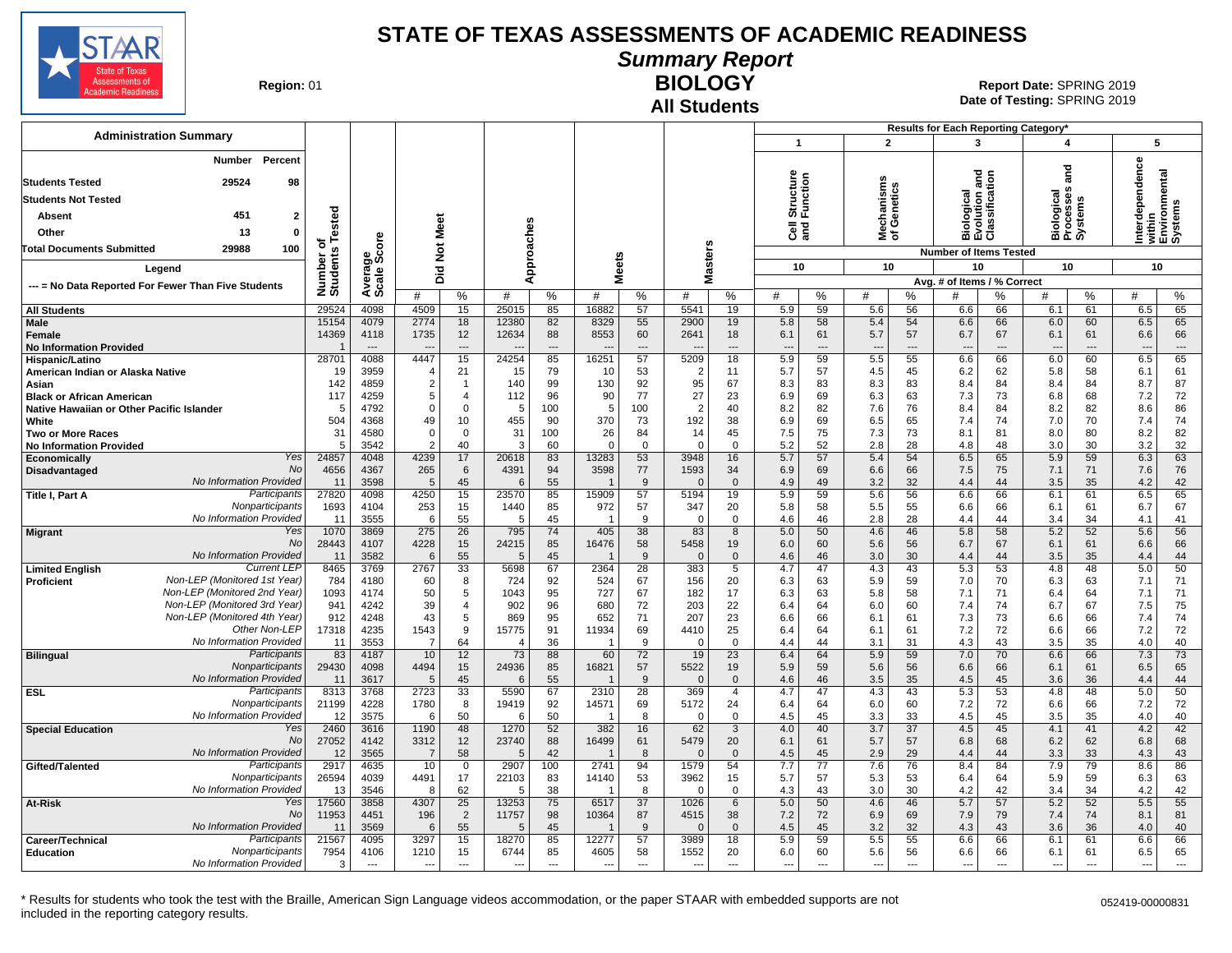

**Summary Report**

**Region: 01** 

# **First-Time Tested Students**

**BIOLOGY** 01 **Report Date:** SPRING 2019 **Date of Testing:**  SPRING 2019

|                                                                         |                                                                                                     |                      |                  |                                 |                      |                                  |                                |                                  |                                |                  |                                             |                                 |                      |                                 |           | Results for Each Reporting Category*                                |                                   |                                              |                      |                  |                                    |
|-------------------------------------------------------------------------|-----------------------------------------------------------------------------------------------------|----------------------|------------------|---------------------------------|----------------------|----------------------------------|--------------------------------|----------------------------------|--------------------------------|------------------|---------------------------------------------|---------------------------------|----------------------|---------------------------------|-----------|---------------------------------------------------------------------|-----------------------------------|----------------------------------------------|----------------------|------------------|------------------------------------|
| <b>Administration Summary</b>                                           |                                                                                                     |                      |                  |                                 |                      |                                  |                                |                                  |                                |                  |                                             | $\mathbf{1}$                    |                      | $\overline{2}$                  |           | 3                                                                   |                                   | 4                                            |                      | 5                |                                    |
| <b>Students Tested</b><br><b>Students Not Tested</b><br>Absent<br>Other | <b>Number</b><br><b>Percent</b><br>26998<br>99<br>255<br>$\mathbf{1}$<br>$\overline{2}$<br>$\Omega$ | Tested               |                  | Meet                            |                      |                                  | Approaches                     |                                  |                                |                  |                                             | Structure<br>Function<br>ੌਰ ਫ਼ੂ |                      | Mechanisms<br>of Genetics       |           | gra<br>శై<br>ā٥<br>흉불環<br>$\frac{1}{8}$ $\frac{1}{8}$ $\frac{8}{8}$ | ā<br>$\overline{3}$<br><u>ğ ö</u> | ᅙ<br>ā<br>Biological<br>Processes<br>Systems |                      | Φ<br>erdependenc | within<br>Environmental<br>Systems |
| <b>Total Documents Submitted</b>                                        | 100<br>27255                                                                                        | ъ                    | ge<br>Score      |                                 |                      |                                  |                                |                                  |                                |                  |                                             |                                 |                      |                                 |           |                                                                     |                                   |                                              |                      | Ë                |                                    |
|                                                                         |                                                                                                     | Number o<br>Students |                  | $\frac{5}{2}$                   |                      |                                  |                                | <b>Meets</b>                     |                                | asters           |                                             | 10                              |                      | 10                              |           | <b>Number of Items Tested</b><br>10                                 |                                   | 10                                           |                      | 10               |                                    |
| Legend                                                                  |                                                                                                     |                      | Avera            | Did                             |                      |                                  |                                |                                  |                                | ž                |                                             |                                 |                      |                                 |           | Avg. # of Items / % Correct                                         |                                   |                                              |                      |                  |                                    |
| --- = No Data Reported For Fewer Than Five Students                     |                                                                                                     |                      |                  | #                               | %                    | #                                | %                              | #                                | %                              | #                | %                                           | #                               | %                    | #                               | %         | #                                                                   | %                                 | #                                            | %                    | #                | $\%$                               |
| <b>All Students</b>                                                     |                                                                                                     | 26998                | 4155             | 2957                            | 11                   | 24041                            | 89                             | 16810                            | 62                             | 5537             | 21                                          | 6.1                             | 61                   | 5.8                             | 58        | 6.9                                                                 | 69                                | 6.3                                          | 63                   | 6.8              | 68                                 |
| Male                                                                    |                                                                                                     | 13604                | 4149             | 1771                            | 13                   | 11833                            | 87                             | 8289                             | 61                             | 2898             | 21                                          | 6.1                             | 61                   | 5.6                             | 56        | 6.9                                                                 | 69                                | 6.3                                          | 63                   | 6.8              | 68                                 |
| Female                                                                  |                                                                                                     | 13393                | 4162             | 1186                            | 9                    | 12207                            | 91                             | 8521                             | 64                             | 2639             | 20                                          | 6.2                             | 62<br>$\overline{a}$ | 5.9                             | 59        | 6.9                                                                 | 69<br>$\overline{a}$              | 6.3                                          | 63                   | 6.9              | 69<br>$\overline{a}$               |
| <b>No Information Provided</b><br>Hispanic/Latino                       |                                                                                                     | 26205                | $---$<br>4146    | 2913                            | $\overline{a}$<br>11 | 23292                            | 89                             | 16180                            | $\overline{\phantom{a}}$<br>62 | 5205             | $\overline{\phantom{a}}$<br>$\overline{20}$ | 6.1                             | 61                   | $\overline{\phantom{a}}$<br>5.7 | 57        | $\overline{a}$<br>6.9                                               | 69                                | 6.3                                          | $\overline{a}$<br>63 | 6.8              | 68                                 |
| American Indian or Alaska Native                                        |                                                                                                     | 19                   | 3959             |                                 | 21                   | 15                               | 79                             | 10                               | 53                             | -2               | 11                                          | 5.7                             | 57                   | 4.5                             | 45        | 6.2                                                                 | 62                                | 5.8                                          | 58                   | 6.1              | 61                                 |
| Asian                                                                   |                                                                                                     | 141                  | 4869             |                                 | $\overline{1}$       | 140                              | 99                             | 130                              | 92                             | 95               | 67                                          | 8.4                             | 84                   | 8.3                             | 83        | 8.5                                                                 | 85                                | 8.4                                          | 84                   | 8.7              | 87                                 |
| <b>Black or African American</b>                                        |                                                                                                     | 112                  | 4312             | $\overline{2}$                  | $\overline{2}$       | 110                              | 98                             | 90                               | 80                             | 27               | 24                                          | 7.1                             | 71                   | 6.4                             | 64        | 7.4                                                                 | 74                                | 6.9                                          | 69                   | 7.4              | 74                                 |
| Native Hawaiian or Other Pacific Islander                               |                                                                                                     | 5                    | 4792             | 0                               | $\pmb{0}$            | 5                                | 100                            | 5                                | 100                            | $\mathcal{P}$    | 40                                          | 8.2                             | 82                   | 7.6                             | 76        | 8.4                                                                 | 84                                | 8.2                                          | 82                   | 8.6              | 86                                 |
| White<br><b>Two or More Races</b>                                       |                                                                                                     | 484<br>30            | 4406<br>4602     | 36<br>$\Omega$                  | $\overline{7}$<br>0  | 448<br>30                        | 93<br>100                      | 369<br>26                        | 76<br>87                       | 192<br>14        | 40<br>47                                    | 7.0<br>7.6                      | 70<br>76             | 6.6<br>7.4                      | 66<br>74  | 7.5<br>8.1                                                          | 75<br>81                          | 7.2<br>8.0                                   | 72<br>80             | 7.6<br>8.3       | 76<br>83                           |
| <b>No Information Provided</b>                                          |                                                                                                     | $\mathcal{P}$        | $---$            | ---                             | $\overline{a}$       | ---                              | $\overline{a}$                 | $\overline{\phantom{a}}$         | $\overline{a}$                 | $\sim$           | ---                                         | $---$                           | $\overline{a}$       | ---                             | ---       | $\overline{\phantom{a}}$                                            | $\overline{a}$                    | ---                                          | $---$                | $\overline{a}$   | $\overline{\phantom{a}}$           |
| Economically                                                            | Yes                                                                                                 | 22499                | 4107             | 2775                            | 12                   | 19724                            | 88                             | 13216                            | 59                             | 3944             | 18                                          | 6.0                             | 60                   | 5.6                             | 56        | 6.7                                                                 | 67                                | 6.1                                          | 61                   | 6.7              | 67                                 |
| Disadvantaged                                                           | No                                                                                                  | 4492                 | 4399             | 178                             | 4                    | 4314                             | 96                             | 3593                             | 80                             | 1593             | 35                                          | 7.0                             | 70                   | 6.7                             | 67        | 7.7                                                                 | 77                                | 7.2                                          | 72                   | 7.8              | 78                                 |
|                                                                         | No Information Provideo                                                                             | $\overline{7}$       | 3579             | $\sqrt{2}$                      | 57                   | 3                                | 43                             |                                  | 14                             |                  | $\mathbf{0}$                                | 4.6                             | 46                   | 3.3                             | 33        | 4.1                                                                 | 41                                | 3.4                                          | 34                   | 4.3              | 43                                 |
| Title I, Part A                                                         | Participants<br>Nonparticipants                                                                     | 25439<br>1552        | 4155<br>4162     | 2783<br>169                     | 11<br>11             | 22656<br>1383                    | 89<br>89                       | 15839<br>970                     | 62<br>63                       | 5190<br>347      | 20<br>22                                    | 6.2<br>6.1                      | 62<br>61             | 5.8<br>5.7                      | 58<br>57  | 6.9<br>6.9                                                          | 69<br>69                          | 6.3<br>6.3                                   | 63<br>63             | 6.8<br>7.0       | 68<br>70                           |
|                                                                         | No Information Provided                                                                             | $\overline{7}$       | 3512             | 5                               | 71                   | $\overline{2}$                   | 29                             | $\overline{\mathbf{1}}$          | 14                             | $\Omega$         | $\mathbf 0$                                 | 4.1                             | 41                   | 2.7                             | 27        | 4.1                                                                 | 41                                | 3.1                                          | 31                   | 4.1              | 41                                 |
| <b>Migrant</b>                                                          | Yes                                                                                                 | 918                  | 3931             | 180                             | 20                   | 738                              | 80                             | 400                              | 44                             | 82               | 9                                           | 5.2                             | 52                   | 4.9                             | 49        | 6.1                                                                 | 61                                | 5.4                                          | 54                   | 6.0              | 60                                 |
|                                                                         | <b>No</b>                                                                                           | 26074                | 4163             | 2773                            | 11                   | 23301                            | 89                             | 16409                            | 63                             | 5455             | 21                                          | 6.2                             | 62                   | 5.8                             | 58        | 6.9                                                                 | 69                                | 6.3                                          | 63                   | 6.9              | 69                                 |
|                                                                         | No Information Provideo<br><b>Current LEP</b>                                                       | 6                    | 3568             |                                 | 67                   | $\overline{2}$                   | 33<br>75                       |                                  | 17<br>34                       |                  | $\Omega$                                    | 4.3                             | 43                   | 3.0                             | 30        | 4.3                                                                 | 43                                | 3.5                                          | 35                   | 4.3              | 43                                 |
| <b>Limited English</b><br>Proficient                                    | Non-LEP (Monitored 1st Year)                                                                        | 6825<br>755          | 3840<br>4201     | 1711<br>48                      | $\overline{25}$<br>6 | 5114<br>707                      | 94                             | 2327<br>521                      | 69                             | 381<br>156       | 6<br>21                                     | 5.0<br>6.4                      | 50<br>64             | 4.6<br>6.0                      | 46<br>60  | 5.6<br>7.1                                                          | 56<br>71                          | 5.1<br>6.4                                   | 51<br>64             | 5.3<br>7.2       | $\overline{53}$<br>72              |
|                                                                         | Non-LEP (Monitored 2nd Year)                                                                        | 1060                 | 4189             | 42                              | $\overline{4}$       | 1018                             | 96                             | 723                              | 68                             | 182              | 17                                          | 6.3                             | 63                   | 5.9                             | 59        | 7.2                                                                 | 72                                | 6.4                                          | 64                   | 7.1              | 71                                 |
|                                                                         | Non-LEP (Monitored 3rd Year)                                                                        | 918                  | 4259             | 28                              | $\mathsf 3$          | 890                              | 97                             | 677                              | 74                             | 203              | 22                                          | 6.5                             | 65                   | 6.0                             | 60        | 7.5                                                                 | 75                                | 6.8                                          | 68                   | 7.6              | 76                                 |
|                                                                         | Non-LEP (Monitored 4th Year)                                                                        | 893                  | 4264             | 33                              | $\overline{4}$       | 860                              | 96                             | 651                              | 73                             | 207              | 23                                          | 6.6                             | 66                   | 6.2                             | 62        | 7.4                                                                 | 74                                | 6.6                                          | 66                   | 7.5              | 75                                 |
|                                                                         | Other Non-LEP<br>No Information Provideo                                                            | 16541                | 4269             | 1091                            | $\overline{7}$       | 15450                            | 93                             | 11910                            | 72                             | 4408             | 27                                          | 6.5                             | 65                   | 6.2                             | 62        | 7.3                                                                 | 73                                | 6.7                                          | 67                   | 7.3              | 73                                 |
| <b>Bilingual</b>                                                        | Participants                                                                                        | 6<br>79              | 3543<br>4232     | $\overline{4}$<br>6             | 67<br>8              | 2<br>73                          | 33<br>92                       | 60                               | 17<br>76                       | $\Omega$<br>19   | $\Omega$<br>24                              | 4.0<br>6.6                      | 40<br>66             | 3.3<br>6.0                      | 33<br>60  | 4.0<br>7.1                                                          | 40<br>71                          | 3.7<br>6.7                                   | 37<br>67             | 4.0<br>7.5       | 40<br>75                           |
|                                                                         | Nonparticipants                                                                                     | 26913                | 4155             | 2948                            | 11                   | 23965                            | 89                             | 16749                            | 62                             | 5518             | 21                                          | 6.1                             | 61                   | 5.8                             | 58        | 6.9                                                                 | 69                                | 6.3                                          | 63                   | 6.8              | 68                                 |
|                                                                         | No Information Provided                                                                             | 6                    | 3633             | 3                               | 50                   | 3                                | 50                             |                                  | 17                             | $\Omega$         | $\Omega$                                    | 4.3                             | 43                   | 3.8                             | 38        | 4.7                                                                 | 47                                | 3.8                                          | 38                   | 4.3              | 43                                 |
| <b>ESL</b>                                                              | Participants                                                                                        | 6698                 | 3838             | 1686                            | 25                   | 5012                             | 75                             | 2272                             | 34                             | 367              | 5                                           | 5.0                             | 50                   | 4.6                             | 46        | 5.6                                                                 | 56                                | 5.1                                          | 51                   | 5.3              | 53                                 |
|                                                                         | Nonparticipants<br>No Information Provided                                                          | 20294<br>6           | 4260<br>3633     | 1268<br>3                       | 6<br>50              | 19026<br>3                       | 94<br>50                       | 14537<br>$\overline{\mathbf{1}}$ | 72<br>17                       | 5170<br>$\Omega$ | 25<br>$\mathbf 0$                           | 6.5<br>4.3                      | 65<br>43             | 6.2<br>3.8                      | 62<br>38  | 7.3<br>4.7                                                          | 73<br>47                          | 6.7<br>3.8                                   | 67<br>38             | 7.3<br>4.3       | 73<br>43                           |
| <b>Special Education</b>                                                | Yes                                                                                                 | 1911                 | 3675             | 794                             | 42                   | 1117                             | 58                             | 377                              | 20                             | 62               | 3                                           | 4.3                             | 43                   | 3.9                             | 39        | 4.8                                                                 | 48                                | 4.4                                          | 44                   | 4.5              | 45                                 |
|                                                                         | <b>No</b>                                                                                           | 25080                | 4192             | 2158                            | 9                    | 22922                            | 91                             | 16432                            | 66                             | 5475             | 22                                          | 6.3                             | 63                   | 5.9                             | 59        | 7.0                                                                 | 70                                | 6.4                                          | 64                   | 7.0              | 70                                 |
|                                                                         | No Information Provideo                                                                             | $\overline{7}$       | 3541             | .5                              | 71                   | $\overline{2}$                   | 29                             |                                  | 14                             |                  | $\Omega$                                    | 4.1                             | 41                   | 2.9                             | 29        | 4.4                                                                 | 44                                | 3.3                                          | 33                   | 4.1              | 41                                 |
| Gifted/Talented                                                         | Participants                                                                                        | 2911                 | 4637             | 9                               | $\mathbf 0$          | 2902                             | 100                            | 2740                             | 94                             | 1578             | 54                                          | 7.7                             | 77                   | 7.6                             | 76        | 8.4                                                                 | 84                                | 7.9                                          | 79                   | 8.7              | 87                                 |
|                                                                         | Nonparticipants<br>No Information Provideo                                                          | 24080<br>7           | 4097<br>3520     | 2943<br>-5                      | 12<br>71             | 21137<br>2                       | 88<br>29                       | 14069<br>- 1                     | 58<br>14                       | 3959<br>$\Omega$ | 16<br>0                                     | 6.0<br>4.0                      | 60<br>40             | 5.5<br>3.0                      | 55<br>30  | 6.7<br>4.0                                                          | 67<br>40                          | 6.1<br>3.4                                   | 61<br>34             | 6.6<br>4.0       | 66<br>40                           |
| At-Risk                                                                 | Yes                                                                                                 | 15120                | 3918             | 2795                            | 18                   | 12325                            | 82                             | 6449                             | 43                             | 1023             | $\overline{7}$                              | 5.3                             | 53                   | 4.8                             | 48        | 6.1                                                                 | 61                                | 5.4                                          | 54                   | 5.8              | 58                                 |
|                                                                         | No                                                                                                  | 11872                | 4457             | 158                             | $\overline{1}$       | 11714                            | 99                             | 10360                            | 87                             | 4514             | 38                                          | 7.3                             | 73                   | 6.9                             | 69        | 7.9                                                                 | 79                                | 7.4                                          | 74                   | 8.1              | 81                                 |
|                                                                         | No Information Provideo                                                                             | 6                    | 3543             | $\overline{\mathbf{A}}$         | 67                   | $\overline{2}$                   | 33                             |                                  | 17                             |                  | $\mathbf{0}$                                | 4.0                             | 40                   | 3.3                             | 33        | 4.0                                                                 | 40                                | 3.7                                          | 37                   | 4.0              | 40                                 |
| Career/Technical                                                        | Participants                                                                                        | 19601                | 4156             | 2075                            | 11                   | 17526                            | 89                             | 12224                            | 62                             | 3986             | 20                                          | 6.1                             | 61                   | 5.7                             | 57        | 6.9                                                                 | 69                                | 6.3                                          | 63                   | 6.9              | 69                                 |
| <b>Education</b>                                                        | Nonparticipants<br>No Information Provided                                                          | 7394<br>3            | 4152<br>$\cdots$ | 880<br>$\overline{\phantom{a}}$ | 12<br>$\sim$         | 6514<br>$\overline{\phantom{a}}$ | 88<br>$\overline{\phantom{a}}$ | 4586<br>$\overline{\phantom{a}}$ | 62<br>$\hspace{0.05cm} \ldots$ | 1551<br>$\sim$   | 21<br>$\overline{a}$                        | 6.2<br>$\overline{\phantom{a}}$ | 62<br>$\overline{a}$ | 5.8<br>$\overline{\phantom{a}}$ | 58<br>--- | 6.8<br>$\hspace{0.05cm} \ldots$                                     | 68<br>---                         | 6.3<br>---                                   | 63<br>$---$          | 6.8<br>---       | 68<br>---                          |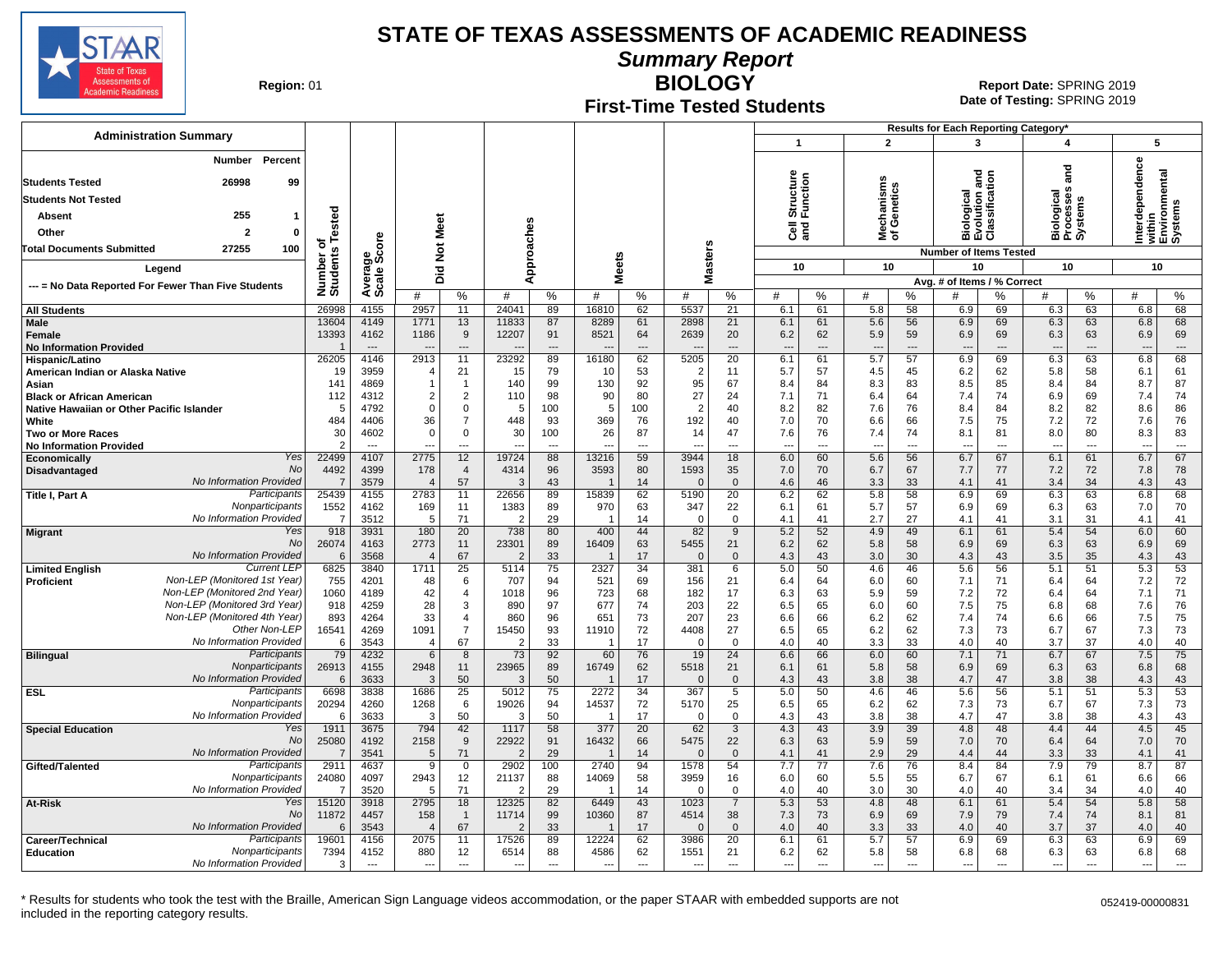

**Summary Report**

**Region: 01** 

# **Retested Students**

**BIOLOGY** 01 **Report Date:** SPRING 2019 **Date of Testing:**  SPRING 2019

| <b>Administration Summary</b>                                              |                              |                                  |                                  |                                |                          |                                |                                |                               |                            |                             | $\mathbf{1}$                    |                        | $\overline{2}$                  |                                | <b>Results for Each Reporting Category</b><br>3 |                                | 4                               |                                  |                                 | 5                                           |
|----------------------------------------------------------------------------|------------------------------|----------------------------------|----------------------------------|--------------------------------|--------------------------|--------------------------------|--------------------------------|-------------------------------|----------------------------|-----------------------------|---------------------------------|------------------------|---------------------------------|--------------------------------|-------------------------------------------------|--------------------------------|---------------------------------|----------------------------------|---------------------------------|---------------------------------------------|
| Percent<br>Number                                                          |                              |                                  |                                  |                                |                          |                                |                                |                               |                            |                             |                                 |                        |                                 |                                |                                                 |                                |                                 |                                  |                                 |                                             |
|                                                                            |                              |                                  |                                  |                                |                          |                                |                                |                               |                            |                             |                                 |                        |                                 |                                |                                                 |                                |                                 | nd<br>and                        | dependence                      |                                             |
| <b>Students Tested</b><br>2526<br>92                                       |                              |                                  |                                  |                                |                          |                                |                                |                               |                            |                             | Structure<br>Function           |                        |                                 |                                |                                                 | $\overline{a}$<br>ē            |                                 |                                  |                                 | within<br>Environmental<br>Systems          |
| <b>Students Not Tested</b>                                                 |                              |                                  |                                  |                                |                          |                                |                                |                               |                            |                             |                                 |                        | lechanisms<br>f Genetics        |                                | డై                                              | e ati                          | iological<br>rocesses           |                                  |                                 |                                             |
| 196<br>$\overline{7}$<br><b>Absent</b>                                     |                              |                                  |                                  |                                |                          |                                |                                |                               |                            |                             |                                 |                        |                                 |                                | 홍별                                              |                                |                                 | Biologica<br>Processe<br>Systems |                                 |                                             |
| Other<br>11<br>0                                                           |                              |                                  | Meet                             |                                |                          |                                |                                |                               |                            |                             | මි දි                           |                        | ౾ స                             |                                | <b>EVEN</b><br>EVEN                             |                                |                                 |                                  | ō<br>Ξ                          |                                             |
| 100<br>2733<br><b>Total Documents Submitted</b>                            | Number of<br>Students Tested | Average<br>Scale Score           | $\breve{\mathbf{z}}$             |                                |                          | Approaches                     |                                |                               |                            |                             |                                 |                        |                                 |                                | <b>Number of Items Tested</b>                   |                                |                                 |                                  |                                 |                                             |
| Legend                                                                     |                              |                                  |                                  |                                |                          |                                | <b>Meets</b>                   |                               | <b>Masters</b>             |                             | 10                              |                        | 10                              |                                | 10                                              |                                |                                 | 10                               |                                 | 10                                          |
|                                                                            |                              |                                  | Did                              |                                |                          |                                |                                |                               |                            |                             |                                 |                        |                                 |                                | Avg. # of Items / % Correct                     |                                |                                 |                                  |                                 |                                             |
| --- = No Data Reported For Fewer Than Five Students                        |                              |                                  | #                                | %                              | #                        | %                              | #                              | %                             | #                          | %                           | #                               | %                      | #                               | %                              | #                                               | %                              | #                               | %                                | #                               | %                                           |
| <b>All Students</b>                                                        | 2526                         | 3485                             | 1552                             | 61                             | 974                      | 39                             | 72                             | 3                             | $\overline{4}$             | $\mathbf 0$                 | 3.4                             | 34                     | 3.4                             | 34                             | 3.8                                             | 38                             | 3.6                             | 36                               | 3.5                             | 35                                          |
| Male                                                                       | 1550                         | 3463                             | 1003                             | 65                             | 547                      | 35                             | 40                             | 3                             | 2                          | $\mathbf 0$                 | 3.3                             | 33                     | 3.3                             | 33                             | 3.8                                             | 38                             | 3.5                             | 35                               | 3.4                             | 34                                          |
| Female                                                                     | 976<br>$\Omega$              | 3520<br>$\sim$                   | 549                              | 56<br>$\overline{a}$           | 427                      | 44                             | 32                             | 3                             | $\overline{2}$             | $\mathbf{0}$                | 3.7                             | 37                     | 3.6                             | 36                             | 4.0                                             | 40<br>$\overline{\phantom{a}}$ | 3.7                             | 37                               | 3.6                             | 36                                          |
| <b>No Information Provided</b><br>Hispanic/Latino                          | 2496                         | 3486                             | 1534                             | 61                             | 962                      | $\overline{a}$<br>39           | $\overline{\phantom{a}}$<br>71 | $\overline{\phantom{a}}$<br>3 | $\overline{a}$<br>4        | $---$<br>$\mathbf 0$        | $\overline{a}$<br>3.4           | ---<br>$\overline{34}$ | $\overline{a}$<br>3.4           | $---$<br>$\overline{34}$       | 3.8                                             | 38                             | $\overline{\phantom{a}}$<br>3.6 | ---<br>36                        | $\overline{a}$<br>3.5           | $\overline{\phantom{a}}$<br>$\overline{35}$ |
| American Indian or Alaska Native                                           | $\Omega$                     | $\overline{a}$                   | --                               | $\overline{a}$                 |                          | $\overline{a}$                 | $\overline{a}$                 |                               |                            | $\overline{a}$              | $\overline{\phantom{a}}$        | ---                    | ---                             | $\overline{\phantom{a}}$       |                                                 | $\overline{a}$                 | ---                             | $\overline{a}$                   | --                              | $\overline{\phantom{a}}$                    |
| Asian                                                                      | $\overline{1}$               | $\sim$                           | --                               | $\hspace{0.05cm} \ldots$       |                          | $\overline{\phantom{a}}$       | $\overline{\phantom{a}}$       | $\overline{\phantom{a}}$      | $\overline{\phantom{a}}$   | $\overline{a}$              | ---                             | ---                    | ---                             | $\overline{\phantom{a}}$       | $\overline{\phantom{a}}$                        | $\hspace{0.05cm} \ldots$       | ---                             | ---                              | --                              | $\hspace{0.05cm} \ldots$                    |
| <b>Black or African American</b>                                           | 5                            | 3079                             | 3                                | 60                             | 2                        | 40                             | $\mathbf 0$                    | $\Omega$                      | $\Omega$                   | $\mathsf 0$                 | 2.2                             | 22                     | 2.8                             | 28                             | 3.8                                             | 38                             | 3.0                             | 30                               | 2.6                             | 26                                          |
| Native Hawaiian or Other Pacific Islander<br>White                         | $\Omega$<br>20               | $\sim$<br>3452                   | --<br>13                         | $\overline{\phantom{a}}$<br>65 | $\overline{7}$           | $\overline{a}$<br>35           | ---<br>$\overline{1}$          | $\sim$<br>5                   | $\overline{a}$<br>$\Omega$ | $---$<br>$\mathbf 0$        | $\overline{\phantom{a}}$<br>3.5 | $\overline{a}$<br>35   | ---<br>3.5                      | $\sim$<br>35                   | $\overline{\phantom{a}}$<br>4.0                 | $\overline{\phantom{a}}$<br>40 | $\overline{\phantom{a}}$<br>2.7 | $\sim$<br>27                     | 3.3                             | $\sim$<br>33                                |
| <b>Two or More Races</b>                                                   | $\overline{1}$               | $-$                              | $\overline{a}$                   | $\overline{a}$                 | $---$                    | $---$                          | $\sim$                         | $---$                         | $\overline{a}$             | $---$                       | $\overline{a}$                  | $\overline{a}$         | $\overline{\phantom{a}}$        | $\sim$                         | $\overline{\phantom{a}}$                        | $\overline{\phantom{a}}$       | $\sim$                          | $\overline{a}$                   | $\overline{\phantom{a}}$        | $---$                                       |
| <b>No Information Provided</b>                                             | 3                            | $\sim$                           | ---                              | $\overline{a}$                 |                          | $\overline{a}$                 | $\overline{a}$                 | $\overline{a}$                | $\overline{a}$             | $---$                       | $\overline{a}$                  | $\overline{a}$         | ---                             | $\sim$                         | $\overline{a}$                                  | $\overline{\phantom{a}}$       | $\overline{a}$                  | ---                              | ---                             | $\overline{\phantom{a}}$                    |
| Yes<br>Economically                                                        | 2358                         | 3483                             | 1464                             | 62                             | 894                      | 38                             | 67                             | 3                             | $\overline{4}$             | $\mathbf{0}$                | 3.4                             | 34                     | 3.4                             | 34                             | 3.8                                             | 38                             | 3.6                             | 36                               | 3.4                             | 34                                          |
| No<br>Disadvantaged<br>No Information Provided                             | 164<br>$\overline{4}$        | 3514<br>$---$                    | 87                               | 53<br>$---$                    | 77                       | 47<br>$\overline{a}$           | 5<br>$\overline{a}$            | 3<br>$\overline{a}$           | $\Omega$                   | $\mathbf 0$<br>---          | 3.6                             | 36<br>---              | 3.4<br>$\overline{a}$           | 34<br>$---$                    | 4.1                                             | 41<br>$\overline{\phantom{a}}$ | 3.7                             | 37<br>---                        | 3.7<br>$\overline{\phantom{a}}$ | 37<br>$---$                                 |
| Participants<br>Title I, Part A                                            | 2381                         | 3486                             | 1467                             | 62                             | 914                      | 38                             | 70                             | 3                             | $\overline{4}$             | $\mathbf 0$                 | 3.5                             | 35                     | 3.4                             | 34                             | 3.8                                             | 38                             | 3.6                             | 36                               | 3.5                             | 35                                          |
| Nonparticipants                                                            | 141                          | 3472                             | 84                               | 60                             | 57                       | 40                             | $\overline{2}$                 | -1                            | $\Omega$                   | $\mathsf 0$                 | 3.3                             | 33                     | 3.3                             | 33                             | 3.8                                             | 38                             | 3.7                             | 37                               | 3.4                             | 34                                          |
| No Information Provided                                                    | $\overline{4}$               | $\overline{\phantom{a}}$         | --                               | $---$                          | $\overline{a}$           | $\overline{a}$                 | ---                            | $\overline{a}$                | $\overline{a}$             | $---$                       | $\overline{a}$                  | $\overline{a}$         | $\overline{\phantom{a}}$        | $\sim$                         | $\overline{\phantom{a}}$                        | $---$                          | $\overline{\phantom{a}}$        | $\overline{a}$                   | $\sim$                          | $\overline{\phantom{a}}$                    |
| Yes<br><b>Migrant</b><br><b>No</b>                                         | 152<br>2369                  | 3492<br>3485                     | 95<br>1455                       | 63<br>61                       | 57<br>914                | 38<br>39                       | 5<br>67                        | 3<br>3                        | $\overline{1}$<br>3        | $\mathbf{1}$<br>$\mathbf 0$ | 3.6<br>3.4                      | 36<br>34               | 3.1<br>3.4                      | 31<br>34                       | 3.8<br>3.8                                      | 38<br>38                       | 3.9<br>3.6                      | 39<br>36                         | 3.5<br>3.4                      | 35<br>34                                    |
| No Information Provided                                                    | 5                            | 3599                             | $\overline{2}$                   | 40                             | 3                        | 60                             | $\Omega$                       | $\mathbf{0}$                  | $\mathbf{0}$               | $\Omega$                    | 5.0                             | 50                     | 3.0                             | 30                             | 4.4                                             | 44                             | 3.4                             | 34                               | 4.4                             | 44                                          |
| <b>Current LEP</b><br><b>Limited English</b>                               | 1640                         | 3472                             | 1056                             | 64                             | 584                      | 36                             | $\overline{37}$                | $\overline{2}$                | 2                          | $\mathbf 0$                 | 3.4                             | 34                     | 3.3                             | 33                             | 3.7                                             | 37                             | 3.5                             | 35                               | 3.4                             | 34                                          |
| Non-LEP (Monitored 1st Year)<br>Proficient<br>Non-LEP (Monitored 2nd Year) | 29                           | 3621                             | 12                               | 41                             | 17                       | 59                             | 3                              | 10                            | $\mathbf 0$                | $\mathbf 0$                 | 4.1                             | 41                     | 3.6                             | 36                             | 4.9                                             | 49                             | 3.8                             | 38                               | 4.4                             | 44                                          |
| Non-LEP (Monitored 3rd Year)                                               | 33<br>23                     | 3712<br>3571                     | 8<br>11                          | 24<br>48                       | 25<br>12                 | 76<br>52                       | $\overline{4}$<br>3            | 12<br>13                      | $\mathbf 0$<br>$\Omega$    | $\mathbf 0$<br>0            | 4.7<br>4.2                      | 47<br>42               | 3.6<br>3.6                      | 36<br>36                       | 5.2<br>4.7                                      | 52<br>47                       | 4.6<br>3.5                      | 46<br>35                         | 4.8<br>4.0                      | 48<br>40                                    |
| Non-LEP (Monitored 4th Year)                                               | 19                           | 3493                             | 10                               | 53                             | 9                        | 47                             | $\overline{1}$                 | 5                             | $\Omega$                   | $\Omega$                    | 3.3                             | 33                     | 3.1                             | 31                             | 4.0                                             | 40                             | 3.9                             | 39                               | 3.7                             | 37                                          |
| Other Non-LEP                                                              | 777                          | 3496                             | 452                              | 58                             | 325                      | 42                             | 24                             | 3                             | 2                          | $\Omega$                    | 3.4                             | 34                     | 3.5                             | 35                             | 4.0                                             | 40                             | 3.6                             | 36                               | 3.5                             | 35                                          |
| No Information Provided                                                    | 5                            | 3565                             | 3                                | 60                             | $\overline{2}$           | 40                             | $\Omega$                       | $\Omega$                      | $\Omega$                   | $\Omega$                    | 4.8                             | 48                     | 2.8                             | 28                             | 4.6                                             | 46                             | 3.2                             | 32                               | 4.0                             | 40                                          |
| Participants<br><b>Bilingual</b><br>Nonparticipants                        | $\overline{4}$<br>2517       | $\overline{\phantom{a}}$<br>3485 | $\overline{\phantom{a}}$<br>1546 | $\overline{\phantom{a}}$<br>61 | 971                      | $\overline{\phantom{a}}$<br>39 | $\overline{\phantom{a}}$<br>72 | $\overline{\phantom{a}}$<br>3 | $\overline{4}$             | $---$<br>$\mathbf 0$        | $\overline{a}$<br>3.4           | ---<br>34              | $\overline{\phantom{a}}$<br>3.4 | $\overline{\phantom{a}}$<br>34 | $\overline{a}$<br>3.8                           | $\overline{\phantom{a}}$<br>38 | $\overline{\phantom{a}}$<br>3.6 | ---<br>36                        | $\overline{\phantom{a}}$<br>3.5 | $\cdots$<br>35                              |
| No Information Provided                                                    | 5                            | 3599                             | $\overline{2}$                   | 40                             | 3                        | 60                             | $\mathbf 0$                    | $\mathbf{0}$                  | $\mathbf 0$                | $\mathbf 0$                 | 5.0                             | 50                     | 3.0                             | 30                             | 4.4                                             | 44                             | 3.4                             | 34                               | 4.4                             | 44                                          |
| Participants<br><b>ESL</b>                                                 | 1615                         | 3474                             | 1037                             | 64                             | 578                      | 36                             | $\overline{38}$                | $\overline{2}$                | 2                          | $\mathbf 0$                 | 3.4                             | 34                     | 3.3                             | 33                             | $\overline{3.7}$                                | $\overline{37}$                | 3.5                             | 35                               | $\overline{3.4}$                | 34                                          |
| Nonparticipants<br>No Information Provided                                 | 905                          | 3506                             | 512                              | 57                             | 393                      | 43                             | 34                             | 4                             | $\overline{2}$             | 0                           | 3.5                             | 35                     | 3.4                             | 34                             | 4.0                                             | 40                             | 3.7                             | 37                               | 3.6                             | 36                                          |
| Yes<br><b>Special Education</b>                                            | 6<br>549                     | 3518<br>3410                     | 3<br>396                         | 50<br>72                       | 3<br>153                 | 50<br>28                       | $\mathbf 0$<br>5               | $\Omega$<br>$\mathbf{1}$      | $\Omega$<br>$\mathbf{0}$   | $\mathbf 0$<br>$\mathbf{0}$ | 4.7<br>3.1                      | 47<br>31               | 2.7<br>3.1                      | 27<br>31                       | 4.3<br>3.5                                      | 43<br>35                       | 3.2<br>3.3                      | 32<br>33                         | 3.7<br>3.1                      | 37<br>31                                    |
| No                                                                         | 1972                         | 3506                             | 1154                             | 59                             | 818                      | 41                             | 67                             | 3                             | $\overline{4}$             | $\Omega$                    | 3.5                             | 35                     | 3.5                             | 35                             | 3.9                                             | 39                             | 3.7                             | 37                               | 3.6                             | 36                                          |
| No Information Provided                                                    | 5                            | 3599                             | $\overline{2}$                   | 40                             | 3                        | 60                             | $\Omega$                       | $\mathbf{0}$                  | $\Omega$                   | $\mathbf{0}$                | 5.0                             | 50                     | 3.0                             | 30                             | 4.4                                             | 44                             | 3.4                             | 34                               | 4.4                             | 44                                          |
| Participants<br>Gifted/Talented                                            | 6                            | 3755                             | $\overline{1}$                   | 17                             | 5                        | 83                             | $\overline{1}$                 | 17                            |                            | 17                          | 4.2                             | 42                     | 5.7                             | 57                             | 5.7                                             | 57                             | 4.0                             | 40                               | 4.0                             | 40                                          |
| Nonparticipants<br>No Information Provided                                 | 2514<br>6                    | 3484<br>3578                     | 1548<br>$\mathcal{R}$            | 62<br>50                       | 966<br>3                 | 38<br>50                       | 71<br>$\mathbf 0$              | 3<br>$\Omega$                 | 3<br>0                     | $\mathbf 0$<br>$\mathbf 0$  | 3.4<br>4.7                      | 34<br>47               | 3.4<br>3.0                      | 34<br>30                       | 3.8<br>4.3                                      | 38<br>43                       | 3.6<br>3.3                      | 36<br>33                         | 3.5<br>4.3                      | 35<br>43                                    |
| Yes<br>At-Risk                                                             | 2440                         | 3483                             | 1512                             | 62                             | 928                      | 38                             | 68                             | 3                             | 3                          | $\mathbf 0$                 | 3.4                             | 34                     | 3.4                             | 34                             | 3.8                                             | 38                             | 3.6                             | 36                               | 3.4                             | 34                                          |
| No                                                                         | 81                           | 3539                             | 38                               | 47                             | 43                       | 53                             | $\overline{4}$                 | 5                             |                            | $\mathbf{1}$                | 3.6                             | 36                     | 3.6                             | 36                             | 4.3                                             | 43                             | 3.8                             | 38                               | 3.7                             | 37                                          |
| No Information Provided                                                    | 5                            | 3599                             | $\overline{2}$                   | 40                             | 3                        | 60                             | $\mathbf{0}$                   | $\Omega$                      | $\Omega$                   | $\mathbf{0}$                | 5.0                             | 50                     | 3.0                             | 30                             | 4.6                                             | 46                             | 3.6                             | 36                               | 4.0                             | 40                                          |
| Participants<br>Career/Technical<br>Nonparticipants<br><b>Education</b>    | 1966<br>560                  | 3483<br>3495                     | 1222<br>330                      | 62<br>59                       | 744<br>230               | 38<br>41                       | 53<br>19                       | 3<br>3                        | 3<br>-1                    | $\Omega$<br>0               | 3.4<br>3.5                      | 34<br>35               | 3.3<br>3.5                      | 33<br>35                       | 3.8<br>3.9                                      | 38<br>39                       | 3.6<br>3.5                      | 36<br>35                         | 3.4<br>3.5                      | 34<br>35                                    |
| No Information Provided                                                    | $\Omega$                     | $\sim$                           | $\overline{\phantom{a}}$         | $\overline{a}$                 | $\overline{\phantom{a}}$ | $\overline{a}$                 | $\overline{a}$                 | $\overline{a}$                |                            | ---                         | $\overline{a}$                  | $\sim$                 | $\overline{a}$                  | $\overline{a}$                 | $\overline{\phantom{a}}$                        | $\overline{a}$                 | $\overline{\phantom{a}}$        | ---                              | $\sim$                          | $\overline{\phantom{a}}$                    |
|                                                                            |                              |                                  |                                  |                                |                          |                                |                                |                               |                            |                             |                                 |                        |                                 |                                |                                                 |                                |                                 |                                  |                                 |                                             |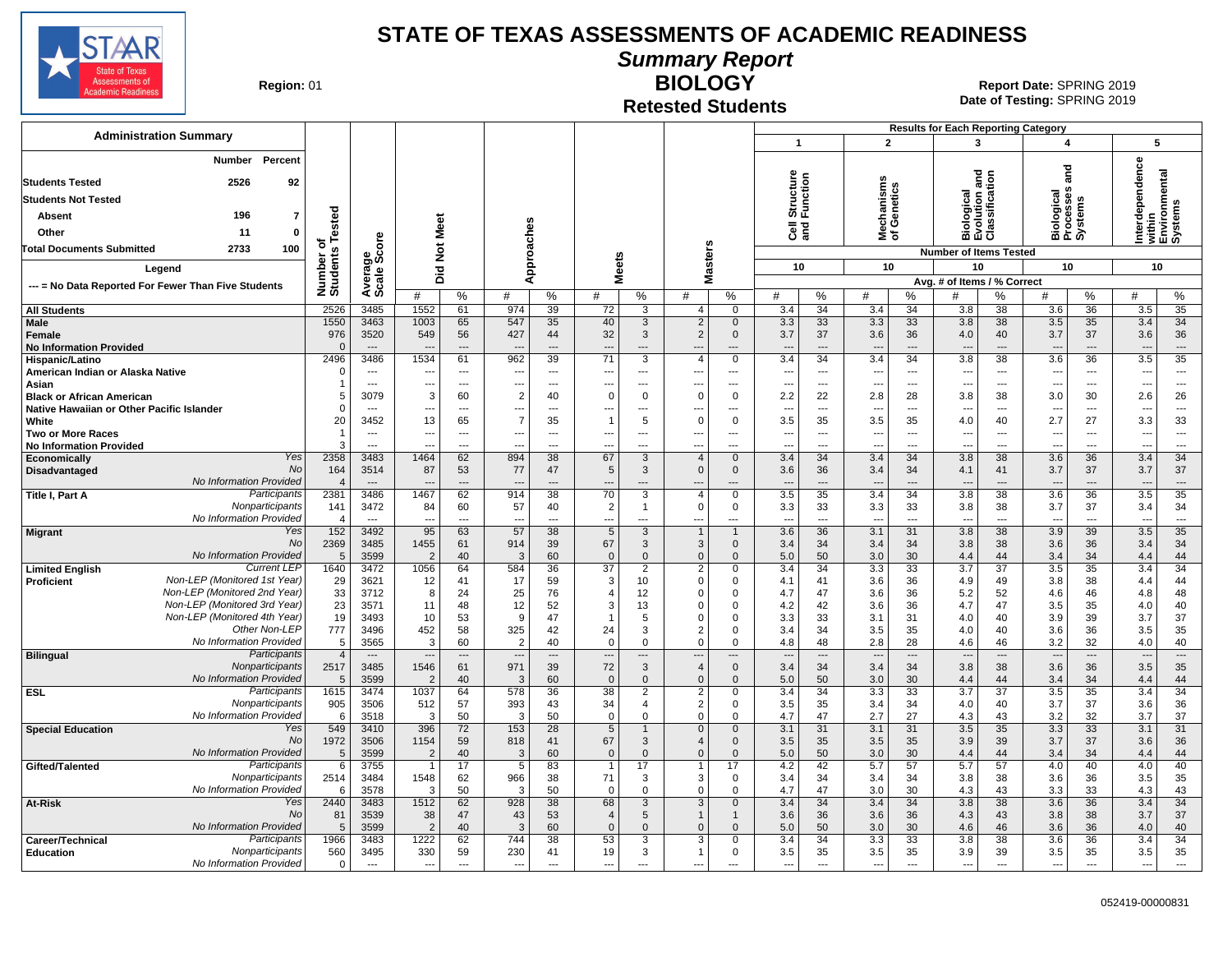

# **Summary Report**

**Region: 01** 

#### **All Students ENGLISH I**

**Date of Testing:**  SPRING 2019 01 **Report Date:** SPRING 2019

| <b>Administration Summary</b>                       |                                             |                        |                                  |                                   |                      |                                   |                      |                |                      |                            |                                |                               |             |                                  |                      |                                               |                  | Results for Each Reporting Category' |                                |                                 |                      |                       |                          |
|-----------------------------------------------------|---------------------------------------------|------------------------|----------------------------------|-----------------------------------|----------------------|-----------------------------------|----------------------|----------------|----------------------|----------------------------|--------------------------------|-------------------------------|-------------|----------------------------------|----------------------|-----------------------------------------------|------------------|--------------------------------------|--------------------------------|---------------------------------|----------------------|-----------------------|--------------------------|
|                                                     |                                             |                        |                                  |                                   |                      |                                   |                      |                |                      |                            |                                | $\mathbf{1}$                  |             | $\overline{2}$                   |                      | 3                                             |                  | 4                                    |                                | 5                               |                      | 6                     |                          |
| <b>Students Tested</b>                              | Percent<br><b>Number</b><br>37200           | 98                     |                                  |                                   |                      |                                   |                      |                |                      |                            |                                | ding/<br>\cross               |             | ding/                            |                      | tanding                                       |                  |                                      |                                |                                 |                      |                       |                          |
|                                                     |                                             |                        |                                  |                                   |                      |                                   |                      |                |                      |                            |                                | ∢<br>ັັ≌<br>ອັ                |             | $\circ$<br>ã                     | Texts                | Understanding<br>Analysis of<br>Informational |                  | Composition                          |                                |                                 |                      |                       |                          |
| <b>Students Not Tested</b>                          |                                             |                        |                                  |                                   |                      |                                   |                      |                |                      |                            |                                |                               |             | s                                |                      |                                               |                  |                                      |                                | Revision                        |                      |                       |                          |
| <b>Absent</b>                                       | 632                                         | Tested<br>$\mathbf{2}$ |                                  |                                   |                      |                                   |                      |                |                      |                            |                                | Underst<br>Analysis<br>Genres |             | Understa<br>Analysis<br>Literary |                      |                                               | $\boldsymbol{a}$ |                                      |                                |                                 |                      | Editing               |                          |
| Other                                               | 35                                          | 0                      |                                  |                                   | Meet                 |                                   |                      |                |                      |                            |                                |                               |             |                                  |                      |                                               | ā                |                                      |                                |                                 |                      |                       |                          |
| <b>Total Documents Submitted</b>                    | 37867<br>100                                | ৳                      | ge<br>Score                      |                                   | $\frac{5}{2}$        |                                   |                      |                |                      |                            |                                |                               |             |                                  |                      | <b>Number of Points Possible</b>              |                  |                                      |                                |                                 |                      |                       |                          |
| Legend                                              |                                             |                        |                                  |                                   | $\overline{2}$       |                                   | Approaches           | <b>Meets</b>   |                      |                            | <b>Masters</b>                 | 8                             |             | 13                               |                      | 13                                            |                  | 16                                   |                                | 9                               |                      | 9                     |                          |
|                                                     |                                             | Number of<br>Students  | Avera<br>Scale                   |                                   | ۵                    |                                   |                      |                |                      |                            |                                |                               |             |                                  |                      | <b>Number of Points Scored</b>                |                  |                                      |                                |                                 |                      |                       |                          |
| --- = No Data Reported For Fewer Than Five Students |                                             |                        |                                  | #                                 | %                    | #                                 | %                    | #              | %                    | #                          | %                              | #                             | %           | #                                | ℅                    | #                                             | ℅                | #                                    | %                              | #                               | %                    | #                     | ℅                        |
| <b>All Students</b>                                 |                                             | 37200                  | 3897                             | 15684                             | 42                   | 21516                             | 58                   | 16317          | 44                   | 3244                       | 9                              | 4.7                           | 59          | 8.1                              | 62                   | 8.6                                           | 66               | 8.2                                  | 52                             | 5.6                             | 62                   | 5.6                   | 62                       |
| Male                                                |                                             | 20013                  | 3804                             | 9812                              | 49                   | 10201                             | 51                   | 7432           | 37                   | 1184                       | 6                              | 4.4                           | 55          | 7.6                              | 59                   | 8.1                                           | 63               | 7.6                                  | 47                             | 5.4                             | 60                   | 5.3                   | 58                       |
| Female                                              |                                             | 17187                  | 4006<br>$\overline{\phantom{a}}$ | 5872                              | 34                   | 11315                             | 66<br>$\overline{a}$ | 8885           | 52<br>$\overline{a}$ | 2060                       | 12                             | 5.1                           | 63          | 8.6<br>$\overline{\phantom{a}}$  | 66                   | 9.1                                           | 70               | 9.0                                  | 56                             | 5.8                             | 65                   | 6.0                   | 66<br>$---$              |
| <b>No Information Provided</b><br>Hispanic/Latino   |                                             | 36364                  | 3890                             | $\overline{\phantom{a}}$<br>15484 | $\overline{a}$<br>43 | $\overline{\phantom{a}}$<br>20880 | 57                   | 15758          | 43                   | $\overline{a}$<br>3042     | $\overline{\phantom{a}}$<br>8  | $---$<br>4.7                  | $---$<br>59 | 8.0                              | $\overline{a}$<br>62 | ---<br>8.5                                    | $---$<br>66      | $\overline{\phantom{a}}$<br>8.2      | $\overline{\phantom{a}}$<br>51 | $\overline{\phantom{a}}$<br>5.6 | $\overline{a}$<br>62 | $\overline{a}$<br>5.6 | 62                       |
| American Indian or Alaska Native                    |                                             | 19                     | 3915                             | 7                                 | 37                   | 12                                | 63                   | 9              | 47                   |                            | 5                              | 4.5                           | 57          | 7.5                              | 58                   | 8.8                                           | 68               | 8.9                                  | 56                             | 5.7                             | 63                   | 6.3                   | 70                       |
| Asian                                               |                                             | 120                    | 4590                             | 14                                | 12                   | 106                               | 88                   | 103            | 86                   | 56                         | 47                             | 6.4                           | 80          | 11.0                             | 84                   | 10.9                                          | 84               | 12.0                                 | 75                             | 7.4                             | 82                   | 7.7                   | 85                       |
| <b>Black or African American</b>                    |                                             | 132                    | 4084                             | 34                                | 26                   | 98                                | 74                   | 79             | 60                   | 20                         | 15                             | 5.2                           | 65          | 9.0                              | 69                   | 9.7                                           | 74               | 9.3                                  | 58                             | 6.2                             | 69                   | 6.3                   | 70                       |
| Native Hawaiian or Other Pacific Islander           |                                             | 3                      |                                  |                                   | ---                  | ---                               |                      |                | $\overline{a}$       | -−                         | ---                            |                               | ---         | $\overline{\phantom{a}}$         | ---                  |                                               | $\sim$           |                                      | $\overline{a}$                 |                                 | ---                  | ---                   | $\overline{\phantom{a}}$ |
| White<br><b>Two or More Races</b>                   |                                             | 522<br>32              | 4164<br>4341                     | 132<br>$\overline{7}$             | 25<br>22             | 390<br>25                         | 75<br>78             | 340<br>23      | 65<br>72             | 112<br>12                  | 21<br>38                       | 5.4<br>5.9                    | 67<br>73    | 9.3<br>9.9                       | 71<br>76             | 9.7<br>10.7                                   | 75<br>82         | 9.5<br>10.3                          | 59<br>64                       | 6.4<br>7.4                      | 71<br>82             | 6.6<br>7.0            | 74<br>78                 |
| <b>No Information Provided</b>                      |                                             | 8                      | 3658                             | 6                                 | 75                   | $\overline{2}$                    | 25                   | $\overline{2}$ | 25                   | $\Omega$                   | $\overline{0}$                 | 3.9                           | 48          | 6.6                              | 51                   | 8.1                                           | 63               | 6.0                                  | 38                             | 5.1                             | 57                   | 4.8                   | 53                       |
| Economically                                        |                                             | Yes<br>32088           | 3847                             | 14645                             | 46                   | 17443                             | 54                   | 12772          | 40                   | 2179                       | $\overline{7}$                 | 4.6                           | 57          | 7.8                              | 60                   | 8.3                                           | 64               | 8.0                                  | 50                             | 5.4                             | 60                   | 5.4                   | 60                       |
| Disadvantaged                                       |                                             | No<br>5098             | 4213                             | 1029                              | 20                   | 4069                              | 80                   | 3543           | 69                   | 1065                       | 21                             | 5.6                           | 70          | 9.7                              | 74                   | 10.1                                          | 78               | 9.8                                  | 61                             | 6.5                             | 73                   | 6.6                   | 74                       |
|                                                     | No Information Provided                     | 14                     | 3578                             | 10                                | 71                   | $\Delta$                          | 29                   | 2              | 14                   | $\mathsf{C}$               | $\overline{0}$                 | 4.1                           | 52          | 6.0                              | 46                   | 7.0                                           | 54               | 5.6                                  | 35                             | 4.9                             | 55                   | 4.7                   | 52                       |
| <b>Title I, Part A</b>                              | Participants<br>Nonparticipants             | 35197                  | 3896                             | 14888                             | 42                   | 20309                             | 58                   | 15417          | 44                   | 3029                       | 9                              | 4.7                           | 59          | 8.1                              | 62                   | 8.6                                           | 66               | 8.2                                  | 52                             | 5.6                             | 62                   | 5.6                   | 62<br>64                 |
|                                                     | No Information Provided                     | 1988<br>15             | 3931<br>3642                     | 786<br>10                         | 40<br>67             | 1202<br>5                         | 60<br>33             | 898<br>2       | 45<br>13             | 215<br>$\Omega$            | 11<br>$\mathbf 0$              | 4.8<br>4.3                    | 60<br>53    | 8.3<br>6.3                       | 64<br>48             | 8.8<br>7.5                                    | 67<br>57         | 8.2<br>6.1                           | 51<br>38                       | 5.7<br>5.4                      | 63<br>60             | 5.7<br>4.9            | 54                       |
| <b>Migrant</b>                                      |                                             | Yes<br>1591            | 3678                             | 944                               | 59                   | 647                               | 41                   | 407            | 26                   | 32                         | 2                              | 4.0                           | 51          | 6.9                              | 53                   | 7.4                                           | 57               | 7.2                                  | 45                             | 4.9                             | 54                   | 4.8                   | 53                       |
|                                                     |                                             | <b>No</b><br>35592     | 3907                             | 14728                             | 41                   | 20864                             | 59                   | 15907          | 45                   | 3212                       | $9\,$                          | 4.7                           | 59          | 8.1                              | 63                   | 8.6                                           | 66               | 8.3                                  | 52                             | 5.6                             | 62                   | 5.6                   | 62                       |
|                                                     | No Information Provided                     | 17                     | 3596                             | 12                                | 71                   | 5                                 | 29                   | 3              | 18                   | $\Omega$                   | $\mathbf 0$                    | 4.1                           | 51          | 6.1                              | 47                   | 7.1                                           | 55               | 5.5                                  | 35                             | 5.1                             | 56                   | 4.9                   | 55                       |
| <b>Limited English</b>                              | Current LEF<br>Non-LEP (Monitored 1st Year) | 13186<br>859           | 3562<br>4039                     | 9405<br>194                       | 71<br>23             | 3781<br>665                       | 29<br>77             | 1828<br>506    | 14<br>59             | 103<br>63                  | $\mathbf{1}$<br>$\overline{7}$ | 3.7<br>5.2                    | 46<br>65    | 6.1<br>9.0                       | 47<br>69             | 6.6<br>9.8                                    | 51<br>75         | 6.7<br>9.0                           | 42<br>56                       | 4.5<br>6.1                      | 50<br>68             | 4.5<br>6.0            | 50<br>67                 |
| Proficient                                          | Non-LEP (Monitored 2nd Year)                | 1217                   | 4086                             | 221                               | 18                   | 996                               | 82                   | 759            | 62                   | 100                        | 8                              | 5.4                           | 68          | 9.3                              | 72                   | 9.9                                           | 77               | 9.2                                  | 58                             | 6.3                             | 70                   | 6.3                   | 70                       |
|                                                     | Non-LEP (Monitored 3rd Year)                | 1063                   | 4129                             | 169                               | 16                   | 894                               | 84                   | 733            | 69                   | 96                         | 9                              | 5.5                           | 69          | 9.7                              | 74                   | 10.2                                          | 78               | 9.3                                  | 58                             | 6.5                             | 72                   | 6.3                   | 70                       |
|                                                     | Non-LEP (Monitored 4th Year)                | 1008                   | 4114                             | 177                               | 18                   | 831                               | 82                   | 645            | 64                   | 99                         | 10                             | 5.5                           | 69          | 9.5                              | 73                   | 10.1                                          | 78               | 9.1                                  | 57                             | 6.5                             | 72                   | 6.3                   | 70                       |
|                                                     | Other Non-LEP                               | 19849                  | 4079                             | 5506                              | 28                   | 14343                             | 72                   | 11842          | 60                   | 2783                       | 14                             | 5.2                           | 65          | 9.1                              | 70                   | 9.6                                           | 74               | 9.1                                  | 57                             | 6.2                             | 68                   | 6.2                   | 69                       |
|                                                     | No Information Provided<br>Participants     | 18<br>101              | 3577<br>4071                     | 12<br>27                          | 67                   | 6<br>74                           | 33<br>73             | 4              | 22<br>59             | $\Omega$                   | $\overline{0}$                 | 4.2                           | 53          | 6.2                              | 47                   | 7.1<br>9.7                                    | 55<br>74         | 5.3<br>8.9                           | 33                             | 5.1                             | 57<br>67             | 4.3                   | 48<br>71                 |
| <b>Bilingual</b>                                    | Nonparticipants                             | 37083                  | 3897                             | 15647                             | 27<br>42             | 21436                             | 58                   | 60<br>16254    | 44                   | 12<br>3232                 | 12<br>9                        | 5.4<br>4.7                    | 67<br>59    | 8.9<br>8.1                       | 68<br>62             | 8.6                                           | 66               | 8.2                                  | 55<br>52                       | 6.0<br>5.6                      | 62                   | 6.3<br>5.6            | 62                       |
|                                                     | No Information Provided                     | 16                     | 3644                             | 10                                | 63                   | 6                                 | 38                   | 3              | 19                   | $\Omega$                   | $\mathbf 0$                    | 4.3                           | 54          | 6.4                              | 49                   | 7.3                                           | 56               | 6.0                                  | 38                             | 5.5                             | 61                   | 4.9                   | 54                       |
| <b>ESL</b>                                          | Participants                                | 12986                  | 3561                             | 9277                              | 71                   | 3709                              | 29                   | 1787           | 14                   | 97                         | $\overline{1}$                 | 3.7                           | 46          | 6.1                              | 47                   | 6.6                                           | 51               | 6.7                                  | 42                             | 4.5                             | 50                   | $\overline{4.5}$      | 50                       |
|                                                     | Nonparticipants                             | 24195                  | 4078                             | 6395                              | 26                   | 17800                             | 74                   | 14527          | 60                   | 3147                       | 13                             | 5.3                           | 66          | 9.1                              | 70                   | 9.6                                           | 74               | 9.1                                  | 57                             | 6.2                             | 69                   | 6.2                   | 69                       |
|                                                     | No Information Provided                     | 19<br>Yes<br>3560      | 3593<br>3420                     | 12<br>3009                        | 63<br>85             | -7<br>551                         | 37                   | -3<br>234      | 16                   | $\Omega$<br>$\overline{7}$ | $\overline{0}$                 | 4.1<br>3.2                    | 51<br>40    | 6.2<br>5.4                       | 48                   | 7.2<br>5.8                                    | 55<br>44         | 5.5<br>5.6                           | 34<br>35                       | 5.3<br>3.9                      | 59<br>44             | 4.6<br>3.9            | 51<br>43                 |
| <b>Special Education</b>                            |                                             | No<br>33624            | 3948                             | 12664                             | 38                   | 20960                             | 15<br>62             | 16080          | $\overline{7}$<br>48 | 3237                       | $\overline{0}$<br>10           | 4.9                           | 61          | 8.4                              | 42<br>64             | 8.9                                           | 68               | 8.5                                  | 53                             | 5.8                             | 64                   | 5.8                   | 64                       |
|                                                     | No Information Provided                     | 16                     | 3596                             | 11                                | 69                   | 5                                 | 31                   | 3              | 19                   | $\Omega$                   | $\overline{0}$                 | 4.1                           | 51          | 6.2                              | 48                   | 7.3                                           | 56               | 5.1                                  | 32                             | 5.3                             | 59                   | 4.8                   | 53                       |
| Gifted/Talented                                     | Participants                                | 2933                   | 4578                             | 68                                | $\overline{2}$       | 2865                              | 98                   | 2758           | 94                   | 1215                       | 41                             | 6.6                           | 83          | 11.3                             | 87                   | 11.6                                          | 89               | 11.4                                 | 71                             | 7.5                             | 84                   | 7.7                   | 86                       |
|                                                     | Nonparticipants                             | 34249                  | 3839                             | 15603                             | 46                   | 18646                             | 54                   | 13556          | 40                   | 2029                       | 6                              | 4.5                           | 57          | 7.8                              | 60                   | 8.3                                           | 64               | 8.0                                  | 50                             | 5.4                             | 60                   | 5.4                   | 60                       |
|                                                     | No Information Provided                     | 18<br>25286<br>Yes     | 3563                             | 13<br>14841                       | 72<br>59             | .5<br>10445                       | 28<br>41             | 3              | 17                   | $\Omega$<br>399            | $\mathbf{0}$                   | 4.1                           | 51          | 5.9                              | 45<br>53             | 7.0                                           | 54               | 5.2<br>7.2                           | 33                             | 4.9                             | 55<br>54             | 4.7<br>4.9            | 52<br>54                 |
| At-Risk                                             |                                             | No<br>11900            | 3676<br>4368                     | 833                               | $\overline{7}$       | 11067                             | 93                   | 6135<br>10180  | 24<br>86             | 2845                       | $\overline{2}$<br>24           | 4.0<br>6.1                    | 51<br>76    | 6.9<br>10.6                      | 81                   | 7.4<br>11.0                                   | 57<br>85         | 10.5                                 | 45<br>66                       | 4.9<br>7.1                      | 78                   | 7.1                   | 79                       |
|                                                     | No Information Provided                     | 14                     | 3561                             | 10                                | 71                   |                                   | 29                   | 2              | 14                   | $\sqrt{ }$                 | $\overline{0}$                 | 4.1                           | 52          | 6.0                              | 46                   | 6.9                                           | 53               | 5.6                                  | 35                             | 4.9                             | 55                   | 4.3                   | 48                       |
| Career/Technical                                    | Participants                                | 28271                  | 3893                             | 12085                             | 43                   | 16186                             | 57                   | 12191          | 43                   | 2387                       | 8                              | 4.7                           | 59          | 8.1                              | 62                   | 8.5                                           | 66               | 8.2                                  | 51                             | 5.6                             | 62                   | 5.6                   | 62                       |
| <b>Education</b>                                    | Nonparticipants                             | 8924                   | 3913                             | 3596                              | 40                   | 5328                              | 60                   | 4125           | 46                   | 857                        | 10                             | 4.7                           | 59          | 8.1                              | 62                   | 8.7                                           | 67               | 8.3                                  | 52                             | 5.6                             | 62                   | 5.6                   | 63                       |
|                                                     | No Information Provided                     | 5                      | 3569                             | 3                                 | 60                   | $\mathcal{P}$                     | 40                   | $\mathbf{1}$   | 20                   | $\mathsf 0$                | $\mathbf 0$                    | 4.4                           | 55          | 5.6                              | 43                   | 7.0                                           | 54               | 5.2                                  | 33                             | 4.4                             | 49                   | 5.4                   | 60                       |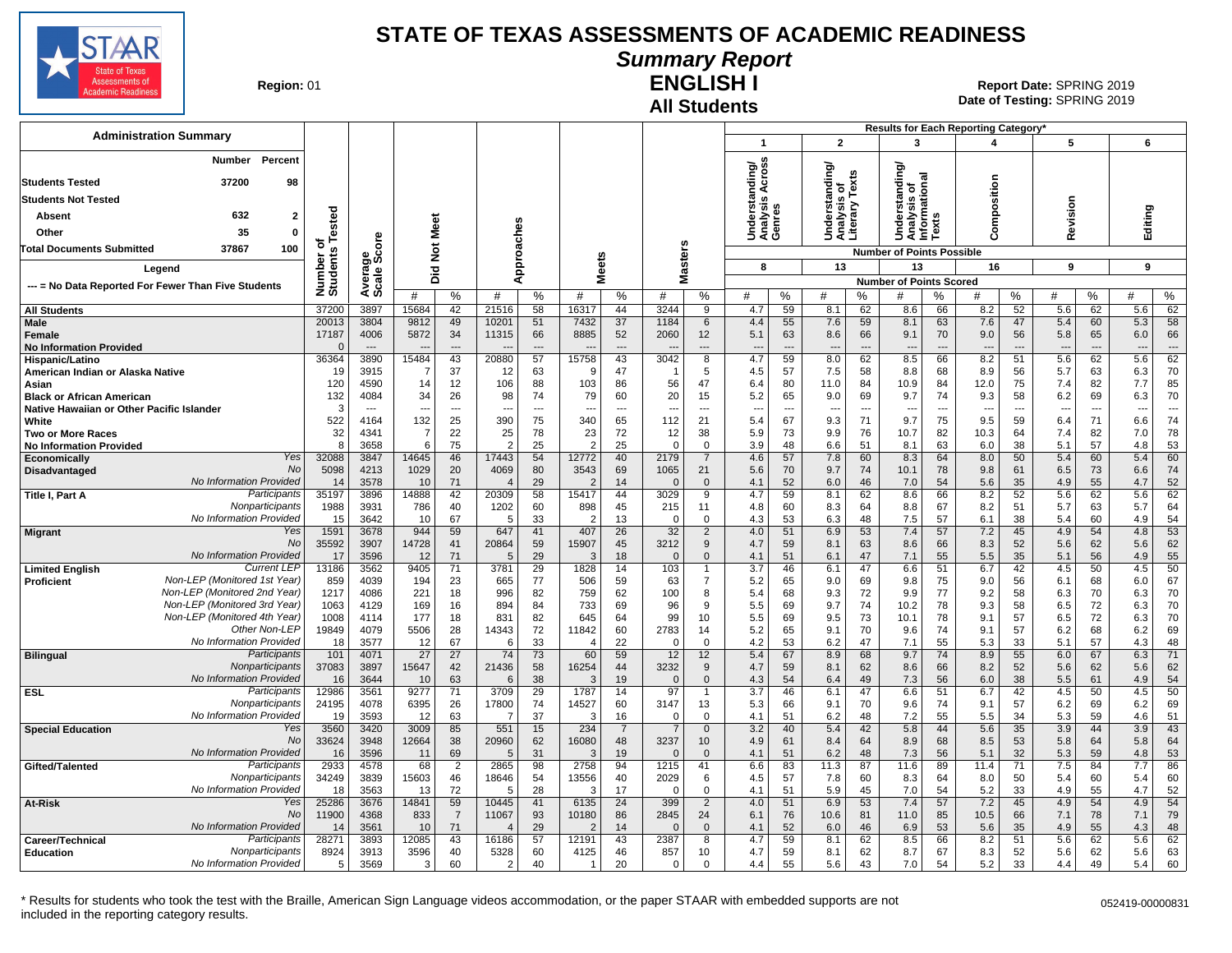

**Constructed Responses Summary Report**

**Region: 01** 

**All Students ENGLISH I**

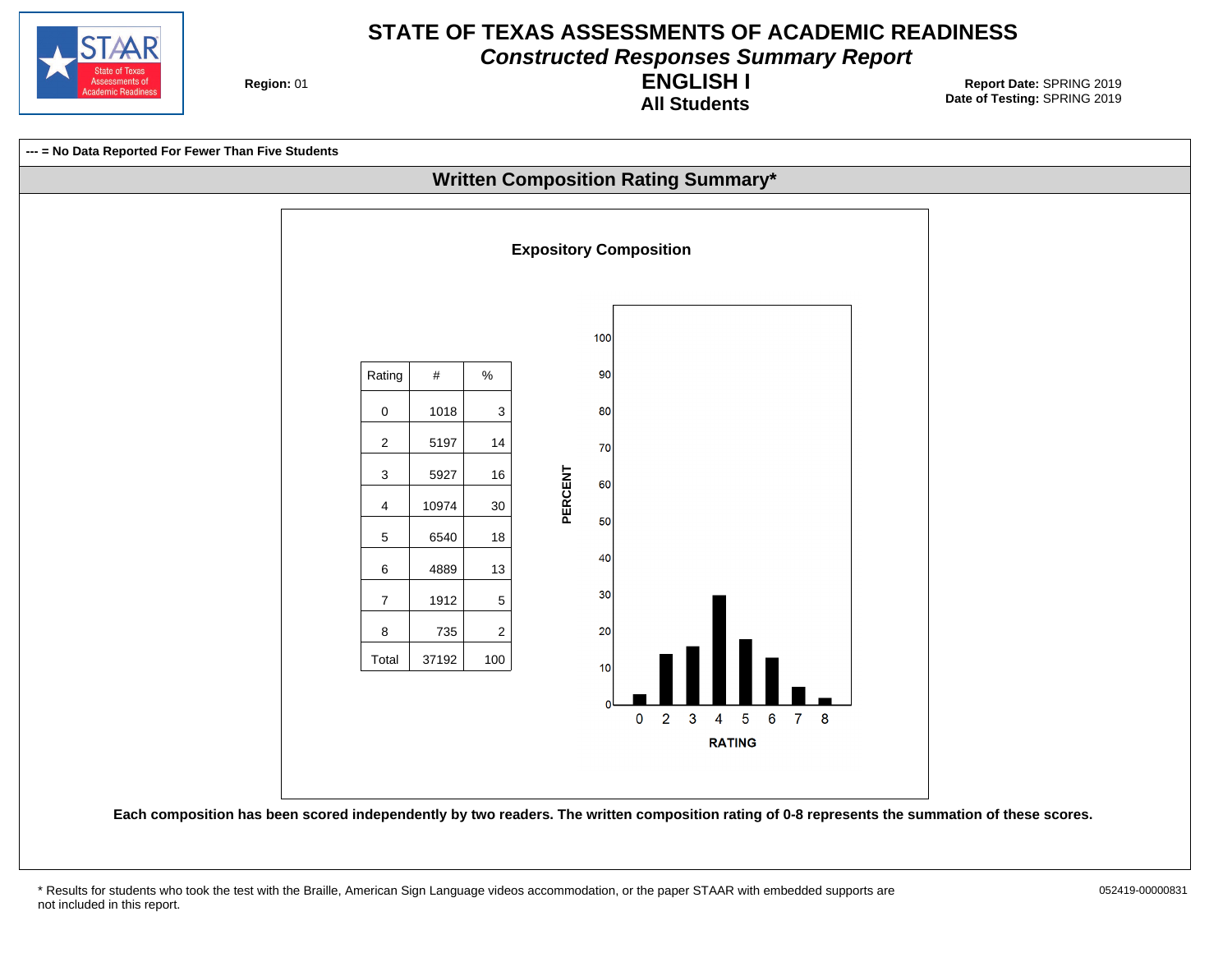

**Summary Report**

**Region: 01** 

#### **First-Time Tested Students ENGLISH I**

**Date of Testing:**  SPRING 2019 01 **Report Date:** SPRING 2019

|                                                              |                       |                          |                               |                       |                         |                          |                                |                       |                                |                          |                                   |                |                                                 |                      | Results for Each Reporting Category*                   |                          |                                  |                          |                                 |                      |                                 |                      |
|--------------------------------------------------------------|-----------------------|--------------------------|-------------------------------|-----------------------|-------------------------|--------------------------|--------------------------------|-----------------------|--------------------------------|--------------------------|-----------------------------------|----------------|-------------------------------------------------|----------------------|--------------------------------------------------------|--------------------------|----------------------------------|--------------------------|---------------------------------|----------------------|---------------------------------|----------------------|
| <b>Administration Summary</b>                                |                       |                          |                               |                       |                         |                          |                                |                       |                                |                          | $\overline{1}$                    |                | $\overline{2}$                                  |                      | 3                                                      |                          | 4                                |                          | 5                               |                      | 6                               |                      |
| <b>Number</b><br>Percent                                     |                       |                          |                               |                       |                         |                          |                                |                       |                                |                          | Across                            |                |                                                 |                      | টা                                                     |                          |                                  |                          |                                 |                      |                                 |                      |
| <b>Students Tested</b><br>26518<br>99                        |                       |                          |                               |                       |                         |                          |                                |                       |                                |                          | nding/                            |                | Understanding/<br>Analysis of<br>Literary Texts |                      | Understanding<br>Analysis of<br>Informational<br>Texts |                          |                                  |                          |                                 |                      |                                 |                      |
| <b>Students Not Tested</b>                                   |                       |                          |                               |                       |                         |                          |                                |                       |                                |                          |                                   |                |                                                 |                      |                                                        |                          | position                         |                          |                                 |                      |                                 |                      |
| 160<br>Absent<br>1                                           |                       |                          |                               |                       |                         |                          |                                |                       |                                |                          | Understar<br>Analysis A<br>Genres |                |                                                 |                      |                                                        |                          |                                  |                          | evision                         |                      | Editing                         |                      |
| 5<br>0                                                       | ested                 |                          | Meet                          |                       |                         |                          |                                |                       |                                |                          |                                   |                |                                                 |                      |                                                        |                          | ξ                                |                          |                                 |                      |                                 |                      |
| Other                                                        |                       | <b>D</b>                 |                               |                       |                         |                          |                                |                       |                                | w                        |                                   |                |                                                 |                      |                                                        |                          | ပ                                |                          | $\alpha$                        |                      |                                 |                      |
| <b>Total Documents Submitted</b><br>26683<br>100             | Number o<br>Students  | క్టిన్ల                  | $\frac{5}{2}$                 |                       |                         | Approaches               |                                |                       |                                | laster:                  |                                   |                |                                                 |                      | <b>Number of Points Possible</b>                       |                          |                                  |                          |                                 |                      |                                 |                      |
| Legend                                                       |                       |                          | 흐                             |                       |                         |                          | <b>Meets</b>                   |                       |                                |                          | 8                                 |                | 13                                              |                      | 13                                                     |                          | 16                               |                          | 9                               |                      | 9                               |                      |
| --- = No Data Reported For Fewer Than Five Students          |                       | Avera<br>Scale           | ه                             |                       |                         |                          |                                |                       | ż                              |                          |                                   |                |                                                 |                      | <b>Number of Points Scored</b>                         |                          |                                  |                          |                                 |                      |                                 |                      |
| <b>All Students</b>                                          | 26518                 | 4064                     | #<br>7063                     | %<br>27               | #<br>19455              | %<br>73                  | #<br>15784                     | %<br>60               | #<br>3243                      | %<br>12                  | #<br>5.2                          | %<br>66        | #<br>9.1                                        | %<br>70              | #<br>9.6                                               | %<br>74                  | #<br>9.0                         | %<br>56                  | #<br>6.2                        | %<br>68              | #<br>6.1                        | $\%$<br>68           |
| <b>Male</b>                                                  | 13317                 | 3980                     | 4291                          | 32                    | 9026                    | 68                       | 7117                           | 53                    | 1184                           | 9                        | 5.0                               | 62             | 8.7                                             | 67                   | 9.2                                                    | 71                       | 8.4                              | 52                       | 6.0                             | 67                   | 5.8                             | 65                   |
| Female                                                       | 13201                 | 4148                     | 2772                          | 21                    | 10429                   | 79                       | 8667                           | 66                    | 2059                           | 16                       | 5.5                               | 69             | 9.4                                             | 72                   | 9.9                                                    | 76                       | 9.6                              | 60                       | 6.3                             | 70                   | 6.4                             | 71                   |
| <b>No Information Provided</b>                               | $\sqrt{ }$            | $\overline{\phantom{a}}$ |                               | $\overline{a}$        |                         | $\overline{a}$           |                                |                       |                                | $\overline{\phantom{a}}$ | $\overline{a}$                    | $\overline{a}$ | ---                                             | $\overline{a}$       | ---                                                    | $\overline{a}$           | $\overline{a}$                   | $\overline{\phantom{a}}$ | $\overline{\phantom{a}}$        | $\overline{a}$       | $\overline{\phantom{a}}$        | $\overline{a}$       |
| Hispanic/Latino                                              | 25784                 | 4057                     | 6949                          | $\overline{27}$       | 18835                   | $\overline{73}$          | 15231                          | 59                    | 3041                           | 12                       | 5.2                               | 65             | 9.0                                             | 70                   | 9.5                                                    | 73                       | 9.0                              | 56                       | 6.1                             | 68                   | 6.1                             | 68                   |
| American Indian or Alaska Native<br>Asian                    | 16<br>113             | 3958<br>4664             | 6<br>$\overline{7}$           | 38<br>6               | 10<br>106               | 63<br>94                 | 8<br>103                       | 50<br>91              | 56                             | 6<br>50                  | 4.4<br>6.6                        | 55<br>83       | 7.4<br>11.3                                     | 57<br>87             | 9.3<br>11.3                                            | 71<br>87                 | 9.3<br>12.3                      | 58<br>77                 | 5.9<br>7.6                      | 66<br>84             | 6.7<br>7.9                      | 74<br>88             |
| <b>Black or African American</b>                             | 113                   | 4204                     | 18                            | 16                    | 95                      | 84                       | 78                             | 69                    | 20                             | 18                       | 5.5                               | 69             | 9.6                                             | 74                   | 10.4                                                   | 80                       | 9.9                              | 62                       | 6.7                             | 75                   | 6.6                             | 74                   |
| Native Hawaiian or Other Pacific Islander                    | Э                     |                          | $\overline{\phantom{a}}$      | ---                   | ---                     | $\overline{a}$           |                                | $\overline{a}$        | $\overline{\phantom{a}}$       | $\overline{\phantom{a}}$ | $\overline{\phantom{a}}$          | --             | --                                              | ---                  |                                                        | $\overline{\phantom{a}}$ | $\overline{\phantom{a}}$         | $\overline{\phantom{a}}$ | $\overline{\phantom{a}}$        | ---                  | $\overline{\phantom{a}}$        |                      |
| White                                                        | 458                   | 4268                     | 77                            | 17                    | 381                     | 83                       | 336                            | 73                    | 112                            | 24                       | 5.7                               | 72             | 9.9                                             | 76                   | 10.4                                                   | 80                       | 10.0                             | 62                       | 6.8                             | 75                   | 6.9                             | 77                   |
| <b>Two or More Races</b><br><b>No Information Provided</b>   | 28<br>Ŀ.              | 4438<br>$\overline{a}$   | 5<br>$\overline{\phantom{a}}$ | 18<br>$\overline{a}$  | 23<br>$\overline{a}$    | 82<br>$---$              | 23<br>$\overline{\phantom{a}}$ | 82<br>$\overline{a}$  | 12<br>$\overline{\phantom{a}}$ | 43<br>$\overline{a}$     | 6.1<br>$\overline{\phantom{a}}$   | 76<br>---      | 10.5<br>$\overline{\phantom{a}}$                | 80<br>$\overline{a}$ | 11.1<br>$\overline{\phantom{a}}$                       | 85<br>$\sim$             | 10.7<br>$\overline{\phantom{a}}$ | 67<br>---                | 7.8<br>$\overline{\phantom{a}}$ | 87<br>$\overline{a}$ | 7.2<br>$\overline{\phantom{a}}$ | 80<br>$\overline{a}$ |
| Yes<br>Economically                                          | 22116                 | 4013                     | 6547                          | 30                    | 15569                   | 70                       | 12294                          | 56                    | 2178                           | 10                       | 5.1                               | 64             | 8.8                                             | 68                   | 9.3                                                    | 72                       | 8.7                              | 55                       | 6.0                             | 67                   | 6.0                             | 66                   |
| No<br>Disadvantaged                                          | 4394                  | 4322                     | 512                           | 12                    | 3882                    | 88                       | 3488                           | 79                    | 1065                           | 24                       | 5.9                               | 74             | 10.3                                            | 79                   | 10.7                                                   | 83                       | 10.3                             | 64                       | 6.9                             | 77                   | 7.0                             | 78                   |
| No Information Provided                                      | -8                    | 3702                     | $\overline{4}$                | 50                    | $\overline{4}$          | 50                       | $\overline{2}$                 | 25                    |                                | $\Omega$                 | 4.9                               | 61             | 7.0                                             | 54                   | 7.8                                                    | 60                       | 6.3                              | 39                       | 5.4                             | 60                   | 4.9                             | 54                   |
| Participants<br>Title I, Part A<br>Nonparticipants           | 25054<br>1456         | 4063<br>4085             | 6683<br>376                   | $\overline{27}$<br>26 | 18371<br>1080           | 73<br>74                 | 14919<br>863                   | 60<br>59              | 3028<br>215                    | 12<br>15                 | 5.2<br>5.3                        | 65<br>66       | 9.1<br>9.2                                      | 70<br>71             | 9.6<br>9.7                                             | 74<br>75                 | 9.0<br>8.8                       | 56<br>55                 | 6.2<br>6.2                      | 68<br>69             | 6.1<br>6.3                      | 68<br>69             |
| No Information Provided                                      | -8                    | 3782                     | 4                             | 50                    | $\overline{4}$          | 50                       | $\overline{2}$                 | 25                    | $\Omega$                       | $\mathbf 0$              | 5.0                               | 63             | 7.3                                             | 56                   | 8.1                                                    | 63                       | 7.0                              | 44                       | 6.1                             | 68                   | 5.1                             | 57                   |
| Yes<br><b>Migrant</b>                                        | 916                   | 3845                     | 378                           | 41                    | 538                     | 59                       | 380                            | 41                    | 32                             | 3                        | 4.6                               | 58             | 8.0                                             | 62                   | 8.4                                                    | 65                       | 7.9                              | 49                       | 5.5                             | 62                   | 5.4                             | 59                   |
| <b>No</b><br>No Information Provided                         | 25593<br>$\mathbf c$  | 4072                     | 6681<br>$\overline{4}$        | 26                    | 18912                   | 74                       | 15401                          | 60                    | 3211                           | 13                       | 5.3                               | 66             | 9.1                                             | 70                   | 9.6                                                    | 74                       | 9.0                              | 56                       | 6.2                             | 69                   | 6.2                             | 68                   |
| <b>Current LEP</b><br><b>Limited English</b>                 | 6933                  | 3771<br>3668             | 4045                          | 44<br>58              | 5<br>2888               | 56<br>42                 | 3<br>1642                      | 33<br>$\overline{24}$ | $\Omega$<br>102                | $\Omega$                 | 5.1<br>4.0                        | 64<br>51       | 7.6<br>6.9                                      | 58<br>53             | 8.0<br>7.4                                             | 62<br>57                 | 6.4<br>7.0                       | 40<br>44                 | 5.8<br>4.9                      | 64<br>55             | 5.1<br>4.9                      | 57<br>54             |
| Non-LEP (Monitored 1st Year)<br><b>Proficient</b>            | 693                   | 4138                     | 90                            | 13                    | 603                     | 87                       | 483                            | 70                    | 63                             | 9                        | 5.6                               | 70             | 9.6                                             | 74                   | 10.4                                                   | 80                       | 9.4                              | 59                       | 6.4                             | 72                   | 6.3                             | 70                   |
| Non-LEP (Monitored 2nd Year)                                 | 993                   | 4178                     | 90                            | 9                     | 903                     | 91                       | 728                            | 73                    | 100                            | 10                       | 5.7                               | 71             | 9.8                                             | 76                   | 10.5                                                   | 81                       | 9.6                              | 60                       | 6.7                             | 74                   | 6.6                             | 73                   |
| Non-LEP (Monitored 3rd Year)<br>Non-LEP (Monitored 4th Year) | 921                   | 4203                     | 85                            | 9                     | 836                     | 91                       | 715                            | 78                    | 96                             | 10                       | 5.8                               | 72             | 10.1                                            | 78                   | 10.6                                                   | 81                       | 9.6                              | 60                       | 6.7                             | 75                   | 6.6                             | 73                   |
| Other Non-LEP                                                | 880<br>16089          | 4184<br>4210             | 99<br>2650                    | 11<br>16              | 781<br>13439            | 89<br>84                 | 633<br>11579                   | 72<br>72              | 99<br>2783                     | 11<br>17                 | 5.8<br>5.7                        | 72<br>71       | 9.9<br>9.8                                      | 76<br>76             | 10.5<br>10.3                                           | 80<br>79                 | 9.4<br>9.7                       | 59<br>61                 | 6.7<br>6.6                      | 75<br>73             | 6.5<br>6.6                      | 72<br>73             |
| No Information Provided                                      | - c                   | 3770                     | 4                             | 44                    | -5                      | 56                       | 4                              | 44                    |                                | $\Omega$                 | 4.9                               | 61             | 8.1                                             | 62                   | 8.6                                                    | 66                       | 6.2                              | 39                       | 5.8                             | 64                   | 4.3                             | 48                   |
| Participants<br><b>Bilingual</b>                             | 80                    | 4191                     | 12                            | 15                    | 68                      | 85                       | 59                             | 74                    | 12                             | 15                       | 5.6                               | 70             | 9.5                                             | 73                   | 10.4                                                   | 80                       | 9.3                              | 58                       | 6.4                             | 71                   | 6.8                             | 75                   |
| Nonparticipants<br>No Information Provided                   | 26430                 | 4064                     | 7048                          | 27                    | 19382                   | 73                       | 15722                          | 59                    | 3231                           | 12                       | 5.2                               | 65             | 9.1                                             | 70                   | 9.6                                                    | 74                       | 9.0                              | 56                       | 6.2                             | 68                   | 6.1                             | 68                   |
| Participants<br><b>ESL</b>                                   | $\mathcal{E}$<br>6823 | 3838<br>3665             | $\mathcal{R}$<br>3996         | 38<br>59              | -5<br>2827              | 63<br>41                 | 3<br>1602                      | 38<br>$\overline{23}$ | $\Omega$<br>96                 | $\mathbf{0}$             | 5.4<br>4.0                        | 67<br>51       | 8.1<br>6.8                                      | 63<br>53             | 8.3<br>7.4                                             | 63<br>57                 | 7.3<br>7.0                       | 45<br>44                 | 6.1<br>4.9                      | 68<br>54             | 5.0<br>4.9                      | 56<br>54             |
| Nonparticipants                                              | 19686                 | 4202                     | 3063                          | 16                    | 16623                   | 84                       | 14179                          | 72                    | 3147                           | 16                       | 5.7                               | 71             | 9.8                                             | 76                   | 10.3                                                   | 79                       | 9.7                              | 60                       | 6.6                             | 73                   | 6.6                             | 73                   |
| No Information Provided                                      | ç                     | 3745                     | $\overline{4}$                | 44                    | -5                      | 56                       | 3                              | 33                    | $\mathbf 0$                    | $\Omega$                 | 4.9                               | 61             | 7.8                                             | 60                   | 7.9                                                    | 61                       | 6.4                              | 40                       | 5.7                             | 63                   | 4.6                             | 51                   |
| Yes<br><b>Special Education</b>                              | 1932                  | 3459                     | 1534                          | 79                    | 398                     | 21                       | 206                            | 11                    | $\overline{7}$                 | $\mathbf{0}$             | 3.3                               | 42             | 5.7                                             | 44                   | 6.1                                                    | 47                       | 5.6                              | 35                       | 4.1                             | 46                   | 4.0                             | 45                   |
| No<br>No Information Provided                                | 24578<br>-8           | 4112<br>3749             | 5525<br>$\overline{4}$        | 22<br>50              | 19053<br>$\overline{4}$ | 78<br>50                 | 15575<br>3                     | 63<br>38              | 3236                           | 13<br>$\Omega$           | 5.4<br>4.9                        | 67<br>61       | 9.3<br>7.9                                      | 72<br>61             | 9.8<br>8.3                                             | 76<br>63                 | 9.3<br>5.8                       | 58<br>36                 | 6.3<br>5.6                      | 70<br>63             | 6.3<br>4.8                      | 70<br>53             |
| Participants<br>Gifted/Talented                              | 2899                  | 4588                     | 49                            | $\overline{2}$        | 2850                    | 98                       | 2754                           | 95                    | 1215                           | 42                       | 6.6                               | 83             | 11.4                                            | 88                   | 11.7                                                   | 90                       | 11.5                             | 72                       | 7.6                             | 84                   | 7.7                             | 86                   |
| Nonparticipants                                              | 23609                 | 4000                     | 7009                          | 30                    | 16600                   | 70                       | 13027                          | 55                    | 2028                           | 9                        | 5.1                               | 63             | 8.8                                             | 68                   | 9.3                                                    | 72                       | 8.7                              | 54                       | 6.0                             | 67                   | 5.9                             | 66                   |
| No Information Provided                                      | 10                    | 3694                     | -5                            | 50                    | -5                      | 50                       | 3                              | 30                    | $\Omega$                       | $\Omega$                 | 4.9                               | 61             | 7.1                                             | 55                   | 7.7                                                    | 59                       | 5.8                              | 36                       | 5.5                             | 61                   | 4.6                             | 51                   |
| Yes<br>At-Risk<br>No                                         | 15061<br>11449        | 3810<br>4398             | 6516<br>543                   | 43                    | 8545<br>10906           | 57                       | 5657                           | 38<br>88              | 398<br>2845                    | 3                        | 4.5<br>6.2                        | 56<br>78       | 7.8<br>10.7                                     | 60                   | 8.3<br>11.2                                            | 64<br>86                 | 7.7                              | 48<br>67                 | 5.4<br>7.2                      | 60<br>80             | 5.3                             | 59<br>80             |
| No Information Provided                                      |                       | 3673                     | $\overline{\mathcal{A}}$      | 5<br>50               |                         | 95<br>50                 | 10125<br>$\overline{2}$        | 25                    |                                | 25<br>$\Omega$           | 4.9                               | 61             | 7.0                                             | 82<br>54             | 7.6                                                    | 59                       | 10.7<br>6.3                      | 39                       | 5.4                             | 60                   | 7.2<br>4.1                      | 46                   |
| Participants<br>Career/Technical                             | 19555                 | 4073                     | 5047                          | 26                    | 14508                   | 74                       | 11775                          | 60                    | 2387                           | 12                       | 5.3                               | 66             | 9.1                                             | 70                   | 9.6                                                    | 74                       | 9.0                              | 56                       | 6.2                             | 69                   | 6.2                             | 68                   |
| Nonparticipants<br><b>Education</b>                          | 6959                  | 4038                     | 2014                          | 29                    | 4945                    | 71                       | 4008                           | 58                    | 856                            | 12                       | 5.1                               | 64             | 8.8                                             | 68                   | 9.4                                                    | 72                       | 8.9                              | 56                       | 6.0                             | 67                   | 6.0                             | 67                   |
| No Information Provided                                      | $\overline{4}$        | $-$                      | ---                           | $\overline{a}$        | $\sim$                  | $\overline{\phantom{a}}$ | $\overline{\phantom{a}}$       | $\overline{a}$        | $\sim$                         | $---$                    | $\overline{\phantom{a}}$          | ---            | ---                                             | $\overline{a}$       | ---                                                    | $\overline{\phantom{a}}$ | $\overline{a}$                   | $\overline{\phantom{a}}$ | $\sim$                          | $\overline{a}$       | $\overline{\phantom{a}}$        |                      |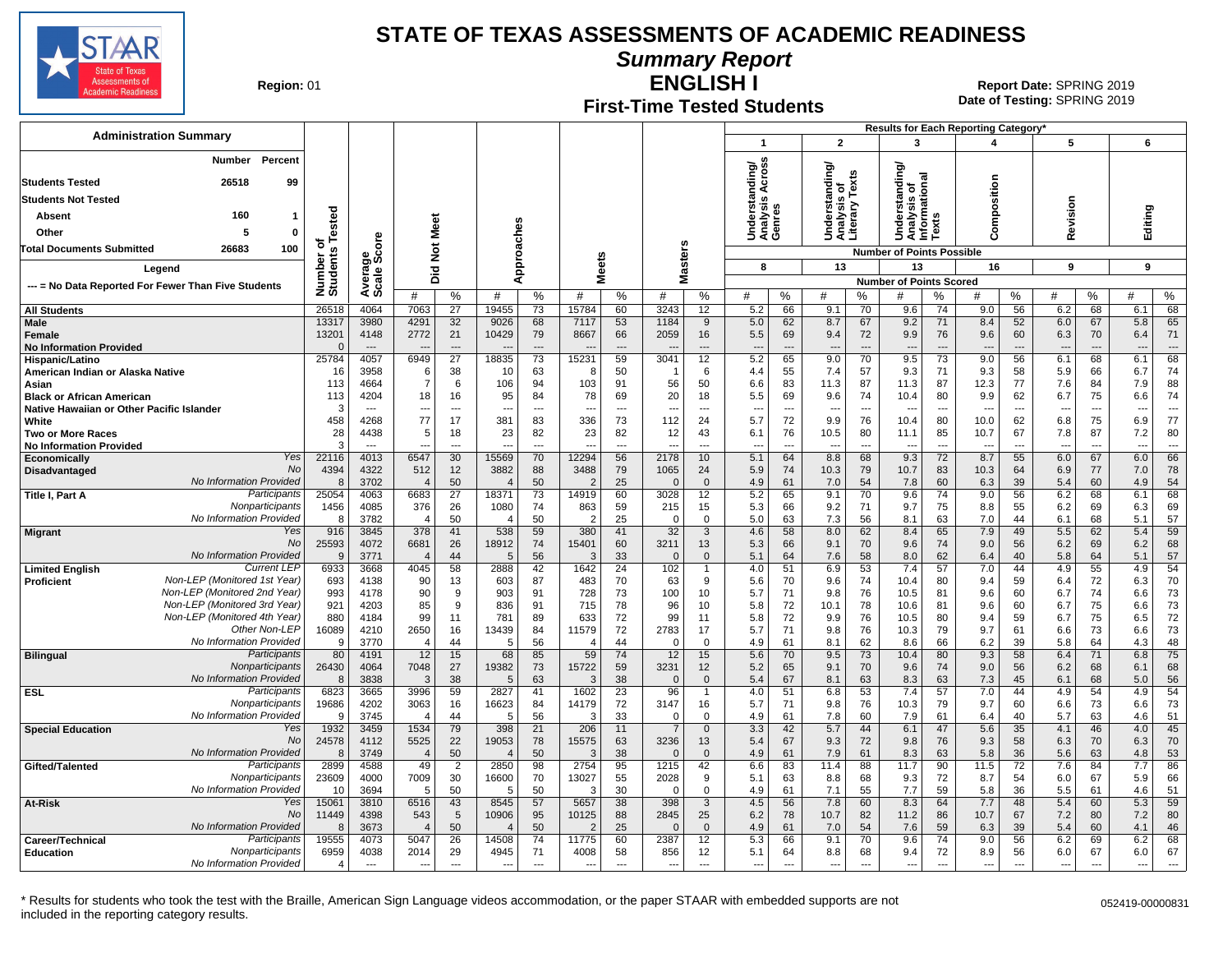

**Constructed Responses Summary Report**

**Region: 01** 

**First-Time Tested Students ENGLISH I**

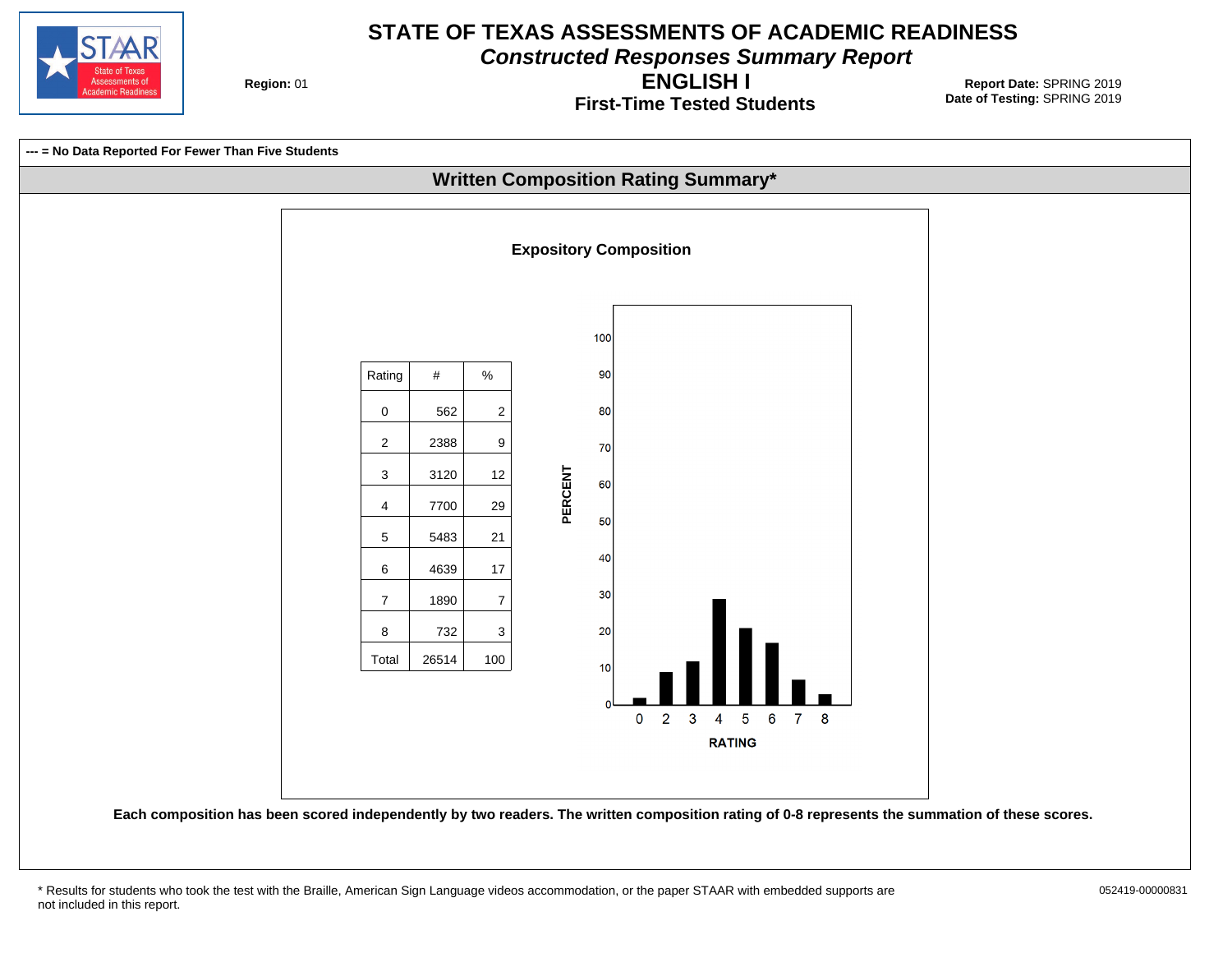

**Summary Report**

**Region: 01** 

#### **Retested Students ENGLISH I**

**Date of Testing:**  SPRING 2019 01 **Report Date:** SPRING 2019

|                                                                   |                              |                |                          |                      |                          |                    |                          |                             |                              |                             |                               |                                |                                 |                                | Results for Each Reporting Category*           |                |                          |                          |                          |                          |            |                          |
|-------------------------------------------------------------------|------------------------------|----------------|--------------------------|----------------------|--------------------------|--------------------|--------------------------|-----------------------------|------------------------------|-----------------------------|-------------------------------|--------------------------------|---------------------------------|--------------------------------|------------------------------------------------|----------------|--------------------------|--------------------------|--------------------------|--------------------------|------------|--------------------------|
| <b>Administration Summary</b>                                     |                              |                |                          |                      |                          |                    |                          |                             |                              |                             | $\mathbf 1$                   |                                | $\overline{2}$                  |                                | 3                                              |                | 4                        |                          | 5                        |                          | 6          |                          |
| Percent<br><b>Number</b><br>10682<br>96<br><b>Students Tested</b> |                              |                |                          |                      |                          |                    |                          |                             |                              |                             | S<br>ding/<br>ŏ<br>Scro       |                                | ding/<br>s of<br>Texts          |                                | tanding<br><b>Ta</b>                           |                |                          |                          |                          |                          |            |                          |
| <b>Students Not Tested</b>                                        |                              |                |                          |                      |                          |                    |                          |                             |                              |                             | ر ڇ                           |                                | Ğ.                              |                                | ö                                              |                | Composition              |                          |                          |                          |            |                          |
| 472                                                               |                              |                |                          |                      |                          |                    |                          |                             |                              |                             | Underst<br>Analysis<br>Genres |                                | ន្ទ្រីខ្ល                       |                                | Understar<br>Analysis c<br>Informatic<br>Texts |                |                          |                          | Revision                 |                          |            |                          |
| Absent<br>4                                                       |                              |                | Meet                     |                      |                          |                    |                          |                             |                              |                             |                               |                                |                                 |                                |                                                |                |                          |                          |                          |                          | Editing    |                          |
| 30<br>Other<br>$\mathbf{0}$                                       |                              | ទី             |                          |                      |                          |                    |                          |                             |                              |                             |                               |                                | naria<br>Sarah<br>Sarah         |                                |                                                |                |                          |                          |                          |                          |            |                          |
| <b>Total Documents Submitted</b><br>11184<br>100                  |                              | ౚౣ౿ఀ           |                          | $\breve{\mathbf{z}}$ | Approaches               |                    |                          |                             |                              | <b>Masters</b>              |                               |                                |                                 |                                | <b>Number of Points Possible</b>               |                |                          |                          |                          |                          |            |                          |
| Legend                                                            |                              |                |                          | 흐                    |                          |                    | <b>Meets</b>             |                             |                              |                             | 8                             |                                | 13                              |                                | 13                                             |                | 16                       |                          | 9                        |                          | 9          |                          |
| --- = No Data Reported For Fewer Than Five Students               |                              | Avera<br>Scale |                          | ه                    |                          |                    |                          |                             |                              |                             |                               |                                |                                 |                                | <b>Number of Points Scored</b>                 |                |                          |                          |                          |                          |            |                          |
|                                                                   | Number or<br>Students Tested |                | #                        | %                    | #                        | %                  | #                        | %                           | #                            | $\%$                        | #                             | %                              | #                               | %                              | #                                              | ℅              | #                        | %                        | #                        | %                        | #          | ℅                        |
| <b>All Students</b>                                               | 10682                        | 3484           | 8621                     | 81                   | 2061                     | 19                 | 533                      | 5                           |                              | $\mathbf 0$                 | 3.4                           | 42                             | 5.6                             | 43                             | 6.1                                            | 47             | 6.4                      | 40                       | 4.1                      | 46                       | 4.2        | 47                       |
| Male                                                              | 6696                         | 3455           | 5521                     | 82                   | 1175                     | 18                 | 315                      | $5\overline{)}$             | $\mathbf 0$                  | $\mathbf 0$                 | 3.3                           | 41                             | 5.5                             | 42                             | 5.9                                            | 46             | 6.1                      | 38                       | 4.1                      | 46                       | 4.1        | 46                       |
| Female                                                            | 3986                         | 3534           | 3100                     | 78                   | 886                      | 22                 | 218                      | 5                           |                              | $\mathbf{0}$                | 3.6                           | 45                             | 5.9                             | 46                             | 6.4                                            | 49             | 6.9                      | 43                       | 4.2                      | 47                       | 4.5        | 50                       |
| <b>No Information Provided</b>                                    | $\Omega$                     |                |                          | $---$                |                          | $\overline{a}$     |                          |                             | $\overline{1}$               | ---                         | $\overline{a}$                | ---                            | $\overline{\phantom{a}}$        | $\overline{a}$                 | ---                                            | $\overline{a}$ |                          |                          |                          |                          |            | ---                      |
| Hispanic/Latino<br>American Indian or Alaska Native               | 10580<br>3                   | 3485           | 8535                     | 81<br>$\overline{a}$ | 2045                     | 19<br>---          | 527                      | $\overline{5}$              |                              | $\mathbf 0$<br>---          | 3.4<br>$\overline{a}$         | 42<br>$\overline{\phantom{a}}$ | 5.6<br>$\overline{\phantom{a}}$ | 43<br>$\overline{\phantom{a}}$ | 6.1                                            | 47<br>---      | 6.4                      | 40                       | 4.1                      | 46                       | 4.2        | 47<br>---                |
| Asian                                                             | 7                            | 3404           | $\overline{7}$           | 100                  | $\Omega$                 | $\mathbf 0$        | $\Omega$                 | $\mathbf 0$                 | $\Omega$                     | $\mathbf 0$                 | 3.0                           | 38                             | 5.0                             | 38                             | 4.6                                            | 35             | 7.1                      | 45                       | 3.7                      | 41                       | 4.1        | 46                       |
| <b>Black or African American</b>                                  | 19                           | 3370           | 16                       | 84                   | 3                        | 16                 | 1                        | 5                           | $\Omega$                     | 0                           | 3.2                           | 40                             | 5.3                             | 40                             | 5.2                                            | 40             | 5.7                      | 36                       | 2.9                      | 33                       | 4.2        | 47                       |
| Native Hawaiian or Other Pacific Islander                         | $\mathbf 0$                  | $\sim$         | $\overline{\phantom{a}}$ | ---                  | ---                      | $---$              | ---                      | $---$                       | ---                          | ---                         | $\overline{\phantom{a}}$      | $\overline{\phantom{a}}$       | $\overline{\phantom{a}}$        | ---                            | ---                                            | ---            | $\overline{\phantom{a}}$ | $\overline{\phantom{a}}$ | $\overline{\phantom{a}}$ | $\overline{a}$           | ---        | $\overline{\phantom{a}}$ |
| White                                                             | 64                           | 3419           | 55                       | 86                   | 9                        | 14                 | $\overline{4}$           | 6                           | $\Omega$                     | $\Omega$                    | 2.9                           | 36                             | 5.2                             | 40                             | 5.3                                            | 41             | 6.0                      | 38                       | 3.9                      | 43                       | 4.4        | 49                       |
| <b>Two or More Races</b>                                          | $\boldsymbol{\Lambda}$       | $\sim$         | $\sim$                   | $---$                | $\overline{\phantom{a}}$ | $---$              | ---                      | $---$                       | ---                          | ---                         | $\overline{a}$                | $\sim$                         | $\overline{\phantom{a}}$        | $\overline{a}$                 | $\sim$                                         | $\overline{a}$ | $\overline{a}$           | $\sim$                   | $\sim$                   | $\sim$                   | ---        | $\overline{a}$           |
| <b>No Information Provided</b><br>Yes                             |                              | 3408           | 5<br>8098                | 100                  | $\Omega$<br>1874         | $\Omega$           | $\Omega$                 | $\Omega$                    | $\Omega$                     | $\Omega$                    | 3.2                           | 40                             | 4.8                             | 37                             | 6.2<br>6.1                                     | 48             | 4.4<br>6.4               | 28                       | 4.0                      | 44                       | 4.6        | 51<br>47                 |
| Economically<br>No<br><b>Disadvantaged</b>                        | 9972<br>704                  | 3481<br>3536   | 517                      | 81<br>73             | 187                      | 19<br>27           | 478<br>55                | $5\overline{)}$<br>8        | $\mathbf{1}$<br>$\mathbf{0}$ | $\mathbf{0}$<br>$\Omega$    | 3.4<br>3.6                    | 42<br>45                       | 5.6<br>5.9                      | 43<br>45                       | 6.5                                            | 47<br>50       | 6.6                      | 40<br>41                 | 4.1<br>4.4               | 46<br>49                 | 4.2<br>4.5 | 50                       |
| No Information Provided                                           | 6                            | 3412           | 6                        | 100                  | $\Omega$                 | $\overline{0}$     | $\Omega$                 | $\mathbf{0}$                | $\mathbf{0}$                 | $\Omega$                    | 3.2                           | 40                             | 4.7                             | 36                             | 6.0                                            | 46             | 4.7                      | 29                       | 4.3                      | 48                       | 4.5        | 50                       |
| Participants<br>Title I, Part A                                   | 10143                        | 3483           | 8205                     | 81                   | 1938                     | 19                 | 498                      | $5\overline{}$              |                              | $\Omega$                    | 3.4                           | 42                             | 5.6                             | 43                             | 6.1                                            | 47             | 6.4                      | 40                       | 4.1                      | 46                       | 4.2        | 47                       |
| Nonparticipants                                                   | 532                          | 3508           | 410                      | 77                   | 122                      | 23                 | 35                       | $\overline{7}$              | $\mathbf 0$                  | 0                           | 3.5                           | 44                             | 5.7                             | 44                             | 6.2                                            | 48             | 6.6                      | 41                       | 4.2                      | 47                       | 4.3        | 48                       |
| No Information Provided                                           | $\overline{7}$               | 3483           | 6                        | 86                   | -1                       | 14                 | 0                        | $\Omega$                    | $\mathbf 0$                  | $\Omega$                    | 3.4                           | 43                             | 5.1                             | 40                             | 6.7                                            | 52             | 5.1                      | 32                       | 4.6                      | 51                       | 4.6        | 51                       |
| Yes<br><b>Migrant</b><br><b>No</b>                                | 675                          | 3451           | 566                      | 84                   | 109                      | 16                 | 27                       | $\overline{4}$              | $\mathbf 0$                  | $\mathbf{0}$                | 3.3                           | 41                             | 5.5                             | 42                             | 5.9                                            | 45             | 6.2                      | 39                       | 4.0                      | 44                       | 4.0        | 45                       |
| No Information Provided                                           | 9999<br>8                    | 3487<br>3400   | 8047<br>8                | 80<br>100            | 1952<br>$\Omega$         | 20<br>$\mathbf{0}$ | 506<br>$\Omega$          | 5<br>$\Omega$               | $\Omega$                     | $\mathbf 0$<br>$\Omega$     | 3.4<br>3.0                    | 42<br>38                       | 5.6<br>4.4                      | 43<br>34                       | 6.1<br>6.1                                     | 47<br>47       | 6.4<br>4.5               | 40<br>28                 | 4.1<br>4.3               | 46<br>47                 | 4.3<br>4.8 | 47<br>53                 |
| <b>Current LEP</b><br><b>Limited English</b>                      | 6253                         | 3445           | 5360                     | 86                   | 893                      | 14                 | 186                      | 3                           | $\mathbf{1}$                 | $\Omega$                    | 3.3                           | 41                             | 5.3                             | 41                             | 5.8                                            | 44             | 6.2                      | 39                       | 4.0                      | 44                       | 4.1        | 46                       |
| Non-LEP (Monitored 1st Year)<br><b>Proficient</b>                 | 166                          | 3629           | 104                      | 63                   | 62                       | 37                 | 23                       | 14                          | $\Omega$                     | $\Omega$                    | 3.9                           | 48                             | 6.5                             | 50                             | 7.3                                            | 56             | 7.2                      | 45                       | 4.6                      | 52                       | 4.9        | 54                       |
| Non-LEP (Monitored 2nd Year)                                      | 224                          | 3680           | 131                      | 58                   | 93                       | 42                 | 31                       | 14                          | $\mathbf 0$                  | $\Omega$                    | 4.0                           | 51                             | 6.9                             | 53                             | 7.6                                            | 59             | 7.5                      | 47                       | 4.9                      | 54                       | 5.0        | 56                       |
| Non-LEP (Monitored 3rd Year)                                      | 142                          | 3646           | 84                       | 59                   | 58                       | 41                 | 18                       | 13                          | $\Omega$                     | $\Omega$                    | 3.8                           | 48                             | 6.9                             | 53                             | 7.5                                            | 58             | 7.3                      | 45                       | 4.7                      | 52                       | 4.7        | 52                       |
| Non-LEP (Monitored 4th Year)                                      | 128                          | 3632           | 78                       | 61                   | 50                       | 39                 | 12                       | 9                           | $\Omega$                     | $\Omega$                    | 3.8                           | 47                             | 6.6                             | 51                             | 7.5                                            | 58             | 6.9                      | 43                       | 4.9                      | 54                       | 4.9        | 55                       |
| Other Non-LEP<br>No Information Provided                          | 3760<br>9                    | 3520<br>3383   | 2856<br>8                | 76                   | 904<br>-1                | 24                 | 263<br>$\Omega$          | $\overline{7}$<br>$\Omega$  | $\mathbf 0$<br>$\Omega$      | $\Omega$<br>$\Omega$        | 3.4                           | 43                             | 6.0                             | 46<br>32                       | 6.4                                            | 49<br>44       | 6.5                      | 41                       | 4.3<br>4.4               | 48                       | 4.4        | 49<br>47                 |
| Participants<br><b>Bilingual</b>                                  | 21                           | 3614           | 15                       | 89<br>71             | 6                        | 11<br>29           | $\overline{1}$           | 5                           | $\mathbf 0$                  | $\mathbf 0$                 | 3.6<br>4.3                    | 44<br>54                       | 4.2<br>6.5                      | 50                             | 5.7<br>6.9                                     | 53             | 4.4<br>7.1               | 28<br>45                 | 4.5                      | 49<br>50                 | 4.2<br>4.7 | 52                       |
| Nonparticipants                                                   | 10653                        | 3484           | 8599                     | 81                   | 2054                     | 19                 | 532                      | 5                           |                              | $\Omega$                    | 3.4                           | 42                             | 5.6                             | 43                             | 6.1                                            | 47             | 6.4                      | 40                       | 4.1                      | 46                       | 4.2        | 47                       |
| No Information Provided                                           | 8                            | 3450           | $\overline{7}$           | 88                   | -1                       | 13                 | $\Omega$                 | $\mathbf 0$                 | $\mathbf{0}$                 | $\mathbf{0}$                | 3.3                           | 41                             | 4.6                             | 36                             | 6.4                                            | 49             | 4.8                      | 30                       | 4.9                      | 54                       | 4.8        | 53                       |
| Participants<br><b>ESL</b>                                        | 6163                         | 3445           | 5281                     | 86                   | 882                      | 14                 | 185                      | $\overline{3}$              | $\mathbf{1}$                 | $\mathbf 0$                 | 3.3                           | 41                             | 5.3                             | 41                             | 5.8                                            | 44             | 6.2                      | 39                       | 4.0                      | 44                       | 4.1        | 45                       |
| Nonparticipants                                                   | 4509                         | 3538           | 3332                     | 74                   | 1177                     | 26                 | 348                      | 8                           | $\mathbf 0$                  | 0                           | 3.5                           | 44                             | 6.1                             | 47                             | 6.6                                            | 51             | 6.6                      | 41                       | 4.3                      | 48                       | 4.5        | 50                       |
| No Information Provided                                           | 10                           | 3455           | 8                        | 80                   | $\overline{2}$           | 20                 | $\Omega$                 | $\Omega$                    | $\Omega$                     | $\Omega$                    | 3.3                           | 41                             | 4.8                             | 37                             | 6.5                                            | 50             | 4.6                      | 29                       | 5.0                      | 56                       | 4.6        | 51                       |
| <b>Special Education</b><br>Yes<br><b>No</b>                      | 1628<br>9046                 | 3375<br>3504   | 1475<br>7139             | 91<br>79             | 153<br>1907              | 9<br>21            | 28<br>505                | $\overline{2}$<br>6         | $\mathbf 0$<br>-1            | $\mathbf 0$<br>$\mathbf{0}$ | 3.0<br>3.5                    | 37<br>43                       | 5.1<br>5.7                      | 39<br>44                       | 5.4<br>6.2                                     | 42<br>48       | 5.5<br>6.5               | 34<br>41                 | 3.7<br>4.2               | 41<br>47                 | 3.7<br>4.3 | 41<br>48                 |
| No Information Provided                                           | 8                            | 3443           | $\overline{7}$           | 88                   | - 1                      | 13                 | $\Omega$                 | $\Omega$                    | $\Omega$                     | $\Omega$                    | 3.3                           | 41                             | 4.5                             | 35                             | 6.4                                            | 49             | 4.5                      | 28                       | 5.0                      | 56                       | 4.9        | 54                       |
| Participants<br>Gifted/Talented                                   | $\overline{34}$              | 3674           | 19                       | 56                   | 15                       | 44                 | $\overline{4}$           | 12                          | $\mathbf 0$                  | $\Omega$                    | 4.5                           | 57                             | 6.7                             | 52                             | 7.3                                            | 56             | 7.2                      | 45                       | 4.7                      | 53                       | 5.3        | 59                       |
| Nonparticipants                                                   | 10640                        | 3484           | 8594                     | 81                   | 2046                     | 19                 | 529                      | 5                           |                              | $\Omega$                    | 3.4                           | 42                             | 5.6                             | 43                             | 6.1                                            | 47             | 6.4                      | 40                       | 4.1                      | 46                       | 4.2        | 47                       |
| No Information Provided                                           | 8                            | 3400           | 8                        | 100                  | $\Omega$                 | $\mathbf 0$        | 0                        | 0                           | $\mathbf 0$                  | 0                           | 3.0                           | 38                             | 4.4                             | 34                             | 6.1                                            | 47             | 4.5                      | 28                       | 4.3                      | 47                       | 4.8        | 53                       |
| Yes<br><b>At-Risk</b>                                             | 10225                        | 3479           | 8325                     | 81                   | 1900                     | 19                 | 478                      | 5                           |                              | $\mathbf{0}$                | 3.4                           | 42                             | 5.6                             | 43                             | 6.1                                            | 47             | 6.4                      | 40                       | 4.1                      | 46                       | 4.2        | 47                       |
| No<br>No Information Provided                                     | 451                          | 3605<br>3412   | 290                      | 64                   | 161<br>$\Omega$          | 36<br>$\Omega$     | 55<br>$\Omega$           | 12 <sup>2</sup><br>$\Omega$ | $\mathbf{0}$<br>$\Omega$     | $\Omega$<br>$\Omega$        | 3.7                           | 47<br>40                       | 6.5<br>4.7                      | 50                             | 7.0<br>6.0                                     | 54<br>46       | 7.0<br>4.7               | 43<br>29                 | 4.6<br>4.3               | 52                       | 4.7<br>4.5 | 52<br>50                 |
| Participants<br>Career/Technical                                  | 6<br>8716                    | 3488           | 6<br>7038                | 100<br>81            | 1678                     | 19                 | 416                      | 5                           | $\Omega$                     | $\Omega$                    | 3.2<br>3.4                    | 42                             | 5.7                             | 36<br>43                       | 6.1                                            | 47             | 6.4                      | 40                       | 4.1                      | 48<br>46                 | 4.3        | 47                       |
| Nonparticipants<br><b>Education</b>                               | 1965                         | 3470           | 1582                     | 81                   | 383                      | 19                 | 117                      | 6                           | 1                            | $\mathbf 0$                 | 3.3                           | 42                             | 5.6                             | 43                             | 6.0                                            | 46             | 6.3                      | 39                       | 4.1                      | 46                       | 4.2        | 46                       |
| No Information Provided                                           | -1                           | $\sim$         | ---                      | $\overline{a}$       | $\overline{\phantom{a}}$ | $\overline{a}$     | $\overline{\phantom{a}}$ | ---                         | ---                          | $\overline{a}$              | $\overline{a}$                | $\overline{\phantom{a}}$       | $\overline{\phantom{a}}$        | $\overline{a}$                 | ---                                            | $\overline{a}$ | $---$                    | $\overline{\phantom{a}}$ | $\overline{\phantom{a}}$ | $\overline{\phantom{a}}$ | ---        | $\overline{a}$           |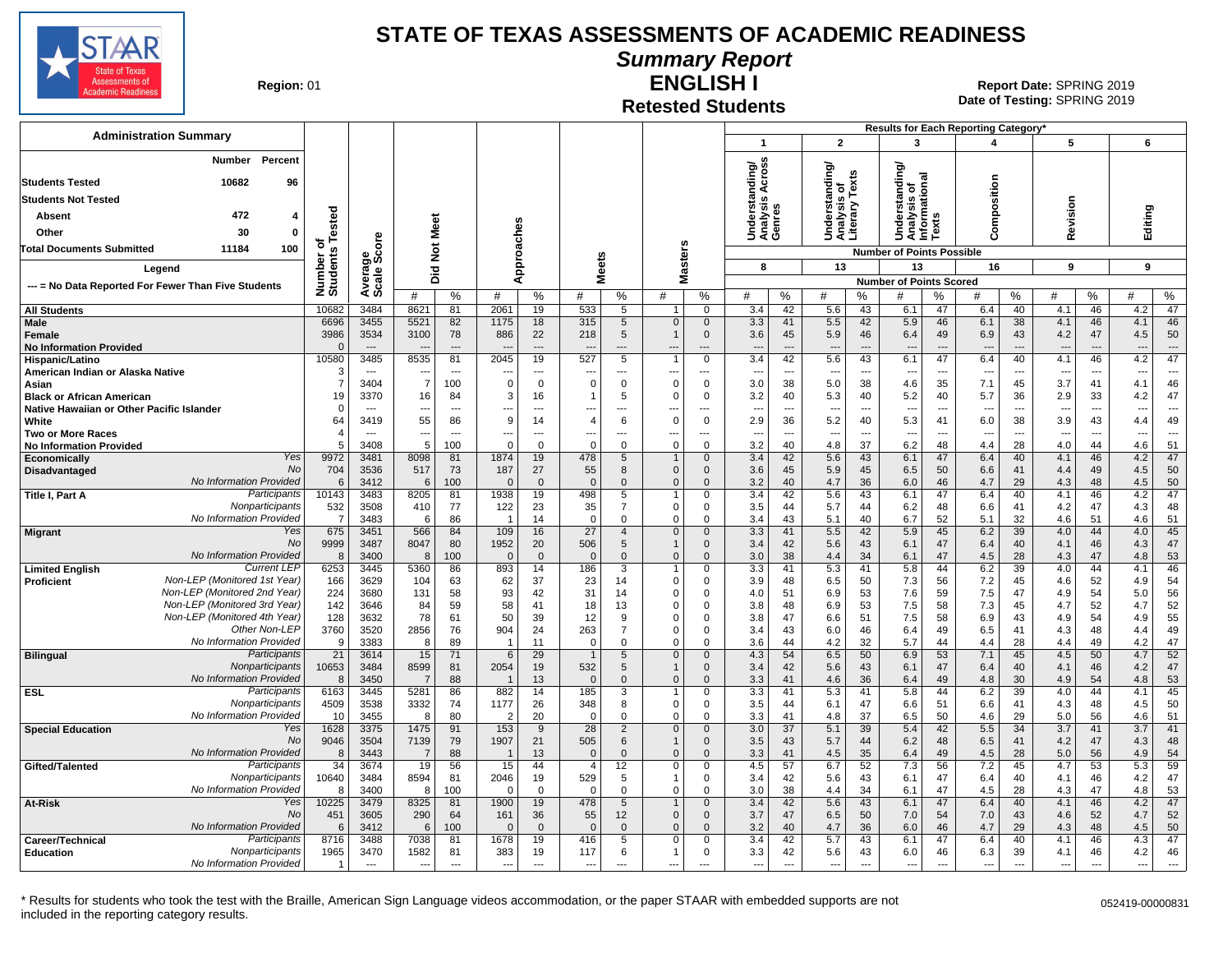

**Constructed Responses Summary Report**

**Region: 01** 

**Retested Students ENGLISH I**



<sup>\*</sup> Results for students who took the test with the Braille, American Sign Language videos accommodation, or the paper STAAR with embedded supports are 052419-00000831 not included in this report.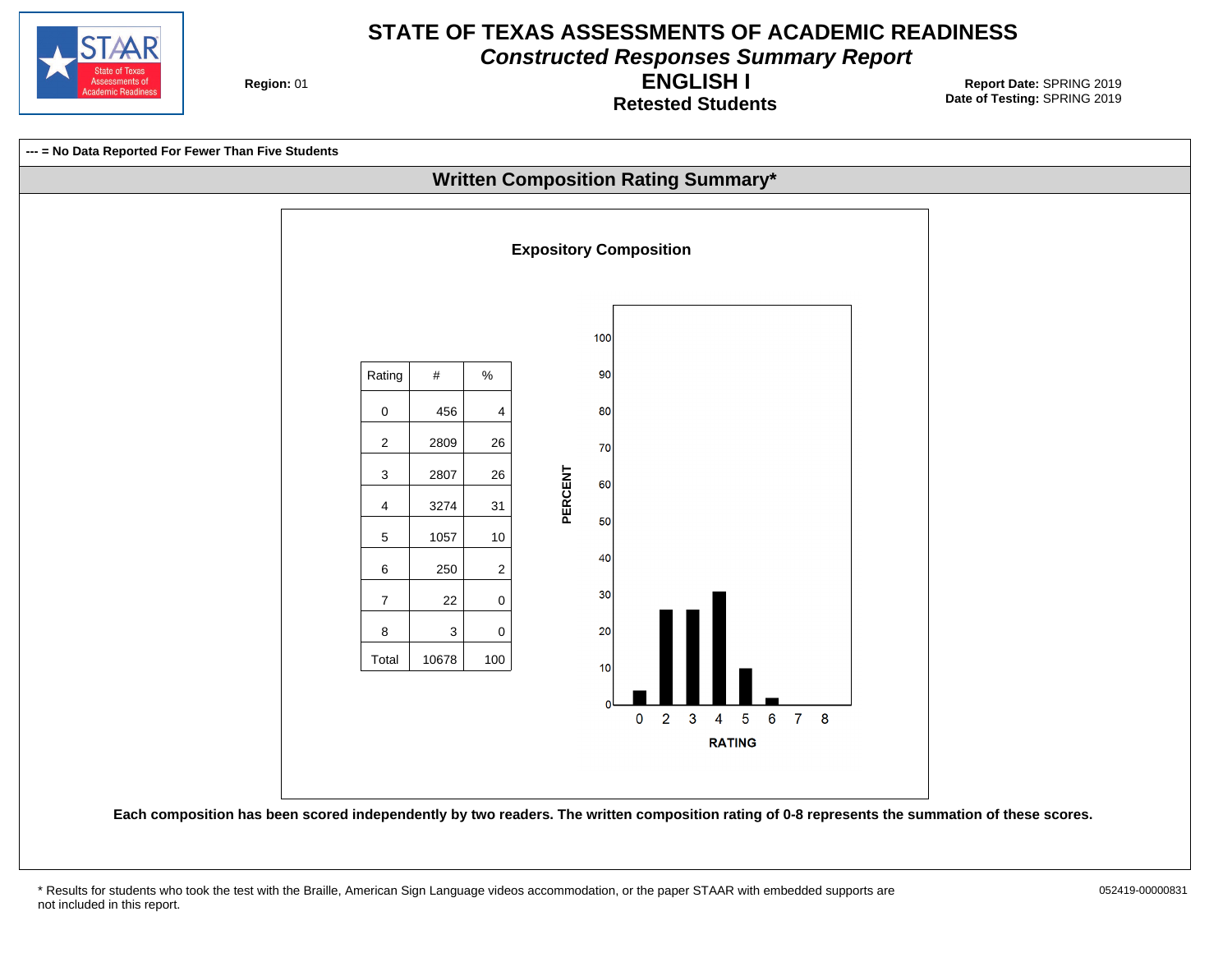

# **Summary Report**

**Region: 01** 

## **All Students ENGLISH II**

**Date of Testing:**  SPRING 2019 01 **Report Date:** SPRING 2019

| <b>Administration Summary</b>                                              |                       |                                  |                                   |                      |                                   |                |              |                      |                          |                                            |                               |                                |                                  |                      |                                               |                  | Results for Each Reporting Category' |                |                                 |                      |                       |             |
|----------------------------------------------------------------------------|-----------------------|----------------------------------|-----------------------------------|----------------------|-----------------------------------|----------------|--------------|----------------------|--------------------------|--------------------------------------------|-------------------------------|--------------------------------|----------------------------------|----------------------|-----------------------------------------------|------------------|--------------------------------------|----------------|---------------------------------|----------------------|-----------------------|-------------|
|                                                                            |                       |                                  |                                   |                      |                                   |                |              |                      |                          |                                            | $\mathbf{1}$                  |                                | $\overline{2}$                   |                      | 3                                             |                  | 4                                    |                | 5                               |                      | 6                     |             |
| <b>Number</b><br>Percent                                                   |                       |                                  |                                   |                      |                                   |                |              |                      |                          |                                            | ding/<br>\cross               |                                | ding/                            |                      | tanding                                       |                  |                                      |                |                                 |                      |                       |             |
| <b>Students Tested</b><br>34107<br>97                                      |                       |                                  |                                   |                      |                                   |                |              |                      |                          |                                            | ∢<br>ັັ≌<br>ອັ                |                                | $\circ$<br>ã                     | Texts                | Understanding<br>Analysis of<br>Informational |                  | Composition                          |                |                                 |                      |                       |             |
| <b>Students Not Tested</b>                                                 |                       |                                  |                                   |                      |                                   |                |              |                      |                          |                                            |                               |                                | s                                |                      |                                               |                  |                                      |                | Revision                        |                      |                       |             |
| 903<br>Absent<br>3                                                         | of<br>s Tested        |                                  |                                   |                      |                                   |                |              |                      |                          |                                            | Underst<br>Analysis<br>Genres |                                | Understa<br>Analysis<br>Literary |                      |                                               | $\boldsymbol{a}$ |                                      |                |                                 |                      | Editing               |             |
| 79<br>Other<br>0                                                           |                       |                                  |                                   | Meet                 |                                   |                |              |                      |                          |                                            |                               |                                |                                  |                      |                                               | ā                |                                      |                |                                 |                      |                       |             |
| 35089<br>100<br><b>Total Documents Submitted</b>                           |                       | ige<br>Score                     | $\frac{5}{2}$                     |                      |                                   |                |              |                      |                          |                                            |                               |                                |                                  |                      | <b>Number of Points Possible</b>              |                  |                                      |                |                                 |                      |                       |             |
| Legend                                                                     |                       |                                  |                                   |                      |                                   |                |              |                      |                          | <b>Masters</b>                             | 8                             |                                | 13                               |                      | 13                                            |                  | 16                                   |                | 9                               |                      | 9                     |             |
|                                                                            |                       | Avera<br>Scale                   | $\overline{2}$<br>۵               |                      |                                   | Approaches     | <b>Meets</b> |                      |                          |                                            |                               |                                |                                  |                      | <b>Number of Points Scored</b>                |                  |                                      |                |                                 |                      |                       |             |
| --- = No Data Reported For Fewer Than Five Students                        | Number of<br>Students |                                  | #                                 | %                    | #                                 | %              | #            | %                    | #                        | %                                          | #                             | %                              | #                                | ℅                    | #                                             | ℅                | #                                    | %              | #                               | %                    | #                     | ℅           |
| <b>All Students</b>                                                        | 34107                 | 3924                             | 13535                             | 40                   | 20572                             | 60             | 14884        | 44                   | 1892                     | 6                                          | 4.7                           | 59                             | 8.2                              | 63                   | 9.3                                           | $\overline{72}$  | 8.7                                  | 54             | 5.8                             | 64                   | 6.3                   | 69          |
| Male                                                                       | 18018                 | 3842                             | 8154                              | 45                   | 9864                              | 55             | 6797         | 38                   | 679                      | $\overline{4}$                             | 4.5                           | 56                             | 7.7                              | 59                   | 9.1                                           | 70               | 8.2                                  | 51             | 5.6                             | 62                   | 6.0                   | 66          |
| Female                                                                     | 16089                 | 4014                             | 5381                              | 33                   | 10708                             | 67             | 8087         | 50                   | 1213                     | 8                                          | 4.9                           | 62                             | 8.7                              | 67                   | 9.7                                           | 74               | 9.3                                  | 58             | 6.0                             | 66                   | 6.6                   | 73          |
| <b>No Information Provided</b><br>Hispanic/Latino                          | 33346                 | $\overline{\phantom{a}}$<br>3915 | $\overline{\phantom{a}}$<br>13387 | $\overline{a}$<br>40 | $\overline{\phantom{a}}$<br>19959 | $---$<br>60    | 14359        | $---$<br>43          | $\overline{a}$<br>1737   | $\overline{\phantom{a}}$<br>$5\overline{}$ | $---$<br>4.7                  | $\overline{\phantom{a}}$<br>58 | $---$<br>8.1                     | $\overline{a}$<br>63 | ---<br>9.3                                    | $---$<br>72      | $\overline{\phantom{a}}$<br>8.6      | $---$<br>54    | $\overline{\phantom{a}}$<br>5.7 | $\overline{a}$<br>64 | $\overline{a}$<br>6.2 | $---$<br>69 |
| American Indian or Alaska Native                                           |                       | 4135                             | 3                                 | 33                   | 6                                 | 67             | 5            | 56                   | $\overline{2}$           | 22                                         | 4.4                           | 56                             | 8.9                              | 68                   | 9.2                                           | 71               | 9.8                                  | 61             | 6.9                             | 77                   | 6.7                   | 74          |
| Asian                                                                      | 158                   | 4603                             | 12                                | 8                    | 146                               | 92             | 135          | 85                   | 61                       | 39                                         | 6.2                           | 77                             | 10.4                             | 80                   | 11.7                                          | 90               | 12.4                                 | 77             | 7.5                             | 83                   | 8.2                   | 91          |
| <b>Black or African American</b>                                           | 93                    | 4209                             | 22                                | 24                   | 71                                | 76             | 56           | 60                   | 11                       | 12                                         | 5.4                           | 67                             | 9.4                              | 72                   | 10.1                                          | 78               | 10.4                                 | 65             | 6.6                             | 74                   | 7.1                   | 79          |
| Native Hawaiian or Other Pacific Islander                                  | <sub>9</sub>          | 4122                             | $\overline{1}$                    | 11                   | 8                                 | 89             | 8            | 89                   | $\overline{1}$           | 11                                         | 4.9                           | 61                             | 8.9                              | 68                   | 10.4                                          | 80               | 10.4                                 | 65             | 6.6                             | 73                   | 6.6                   | 73          |
| White                                                                      | 455                   | 4238                             | 98                                | 22                   | 357                               | 78             | 301          | 66                   | 77                       | 17                                         | 5.4                           | 68                             | 9.6                              | 74                   | 10.5                                          | 80               | 10.3                                 | 65             | 6.7                             | 74                   | 7.0                   | 78          |
| <b>Two or More Races</b><br><b>No Information Provided</b>                 | 29<br>8               | 4248<br>3356                     | 5<br>$\overline{7}$               | 17<br>88             | 24<br>$\overline{1}$              | 83<br>13       | 19<br>-1     | 66<br>13             | 3<br>$\Omega$            | 10<br>$\overline{0}$                       | 5.7<br>3.4                    | 71<br>42                       | 9.7<br>5.0                       | 75<br>38             | 10.7<br>5.1                                   | 82<br>39         | 11.1<br>5.3                          | 69<br>33       | 6.7<br>3.5                      | 74<br>39             | 6.9<br>4.6            | 77<br>51    |
| <b>Yes</b><br>Economically                                                 | 29072                 | 3872                             | 12586                             | 43                   | 16486                             | 57             | 11456        | 39                   | 1211                     | $\overline{4}$                             | 4.6                           | 57                             | 7.9                              | 61                   | 9.1                                           | 70               | 8.4                                  | 53             | 5.6                             | 62                   | 6.1                   | 68          |
| No<br><b>Disadvantaged</b>                                                 | 5024                  | 4224                             | 941                               | 19                   | 4083                              | 81             | 3426         | 68                   | 681                      | 14                                         | 5.4                           | 68                             | 9.6                              | 74                   | 10.7                                          | 82               | 10.2                                 | 64             | 6.7                             | 75                   | 7.1                   | 78          |
| No Information Provided                                                    | 11                    | 3488                             | 8                                 | 73                   | $\mathcal{B}$                     | 27             | 2            | 18                   | $\sqrt{ }$               | $\overline{0}$                             | 3.5                           | 43                             | 5.4                              | 41                   | 6.1                                           | 47               | 6.4                                  | 40             | 4.3                             | 47                   | 5.3                   | 59          |
| Participants<br><b>Title I, Part A</b>                                     | 32033                 | 3923                             | 12756                             | 40                   | 19277                             | 60             | 13944        | 44                   | 1782                     | 6                                          | 4.7                           | 59                             | 8.2                              | 63                   | 9.3                                           | $\overline{72}$  | 8.7                                  | 54             | 5.8                             | 64                   | 6.2                   | 69          |
| Nonparticipants<br>No Information Provided                                 | 2062<br>12            | 3934<br>3468                     | 770                               | 37<br>75             | 1292<br>3                         | 63<br>25       | 938<br>2     | 45<br>17             | 110<br>$\Omega$          | 5<br>$\mathbf 0$                           | 4.6<br>3.5                    | 58<br>44                       | 8.5<br>5.6                       | 65<br>43             | 9.3<br>6.1                                    | 72<br>47         | 8.7<br>5.7                           | 54<br>35       | 5.9                             | 65<br>45             | 6.3<br>5.0            | 71<br>56    |
| Yes<br><b>Migrant</b>                                                      | 1431                  | 3710                             | 9<br>809                          | 57                   | 622                               | 43             | 360          | 25                   | 19                       | $\overline{1}$                             | 4.1                           | 51                             | 7.2                              | 55                   | 8.3                                           | 64               | 7.5                                  | 47             | 4.1<br>5.1                      | 57                   | 5.6                   | 62          |
| <b>No</b>                                                                  | 32663                 | 3933                             | 12716                             | 39                   | 19947                             | 61             | 14523        | 44                   | 1873                     | $6\phantom{1}6$                            | 4.7                           | 59                             | 8.2                              | 63                   | 9.4                                           | 72               | 8.7                                  | 55             | 5.8                             | 64                   | 6.3                   | 70          |
| No Information Provided                                                    | 13                    | 3458                             | 10                                | 77                   | 3                                 | 23             |              | 8                    | $\Omega$                 | $\mathbf{0}$                               | 3.2                           | 40                             | 5.9                              | 46                   | 6.1                                           | 47               | 5.8                                  | 37             | 4.0                             | 44                   | 5.2                   | 57          |
| Current LEF<br><b>Limited English</b>                                      | 10266                 | 3542                             | 7626                              | 74                   | 2640                              | 26             | 1079         | 11                   | 21                       | 0                                          | 3.7                           | 46                             | 6.1                              | 47                   | 7.2                                           | 55               | 6.8                                  | 43             | 4.4                             | 49                   | 5.1                   | 57          |
| Non-LEP (Monitored 1st Year)<br>Proficient<br>Non-LEP (Monitored 2nd Year) | 438                   | 3956                             | 141                               | 32                   | 297                               | 68             | 199          | 45                   | 16                       | $\overline{4}$                             | 4.7                           | 59                             | 8.4                              | 65                   | 9.7                                           | 75               | 9.2                                  | 57             | 6.0                             | 67                   | 6.4                   | 71          |
| Non-LEP (Monitored 3rd Year)                                               | 1244<br>650           | 3930<br>3977                     | 375<br>191                        | 30<br>29             | 869<br>459                        | 70<br>71       | 518<br>309   | 42<br>48             | 10<br>25                 | $\overline{1}$<br>$\overline{4}$           | 4.8<br>4.8                    | 60<br>60                       | 8.4<br>8.5                       | 65<br>65             | 9.9<br>10.0                                   | 76<br>77         | 8.7<br>8.9                           | 55<br>56       | 6.0<br>6.1                      | 67<br>68             | 6.4<br>6.6            | 71<br>73    |
| Non-LEP (Monitored 4th Year)                                               | 894                   | 4080                             | 174                               | 19                   | 720                               | 81             | 525          | 59                   | 45                       | 5                                          | 5.1                           | 64                             | 9.2                              | 71                   | 10.5                                          | 81               | 9.4                                  | 59             | 6.4                             | 72                   | 6.7                   | 75          |
| Other Non-LEP                                                              | 20599                 | 4105                             | 5016                              | 24                   | 15583                             | 76             | 12250        | 59                   | 1775                     | 9                                          | 5.2                           | 64                             | 9.1                              | 70                   | 10.3                                          | 79               | 9.6                                  | 60             | 6.4                             | 71                   | 6.8                   | 75          |
| No Information Provided                                                    | 16                    | 3502                             | 12                                | 75                   | $\overline{4}$                    | 25             | 4            | 25                   | $\Omega$                 | $\mathbf 0$                                | 3.9                           | 48                             | 5.4                              | 41                   | 6.9                                           | 53               | 5.8                                  | 36             | 4.3                             | 47                   | 5.0                   | 56          |
| Participants<br><b>Bilingual</b>                                           | 89                    | 4103                             | 23                                | 26                   | 66                                | 74             | 50           | 56                   | 5                        | 6                                          | 5.4                           | 67                             | 9.0                              | 69                   | 10.3                                          | 80               | 9.2                                  | 57             | 6.5                             | 72                   | 7.0                   | 77          |
| Nonparticipants<br>No Information Provided                                 | 34003<br>15           | 3923<br>3257                     | 13499<br>13                       | 40<br>87             | 20504<br>$\overline{2}$           | 60<br>13       | 14833        | 44<br>$\overline{7}$ | 1887<br>$\Omega$         | 6<br>$\mathbf 0$                           | 4.7<br>2.9                    | 59<br>37                       | 8.2<br>5.1                       | 63<br>39             | 9.3<br>5.5                                    | 72<br>42         | 8.7<br>5.2                           | 54<br>33       | 5.8<br>4.1                      | 64<br>46             | 6.3<br>4.5            | 69<br>50    |
| Participants<br><b>ESL</b>                                                 | 10129                 | 3543                             | 7508                              | $\overline{74}$      | 2621                              | 26             | 1068         | 11                   | $\overline{20}$          | $\mathbf 0$                                | 3.7                           | 46                             | 6.1                              | 47                   | 7.2                                           | 55               | 6.8                                  | 43             | 4.4                             | 49                   | 5.1                   | 57          |
| Nonparticipants                                                            | 23961                 | 4085                             | 6012                              | 25                   | 17949                             | 75             | 13815        | 58                   | 1872                     | 8                                          | 5.1                           | 64                             | 9.1                              | 70                   | 10.2                                          | 79               | 9.5                                  | 59             | 6.3                             | 70                   | 6.7                   | 75          |
| No Information Provided                                                    | -17                   | 3423                             | 15                                | 88                   | $\overline{2}$                    | 12             |              | 6                    | $\Omega$                 | $\mathbf 0$                                | 3.4                           | 42                             | 5.2                              | 40                   | 6.5                                           | 50               | 5.3                                  | 33             | 4.2                             | 46                   | 4.6                   | 51          |
| Yes<br><b>Special Education</b>                                            | 2537                  | 3439                             | 2084                              | 82                   | 453                               | 18             | 180          | $\overline{7}$       | 5                        | $\mathbf 0$                                | 3.3                           | 41                             | 5.6                              | 43                   | 6.6                                           | 51               | 5.9                                  | 37             | 3.9                             | 43                   | 4.6                   | 51          |
| No<br>No Information Provided                                              | 31559<br>11           | 3963<br>3387                     | 11441<br>10                       | 36<br>91             | 20118                             | 64<br>9        | 14703        | 47<br>9              | 1887<br>$\Omega$         | 6<br>$\mathbf{0}$                          | 4.8<br>3.4                    | 60<br>42                       | 8.4<br>4.9                       | 64<br>38             | 9.6<br>5.6                                    | 74<br>43         | 8.9<br>5.5                           | 56<br>34       | 5.9<br>3.7                      | 66<br>41             | 6.4<br>4.8            | 71<br>54    |
| Participants<br>Gifted/Talented                                            | 2992                  | 4540                             | 66                                | $\overline{2}$       | 2926                              | 98             | 2775         | 93                   | 751                      | 25                                         | 6.3                           | 79                             | 10.9                             | 84                   | 11.9                                          | 92               | 11.5                                 | 72             | 7.7                             | 85                   | 7.9                   | 88          |
| Nonparticipants                                                            | 31102                 | 3864                             | 13459                             | 43                   | 17643                             | 57             | 12108        | 39                   | 1141                     | $\overline{4}$                             | 4.5                           | 57                             | 7.9                              | 61                   | 9.1                                           | 70               | 8.4                                  | 53             | 5.6                             | 62                   | 6.1                   | 68          |
| No Information Provided                                                    | 13                    | 3417                             | 10                                | 77                   | 3                                 | 23             | -1           | 8                    | $\Omega$                 | $\mathbf{0}$                               | 3.4                           | 42                             | 5.6                              | 43                   | 6.0                                           | 46               | 5.2                                  | 33             | 3.8                             | 43                   | 4.8                   | 53          |
| At-Risk<br>Yes                                                             | 21694                 | 3686                             | 12659                             | 58                   | 9035                              | 42             | 4827         | 22                   | 182                      | $\overline{1}$                             | 4.1                           | 51                             | 7.0                              | 54                   | 8.2                                           | 63               | 7.5                                  | 47             | 5.0                             | 55                   | 5.6                   | 62          |
| No<br>No Information Provided                                              | 12402                 | 4340                             | 867<br>$\mathbf{Q}$               | $\overline{7}$       | 11535                             | 93             | 10056        | 81                   | 1710                     | 14                                         | 5.8                           | 72                             | 10.2                             | 78                   | 11.4                                          | 88               | 10.7                                 | 67             | 7.2                             | 80                   | 7.4                   | 82          |
| Participants<br>Career/Technical                                           | 11<br>29331           | 3414<br>3920                     | 11585                             | 82<br>39             | -2<br>17746                       | 18<br>61       | 12696        | 9<br>43              | $\sqrt{ }$<br>1490       | $\overline{0}$<br>5                        | 3.2<br>4.7                    | 40<br>59                       | 5.5<br>8.2                       | 43<br>63             | 5.5<br>9.4                                    | 43<br>72         | 5.5<br>8.7                           | 34<br>54       | 4.0<br>5.8                      | 44<br>64             | 5.0<br>6.3            | 56<br>70    |
| Nonparticipants<br><b>Education</b>                                        | 4772                  | 3946                             | 1949                              | 41                   | 2823                              | 59             | 2186         | 46                   | 402                      | 8                                          | 4.7                           | 59                             | 8.2                              | 63                   | 9.2                                           | 71               | 8.9                                  | 55             | 5.8                             | 64                   | 6.2                   | 69          |
| No Information Provided                                                    | 4                     | $\overline{a}$                   | $\overline{a}$                    | $-$                  | $\overline{a}$                    | $\overline{a}$ | $\sim$       | $\overline{a}$       | $\overline{\phantom{a}}$ | $\sim$                                     | $-$                           | $\overline{a}$                 | $\overline{a}$                   | $\overline{a}$       | $\sim$                                        | $\overline{a}$   | $\overline{a}$                       | $\overline{a}$ | $\overline{a}$                  | $\sim$               | ---                   | $\ddotsc$   |
|                                                                            |                       |                                  |                                   |                      |                                   |                |              |                      |                          |                                            |                               |                                |                                  |                      |                                               |                  |                                      |                |                                 |                      |                       |             |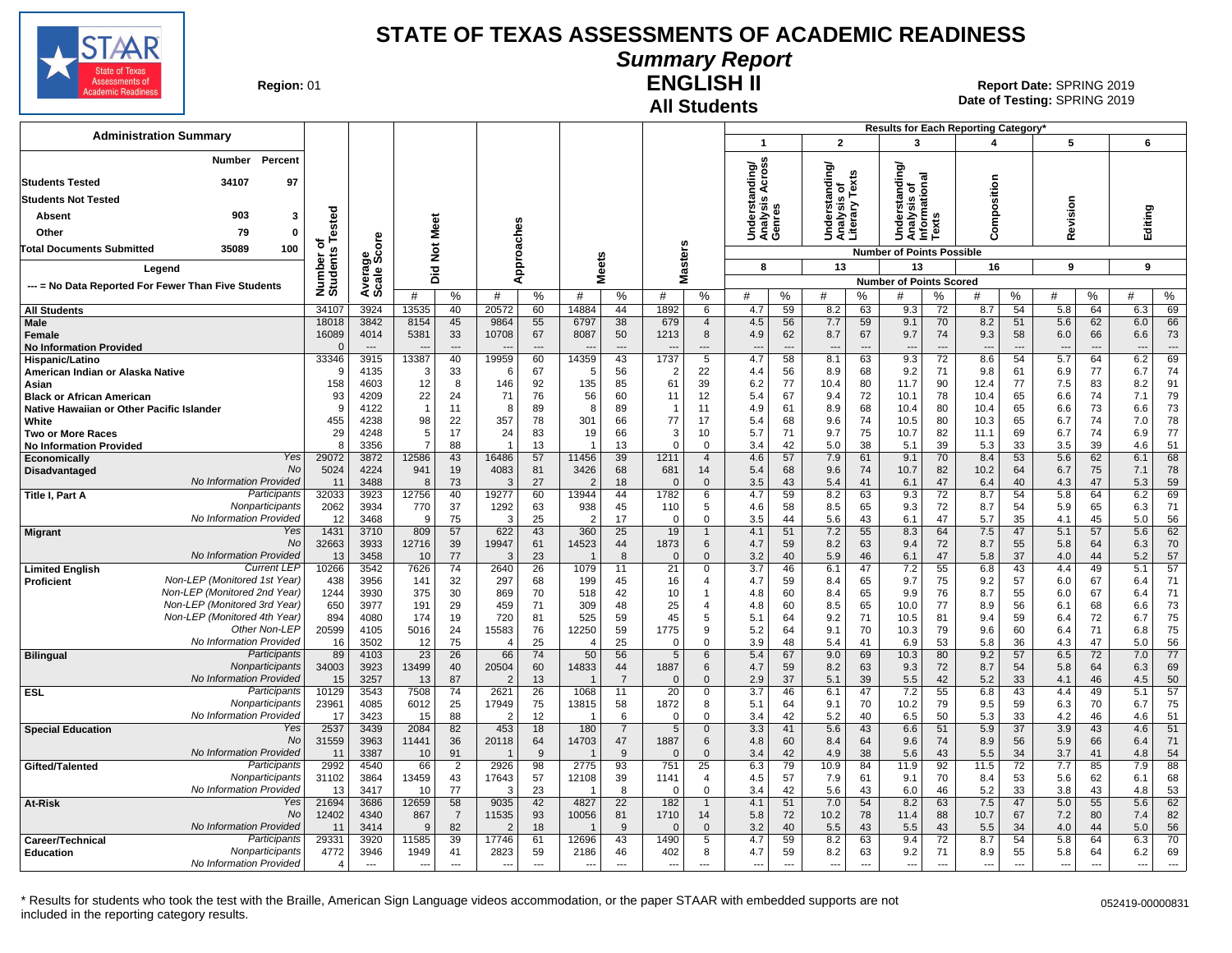

**Constructed Responses Summary Report**

**Region: 01** 

**All Students ENGLISH II**



<sup>\*</sup> Results for students who took the test with the Braille, American Sign Language videos accommodation, or the paper STAAR with embedded supports are 052419-00000831 not included in this report.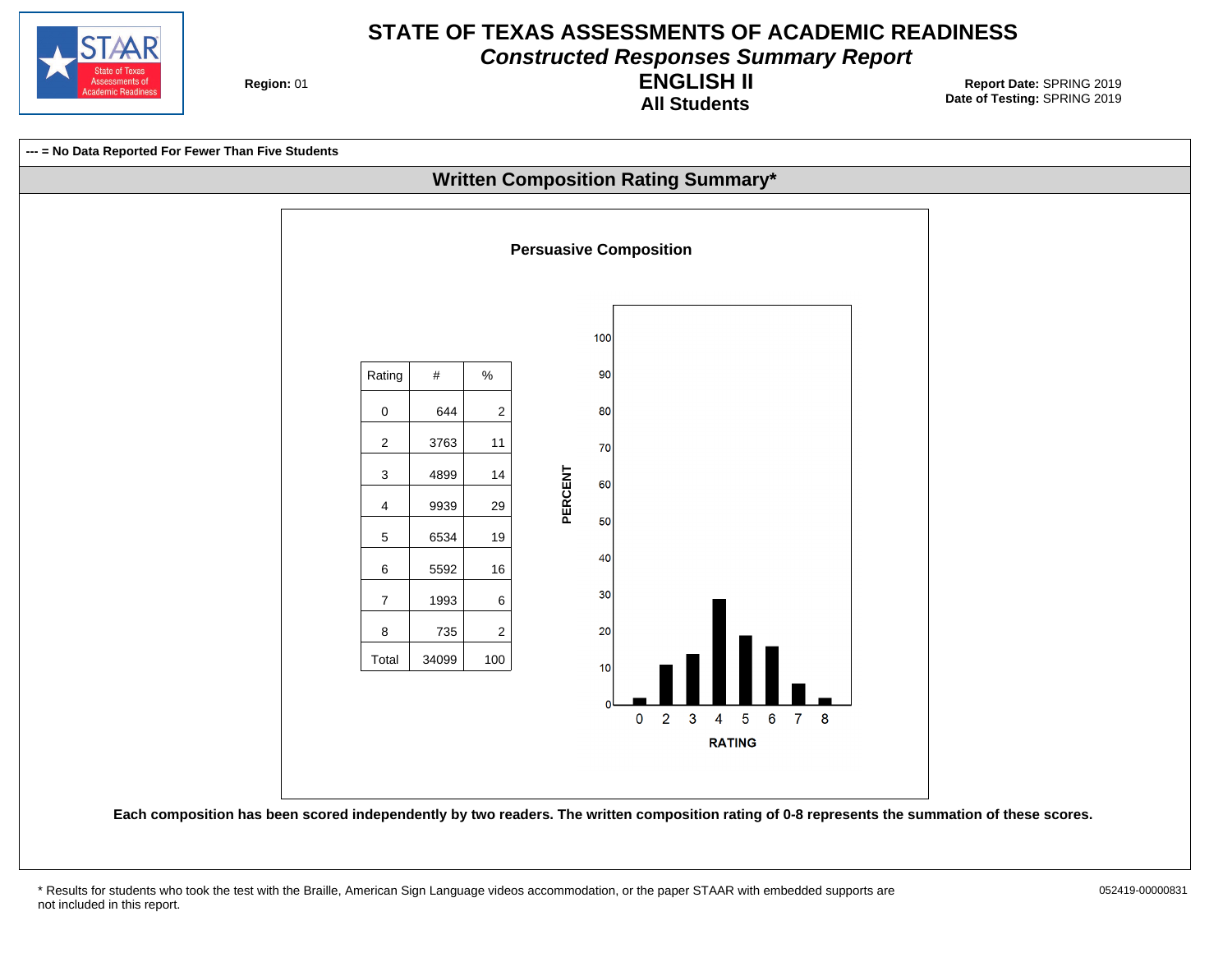

**Summary Report**

**Region: 01** 

#### **First-Time Tested Students ENGLISH II**

**Date of Testing:**  SPRING 2019 01 **Report Date:** SPRING 2019

|                                                              |                      |                                  |                          |                          |                         |                          |                         |                      |                             |                            |                                     |           |                                                 |                      |                                                |                                | Results for Each Reporting Category' |                                |                                 |                                |                          |                      |
|--------------------------------------------------------------|----------------------|----------------------------------|--------------------------|--------------------------|-------------------------|--------------------------|-------------------------|----------------------|-----------------------------|----------------------------|-------------------------------------|-----------|-------------------------------------------------|----------------------|------------------------------------------------|--------------------------------|--------------------------------------|--------------------------------|---------------------------------|--------------------------------|--------------------------|----------------------|
| <b>Administration Summary</b>                                |                      |                                  |                          |                          |                         |                          |                         |                      |                             |                            | $\mathbf{1}$                        |           | $\overline{2}$                                  |                      | 3                                              |                                |                                      |                                | 5                               |                                | 6                        |                      |
| Percent<br><b>Number</b>                                     |                      |                                  |                          |                          |                         |                          |                         |                      |                             |                            | ৯                                   |           |                                                 |                      | টা                                             |                                |                                      |                                |                                 |                                |                          |                      |
| <b>Students Tested</b><br>25408<br>99                        |                      |                                  |                          |                          |                         |                          |                         |                      |                             |                            | Across<br>듬                         |           | Understanding/<br>Analysis of<br>Literary Texts |                      | ᇢ                                              | त्त                            |                                      |                                |                                 |                                |                          |                      |
| <b>Students Not Tested</b>                                   |                      |                                  |                          |                          |                         |                          |                         |                      |                             |                            | Understanc<br>Analysis Ao<br>Genres |           |                                                 |                      | ō<br>ā                                         | 둥                              | omposition                           |                                |                                 |                                |                          |                      |
| 331<br>Absent<br>-1                                          |                      |                                  |                          |                          |                         |                          |                         |                      |                             |                            |                                     |           |                                                 |                      | Understar<br>Analysis o<br>Informatic<br>Texts |                                |                                      |                                | evision                         |                                | Editing                  |                      |
| Other<br>$\overline{\mathbf{z}}$<br>$\Omega$                 | ested                |                                  |                          | Meet                     |                         |                          |                         |                      |                             |                            |                                     |           |                                                 |                      |                                                |                                |                                      |                                |                                 |                                |                          |                      |
| <b>Total Documents Submitted</b><br>25741<br>100             | ō                    | ō                                |                          |                          |                         |                          |                         |                      | n                           |                            |                                     |           |                                                 |                      |                                                |                                | Ō                                    |                                | ≃                               |                                |                          |                      |
|                                                              | Number o<br>Students | ౚౣ౿ఀ                             | $\frac{5}{2}$            |                          | Approaches              |                          |                         |                      | aster                       |                            |                                     |           |                                                 |                      | <b>Number of Points Possible</b>               |                                |                                      |                                |                                 |                                |                          |                      |
| Legend                                                       |                      |                                  |                          | 흐<br>ه                   |                         |                          | <b>Meets</b>            |                      | ż                           |                            | 8                                   |           | 13                                              |                      | 13                                             |                                | 16                                   |                                | 9                               |                                | 9                        |                      |
| --- = No Data Reported For Fewer Than Five Students          |                      | Avera<br>Scale                   | #                        | %                        | #                       | %                        | #                       | ℅                    | #                           | $\%$                       | #                                   | %         | #                                               | %                    | <b>Number of Points Scored</b><br>#            | $\%$                           | #                                    | %                              | #                               | %                              | #                        | ℅                    |
| <b>All Students</b>                                          | 25408                | 4062                             | 6736                     | 27                       | 18672                   | 73                       | 14437                   | 57                   | 1892                        | $\overline{7}$             | 5.1                                 | 64        | 8.9                                             | 69                   | 10.1                                           | 78                             | 9.3                                  | 58                             | 6.3                             | 70                             | 6.6                      | 74                   |
| <b>Male</b>                                                  | 12872                | 3981                             | 4058                     | 32                       | 8814                    | 68                       | 6541                    | 51                   | 679                         | 5                          | 4.9                                 | 61        | 8.5                                             | 65                   | 9.9                                            | 76                             | 8.8                                  | 55                             | 6.1                             | 68                             | 6.4                      | 71                   |
| <b>Female</b>                                                | 12536                | 4145                             | 2678                     | 21                       | 9858                    | 79                       | 7896                    | 63                   | 1213                        | 10 <sup>1</sup>            | 5.3                                 | 66        | 9.3                                             | 72                   | 10.4                                           | 80                             | 9.9                                  | 62                             | 6.4                             | 72                             | 6.9                      | 77                   |
| <b>No Information Provided</b>                               | $\sqrt{ }$           | $\overline{\phantom{a}}$<br>4053 | 6644                     | $---$<br>$\overline{27}$ |                         | $\overline{a}$           |                         | 56                   |                             | ---                        | $\overline{\phantom{a}}$            | ÷÷<br>63  | $\overline{\phantom{a}}$                        | $\overline{a}$<br>68 |                                                | $\overline{\phantom{a}}$<br>78 | 9.3                                  | $\overline{\phantom{a}}$<br>58 | $\overline{\phantom{a}}$        | $\overline{\phantom{a}}$<br>69 | $\overline{\phantom{a}}$ | $\overline{74}$      |
| Hispanic/Latino<br>American Indian or Alaska Native          | 24726                | 4363                             |                          | 14                       | 18082<br>-6             | 73<br>86                 | 13917<br>5              | 71                   | 1737<br>2                   | $\overline{7}$<br>29       | 5.1<br>4.9                          | 61        | 8.9<br>10.4                                     | 80                   | 10.1<br>10.3                                   | 79                             | 11.1                                 | 70                             | 6.2<br>7.3                      | 81                             | 6.6<br>7.3               | 81                   |
| Asian                                                        | 150                  | 4659                             | 8                        | 5                        | 142                     | 95                       | 135                     | 90                   | 61                          | 41                         | 6.3                                 | 79        | 10.7                                            | 82                   | 11.9                                           | 91                             | 12.6                                 | 79                             | 7.7                             | 85                             | 8.3                      | 93                   |
| <b>Black or African American</b>                             | 85                   | 4284                             | 14                       | 16                       | 71                      | 84                       | 56                      | 66                   | 11                          | 13                         | 5.6                                 | 70        | 9.8                                             | 75                   | 10.5                                           | 81                             | 10.6                                 | 66                             | 7.0                             | 77                             | 7.2                      | 80                   |
| Native Hawaiian or Other Pacific Islander                    | .c                   | 4122                             | -1                       | 11                       | 8                       | 89                       | 8                       | 89                   |                             | 11                         | 4.9                                 | 61        | 8.9                                             | 68                   | 10.4                                           | 80                             | 10.4                                 | 65                             | 6.6                             | 73                             | 6.6                      | 73                   |
| White                                                        | 403<br>24            | 4326<br>4317                     | 61<br>$\overline{4}$     | 15                       | 342<br>20               | 85                       | 297                     | 74                   | 77<br>3                     | 19                         | 5.6                                 | 70        | 10.0                                            | 77                   | 10.9                                           | 84                             | 10.7                                 | 67<br>71                       | 7.0                             | 78<br>75                       | 7.3                      | 81                   |
| <b>Two or More Races</b><br><b>No Information Provided</b>   |                      | $\overline{\phantom{a}}$         | $\sim$                   | 17<br>$\overline{a}$     | $\overline{a}$          | 83<br>$\overline{a}$     | 18                      | 75<br>$\overline{a}$ | $\overline{\phantom{a}}$    | 13<br>$\overline{a}$       | 5.8<br>---                          | 73<br>--- | 10.2<br>$\overline{\phantom{a}}$                | 78<br>$\overline{a}$ | 11.0<br>$\overline{\phantom{a}}$               | 85<br>$\overline{\phantom{a}}$ | 11.3<br>$\overline{\phantom{a}}$     | $\overline{a}$                 | 6.8<br>$\overline{\phantom{a}}$ | $\overline{\phantom{a}}$       | 6.8<br>$\overline{a}$    | 76<br>$\overline{a}$ |
| Yes<br>Economically                                          | 21024                | 4008                             | 6255                     | 30                       | 14769                   | 70                       | 11060                   | 53                   | 1211                        | 6                          | 5.0                                 | 62        | 8.7                                             | 67                   | 9.9                                            | 76                             | 9.1                                  | 57                             | 6.1                             | 68                             | 6.5                      | 72                   |
| No<br>Disadvantaged                                          | 4378                 | 4321                             | 478                      | 11                       | 3900                    | 89                       | 3375                    | 77                   | 681                         | 16                         | 5.7                                 | 71        | 10.1                                            | 77                   | 11.2                                           | 86                             | 10.7                                 | 67                             | 7.0                             | 78                             | 7.3                      | 81                   |
| No Information Provided<br>Participants<br>Title I, Part A   | -6<br>23787          | 3599<br>4065                     | 3<br>6275                | 50<br>$\overline{26}$    | -3<br>17512             | 50<br>$\overline{74}$    | $\overline{2}$<br>13538 | 33<br>57             | 1782                        | $\Omega$<br>$\overline{7}$ | 3.7<br>5.1                          | 46<br>64  | 6.0<br>8.9                                      | 46<br>69             | 7.2<br>10.1                                    | 55<br>78                       | 7.3<br>9.3                           | 46<br>58                       | 4.8<br>6.3                      | 54<br>70                       | 5.2<br>6.7               | 57<br>74             |
| Nonparticipants                                              | 1614                 | 4030                             | 457                      | 28                       | 1157                    | 72                       | 897                     | 56                   | 110                         | $\overline{7}$             | 4.9                                 | 61        | 9.0                                             | 69                   | 9.8                                            | 76                             | 9.2                                  | 57                             | 6.2                             | 68                             | 6.6                      | 73                   |
| No Information Provided                                      | -7                   | 3548                             | 4                        | 57                       | -3                      | 43                       | 2                       | 29                   | $\Omega$                    | 0                          | 3.7                                 | 46        | 6.3                                             | 48                   | 7.0                                            | 54                             | 6.0                                  | 38                             | 4.4                             | 49                             | 4.7                      | 52                   |
| Yes<br><b>Migrant</b>                                        | 915                  | 3836                             | 397                      | 43                       | 518                     | 57                       | 344                     | 38                   | 19                          | $\overline{2}$             | 4.5                                 | 56        | 7.9                                             | 61                   | 9.1                                            | 70                             | 8.1                                  | 51                             | 5.6                             | 62                             | 6.0                      | 66                   |
| No<br>No Information Provided                                | 24487<br>6           | 4071<br>3463                     | 6335<br>$\overline{4}$   | 26<br>67                 | 18152<br>$\overline{2}$ | 74<br>33                 | 14092<br>$\overline{1}$ | 58<br>17             | 1873<br>$\Omega$            | 8<br>$\mathbf{0}$          | 5.1<br>3.2                          | 64<br>40  | 8.9<br>6.3                                      | 69<br>49             | 10.2<br>6.2                                    | 78<br>47                       | 9.4<br>5.7                           | 59<br>35                       | 6.3<br>4.3                      | 70<br>48                       | 6.7<br>4.7               | 74<br>52             |
| <b>Current LEF</b><br><b>Limited English</b>                 | 5464                 | 3618                             | 3498                     | 64                       | 1966                    | 36                       | 955                     | 17                   | 21                          | 0                          | 3.9                                 | 49        | 6.6                                             | 51                   | 7.8                                            | 60                             | 7.1                                  | 44                             | 4.7                             | 53                             | 5.4                      | 60                   |
| Non-LEP (Monitored 1st Year)<br><b>Proficient</b>            | 310                  | 4087                             | 62                       | 20                       | 248                     | 80                       | 186                     | 60                   | 16                          | 5                          | 5.1                                 | 64        | 9.1                                             | 70                   | 10.4                                           | 80                             | 9.8                                  | 61                             | 6.4                             | 72                             | 6.7                      | 75                   |
| Non-LEP (Monitored 2nd Year)                                 | 1072                 | 3966                             | 284                      | 26                       | 788                     | 74                       | 498                     | 46                   | 10                          | $\mathbf 1$                | 4.9                                 | 61        | 8.6                                             | 66                   | 10.1                                           | 78                             | 8.9                                  | 56                             | 6.1                             | 68                             | 6.5                      | 72                   |
| Non-LEP (Monitored 3rd Year)<br>Non-LEP (Monitored 4th Year) | 469                  | 4112                             | 77                       | 16                       | 392                     | 84                       | 292                     | 62                   | 25                          | 5                          | 5.2                                 | 66        | 9.1                                             | 70                   | 10.7                                           | 83                             | 9.6                                  | 60                             | 6.6                             | 73                             | 6.9                      | 77                   |
| Other Non-LEP                                                | 775<br>17309         | 4137<br>4203                     | 111<br>2699              | 14<br>16                 | 664<br>14610            | 86<br>84                 | 504<br>11998            | 65<br>69             | 45<br>1775                  | 6<br>10                    | 5.3<br>5.4                          | 66<br>68  | 9.5<br>9.6                                      | 73<br>74             | 10.8<br>10.8                                   | 83<br>83                       | 9.6<br>10.0                          | 60<br>63                       | 6.6<br>6.7                      | 74<br>75                       | 6.9<br>7.0               | 76<br>78             |
| No Information Provided                                      | ŗ                    | 3612                             | 5                        | 56                       |                         | 44                       | 4                       | 44                   | $\Omega$                    | $\mathbf 0$                | 4.2                                 | 53        | 6.3                                             | 49                   | 7.7                                            | 59                             | 6.4                                  | 40                             | 4.8                             | 53                             | 5.0                      | 56                   |
| Participants<br><b>Bilingual</b>                             | 72                   | 4200                             | 13                       | 18                       | 59                      | 82                       | 48                      | 67                   | $5\overline{)}$             | $\overline{7}$             | 5.6                                 | 70        | 9.4                                             | 73                   | 10.8                                           | 83                             | 9.7                                  | 61                             | 6.8                             | 76                             | 7.3                      | 81                   |
| Nonparticipants<br>No Information Provided                   | 25326                | 4062                             | 6715                     | 27                       | 18611                   | 73                       | 14388                   | 57                   | 1887                        | $\overline{7}$             | 5.1                                 | 64        | 8.9                                             | 69                   | 10.1                                           | 78                             | 9.3                                  | 58                             | 6.3                             | 70                             | 6.6                      | 74                   |
| Participants<br><b>ESL</b>                                   | 10<br>5398           | 3208<br>3620                     | 8<br>3446                | 80<br>64                 | $\overline{2}$<br>1952  | 20<br>$\overline{36}$    | 945                     | 10<br>18             | $\Omega$<br>$\overline{20}$ | $\mathbf 0$<br>$\Omega$    | 2.8<br>3.9                          | 35<br>49  | 5.3<br>6.6                                      | 41<br>51             | 5.8<br>7.8                                     | 45<br>60                       | 5.2<br>7.1                           | 33<br>45                       | 4.4<br>4.7                      | 49<br>53                       | 4.0<br>5.4               | 44<br>60             |
| Nonparticipants                                              | 20001                | 4182                             | 3283                     | 16                       | 16718                   | 84                       | 13491                   | 67                   | 1872                        | 9                          | 5.4                                 | 67        | 9.5                                             | 73                   | 10.7                                           | 83                             | 9.9                                  | 62                             | 6.7                             | 74                             | 7.0                      | 78                   |
| No Information Provided                                      | ç                    | 3463                             | $\overline{7}$           | 78                       | $\mathcal{P}$           | 22                       |                         | 11                   | $\Omega$                    | $\Omega$                   | 3.4                                 | 43        | 5.8                                             | 44                   | 7.1                                            | 55                             | 5.3                                  | 33                             | 4.4                             | 49                             | 4.3                      | 48                   |
| Yes<br><b>Special Education</b><br><b>No</b>                 | 1709                 | 3443                             | 1354                     | 79                       | 355                     | 21                       | 158                     | 9                    | 5                           | $\mathbf 0$                | 3.4                                 | 42        | 5.7                                             | 44                   | 6.6                                            | 51                             | 5.9                                  | 37                             | 3.9                             | 44                             | 4.6                      | 51                   |
| No Information Provided                                      | 23694<br>-5          | 4107<br>3377                     | 5378<br>$\overline{4}$   | 23<br>80                 | 18316                   | 77<br>20                 | 14278                   | 60<br>20             | 1887<br>$\Omega$            | 8<br>$\mathbf{0}$          | 5.2<br>3.2                          | 65<br>40  | 9.1<br>5.4                                      | 70<br>42             | 10.4<br>5.6                                    | 80<br>43                       | 9.6<br>5.2                           | 60<br>33                       | 6.4<br>3.8                      | 71<br>42                       | 6.8<br>4.4               | 76<br>49             |
| Participants<br>Gifted/Talented                              | 2940                 | 4554                             | 44                       | $\mathbf{1}$             | 2896                    | 99                       | 2760                    | 94                   | 751                         | 26                         | 6.3                                 | 79        | 11.0                                            | 84                   | 12.0                                           | 92                             | 11.6                                 | 72                             | 7.7                             | 86                             | 7.9                      | 88                   |
| Nonparticipants                                              | 22461                | 3998                             | 6687                     | 30                       | 15774                   | 70                       | 11676                   | 52                   | 1141                        | 5                          | 4.9                                 | 61        | 8.6                                             | 66                   | 9.9                                            | 76                             | 9.0                                  | 56                             | 6.1                             | 67                             | 6.5                      | 72                   |
| No Information Provided                                      | -7                   | 3410                             | -5                       | 71                       | - 2                     | 29                       | -1                      | 14                   | $\Omega$                    | 0                          | 3.4                                 | 43        | 5.7                                             | 44                   | 6.3                                            | 48                             | 4.9                                  | 30                             | 4.1                             | 46                             | 4.1                      | 46                   |
| Yes<br>At-Risk<br>No                                         | 13546<br>11856       | 3794<br>4368                     | 6144<br>588              | 45<br>5                  | 7402<br>11268           | 55<br>95                 | 4480<br>9956            | 33<br>84             | 182<br>1710                 | $\overline{1}$<br>14       | 4.4<br>5.9                          | 55<br>73  | 7.7<br>10.3                                     | 59<br>79             | 8.9<br>11.5                                    | 68<br>89                       | 8.0<br>10.9                          | 50<br>68                       | 5.4<br>7.3                      | 60<br>81                       | 5.9<br>7.5               | 66<br>83             |
| No Information Provided                                      |                      | 3463                             |                          | 67                       | $\overline{2}$          | 33                       |                         | 17                   |                             | $\Omega$                   | 3.2                                 | 40        | 6.3                                             | 49                   | 6.2                                            | 47                             | 5.7                                  | 35                             | 4.3                             | 48                             | 4.7                      | 52                   |
| Participants<br>Career/Technical                             | 21694                | 4058                             | 5663                     | 26                       | 16031                   | 74                       | 12284                   | 57                   | 1490                        | $\overline{7}$             | 5.1                                 | 64        | 8.9                                             | 69                   | 10.1                                           | 78                             | 9.3                                  | 58                             | 6.3                             | 70                             | 6.7                      | 74                   |
| Nonparticipants<br><b>Education</b>                          | 3710                 | 4084                             | 1072                     | 29                       | 2638                    | 71                       | 2151                    | 58                   | 402                         | 11                         | 5.1                                 | 64        | 8.9                                             | 68                   | 9.9                                            | 76                             | 9.5                                  | 60                             | 6.3                             | 70                             | 6.6                      | 73                   |
| No Information Provided                                      | $\sqrt{2}$           | $-$                              | $\overline{\phantom{a}}$ | $---$                    | $-$                     | $\overline{\phantom{a}}$ | ---                     | $---$                | $\overline{\phantom{a}}$    | $\overline{a}$             | $\overline{a}$                      | ---       | ---                                             | ---                  | $\overline{\phantom{a}}$                       | $\overline{\phantom{a}}$       | $\overline{a}$                       | $\overline{\phantom{a}}$       | $\overline{a}$                  | $\overline{\phantom{a}}$       | $\overline{a}$           |                      |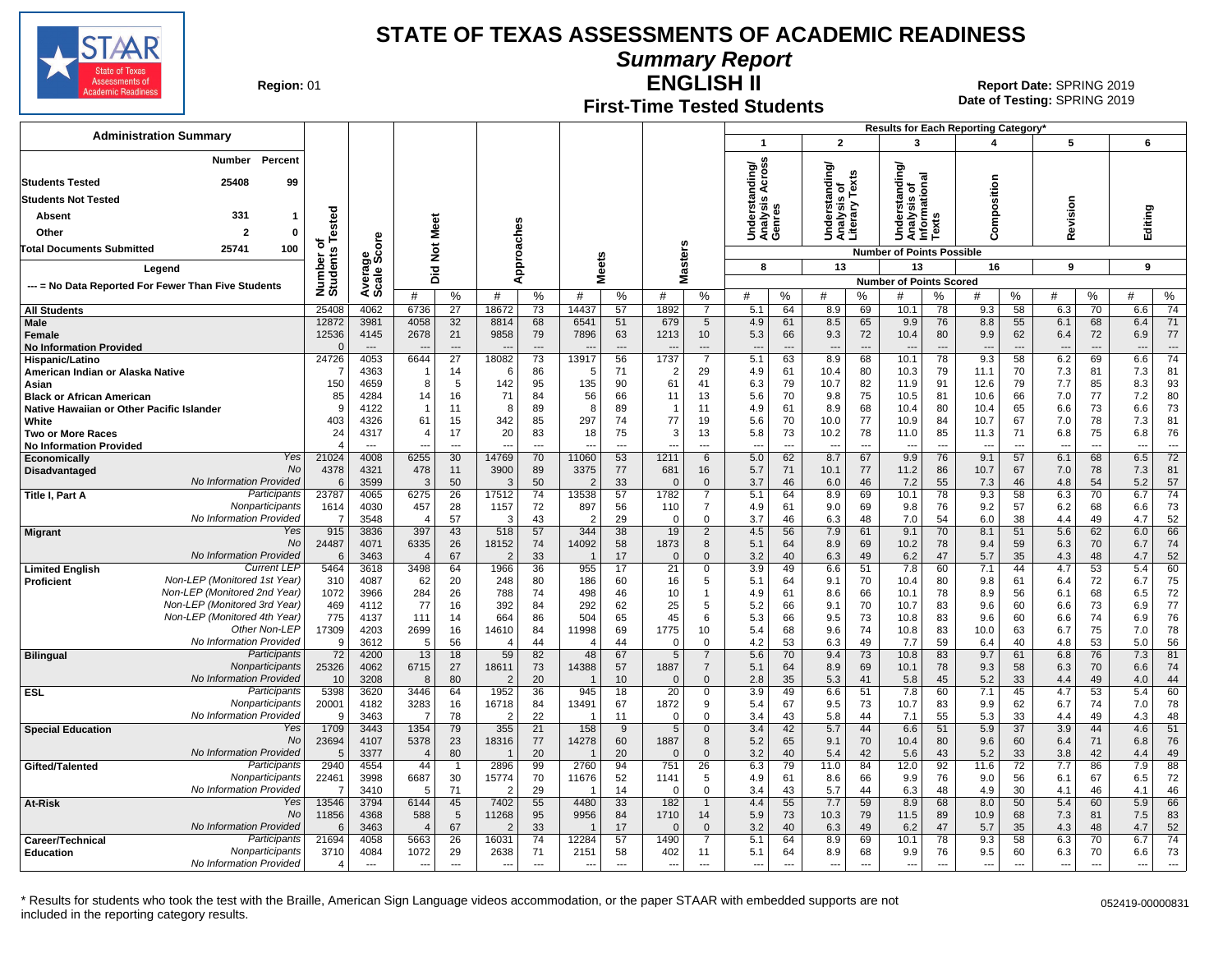

**Constructed Responses Summary Report**

**Region: 01** 

**First-Time Tested Students ENGLISH II**

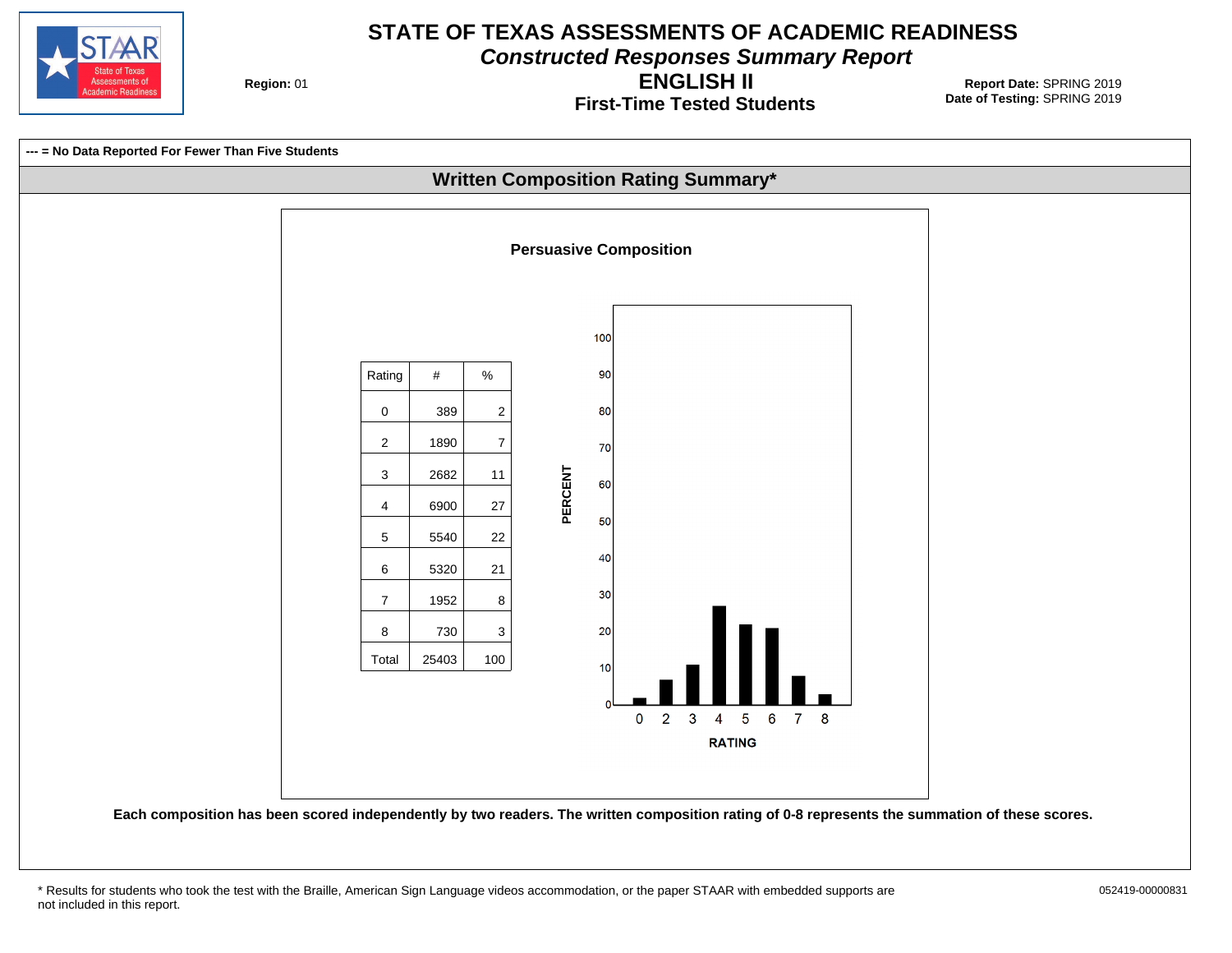

# **Summary Report**

**Region: 01** 

## **Retested Students ENGLISH II**

**Date of Testing:**  SPRING 2019 01 **Report Date:** SPRING 2019

|                                                                       |                       |                |                          |                          |                                  |                      |                          |                               |                          |                            |                               |                          |                                 |                |                                  |                                | Results for Each Reporting Category' |                          |                                 |                |            |                                |
|-----------------------------------------------------------------------|-----------------------|----------------|--------------------------|--------------------------|----------------------------------|----------------------|--------------------------|-------------------------------|--------------------------|----------------------------|-------------------------------|--------------------------|---------------------------------|----------------|----------------------------------|--------------------------------|--------------------------------------|--------------------------|---------------------------------|----------------|------------|--------------------------------|
| <b>Administration Summary</b>                                         |                       |                |                          |                          |                                  |                      |                          |                               |                          |                            | $\overline{1}$                |                          | $\overline{2}$                  |                | 3                                |                                | 4                                    |                          | 5                               |                | 6          |                                |
| Percent<br><b>Number</b><br><b>Students Tested</b><br>8699<br>93      |                       |                |                          |                          |                                  |                      |                          |                               |                          |                            | tanding/<br>Is Across         |                          | tanding/                        |                | tanding                          |                                |                                      |                          |                                 |                |            |                                |
|                                                                       |                       |                |                          |                          |                                  |                      |                          |                               |                          |                            |                               |                          | ৳                               | Texts          | $\circ$                          | na<br>S                        | omposition                           |                          |                                 |                |            |                                |
| <b>Students Not Tested</b>                                            |                       |                |                          |                          |                                  |                      |                          |                               |                          |                            |                               |                          | <u>នេះ</u><br>ខេត្ត             |                | ērst                             | Analysis<br>nformatic<br>Texts |                                      |                          | Revision                        |                |            |                                |
| 572<br>6<br>Absent                                                    | Tested                |                |                          |                          |                                  |                      |                          |                               |                          |                            | Underst<br>Analysis<br>Genres |                          |                                 |                |                                  |                                |                                      |                          |                                 |                | Editing    |                                |
| 77<br>Other                                                           |                       |                |                          | Meet                     |                                  |                      |                          |                               |                          |                            |                               |                          | <b>BEE</b><br>SEE               |                | 몯<br>うえを                         |                                | ō                                    |                          |                                 |                |            |                                |
| 9348<br>100<br><b>Total Documents Submitted</b>                       | ठ                     | ge<br>Score    |                          | $\frac{5}{2}$            |                                  |                      |                          |                               |                          | 'n                         |                               |                          |                                 |                | <b>Number of Points Possible</b> |                                |                                      |                          |                                 |                |            |                                |
| Legend                                                                | Number of<br>Students |                |                          | 흐                        |                                  | Approaches           | <b>Meets</b>             |                               |                          | Master:                    | 8                             |                          | 13                              |                | 13                               |                                | 16                                   |                          | 9                               |                | 9          |                                |
|                                                                       |                       | Avera<br>Scale |                          | $\Omega$                 |                                  |                      |                          |                               |                          |                            |                               |                          |                                 |                | <b>Number of Points Scored</b>   |                                |                                      |                          |                                 |                |            |                                |
| --- = No Data Reported For Fewer Than Five Students                   |                       |                | #                        | %                        | #                                | %                    | #                        | %                             | #                        | %                          | #                             | %                        | #                               | %              | #                                | ℅                              | #                                    | %                        | #                               | %              | #          | ℅                              |
| <b>All Students</b>                                                   | 8699                  | 3519           | 6799                     | 78                       | 1900                             | 22                   | 447                      | 5                             | $\Omega$                 | $\mathbf{0}$               | 3.6                           | 45                       | 6.0                             | 46             | 7.1                              | 55                             | 6.8                                  | 42                       | 4.3                             | 48             | 5.1        | 57                             |
| <b>Male</b>                                                           | 5146                  | 3494           | 4096                     | 80                       | 1050                             | 20                   | 256                      | 5                             | $\mathbf{0}$             | $\overline{0}$             | 3.5                           | 43                       | 5.8                             | 45             | 7.0                              | 54                             | 6.6                                  | 41                       | 4.3                             | 48             | 4.9        | 55                             |
| <b>Female</b>                                                         | 3553                  | 3554           | 2703                     | 76                       | 850                              | 24                   | 191                      | 5                             | $\Omega$                 | $\overline{0}$             | 3.7                           | 46                       | 6.3                             | 49             | 7.2                              | 55                             | 7.1                                  | 44                       | 4.3                             | 48             | 5.3        | 59                             |
| <b>No Information Provided</b>                                        | 8620                  | $---$<br>3518  | 6743                     | ---<br>78                | $\overline{\phantom{a}}$<br>1877 | $---$<br>22          | 442                      | 5                             | ---<br>$\Omega$          | ---<br>$\mathbf 0$         | $---$<br>3.6                  | $\overline{a}$<br>45     | $\overline{\phantom{a}}$<br>6.0 | $---$<br>46    | $\overline{\phantom{a}}$<br>7.1  | $\overline{\phantom{a}}$<br>55 | $\overline{\phantom{a}}$<br>6.8      | $\overline{a}$<br>42     | $\overline{\phantom{a}}$<br>4.3 | 48             | ---<br>5.1 | $\overline{\phantom{a}}$<br>57 |
| Hispanic/Latino<br>American Indian or Alaska Native                   |                       | $---$          | $\overline{\phantom{a}}$ | ---                      | ---                              | $---$                | ---                      | ---                           | ---                      | ---                        | $\sim$                        | $\overline{\phantom{a}}$ | $---$                           | ---            | $\overline{\phantom{a}}$         | $\overline{\phantom{a}}$       | $\overline{\phantom{a}}$             | $\overline{\phantom{a}}$ | ---                             | ---            | ---        | $---$                          |
| Asian                                                                 | 8                     | 3563           | $\overline{4}$           | 50                       | $\overline{4}$                   | 50                   | $\mathbf 0$              | $\mathbf 0$                   | $\Omega$                 | $\overline{0}$             | 3.8                           | 47                       | 5.0                             | 38             | 7.6                              | 59                             | 7.8                                  | 48                       | 4.5                             | 50             | 5.6        | 63                             |
| <b>Black or African American</b>                                      | 8                     | 3416           | 8                        | 100                      | $\Omega$                         | $\mathbf 0$          | $\Omega$                 | $\mathbf 0$                   | $\Omega$                 | $\mathbf 0$                | 2.9                           | 36                       | 4.9                             | 38             | 5.9                              | 45                             | 7.8                                  | 48                       | 3.0                             | 33             | 5.5        | 61                             |
| Native Hawaiian or Other Pacific Islander                             | $\Omega$              | $- - -$        | $\overline{\phantom{a}}$ | $\overline{\phantom{a}}$ | ---                              | $---$                | ---                      | $---$                         | ---                      | ---                        | $-$                           | $-$                      | $\overline{\phantom{a}}$        | $\overline{a}$ | ---                              | $\overline{\phantom{a}}$       | $---$                                | $\overline{\phantom{a}}$ | $\overline{\phantom{a}}$        | $\overline{a}$ | ---        | $\ddotsc$                      |
| White                                                                 | 52                    | 3562           | 37                       | 71                       | 15                               | 29                   | $\overline{4}$           | 8                             | $\Omega$                 | $\overline{0}$             | 3.9                           | 49                       | 6.5                             | 50             | 7.0                              | 54                             | 7.1                                  | 44                       | 4.3                             | 48             | 5.3        | 59<br>80                       |
| <b>Two or More Races</b><br><b>No Information Provided</b>            | 5                     | 3917<br>$\sim$ | -1                       | 20                       | $\overline{4}$                   | 80<br>$\overline{a}$ | $\mathbf{1}$             | 20<br>$\sim$                  | $\mathbf 0$              | $\mathbf 0$<br>---         | 4.8                           | 60<br>$\overline{a}$     | 7.4<br>$\overline{\phantom{a}}$ | 57             | 9.0                              | 69<br>$\sim$                   | 10.0                                 | 63<br>$\overline{a}$     | 6.0                             | 67             | 7.2<br>--- | $\overline{a}$                 |
| Yes<br>Economically                                                   | 8048                  | 3515           | 6331                     | 79                       | 1717                             | 21                   | 396                      | 5                             | $\mathbf{0}$             | $\mathbf 0$                | 3.6                           | 45                       | 6.0                             | 46             | 7.1                              | 54                             | 6.8                                  | 42                       | 4.3                             | 48             | 5.1        | 56                             |
| <b>No</b><br>Disadvantaged                                            | 646                   | 3567           | 463                      | 72                       | 183                              | 28                   | 51                       | 8                             | $\Omega$                 | $\mathbf 0$                | 3.7                           | 46                       | 6.4                             | 49             | 7.5                              | 57                             | 7.0                                  | 43                       | 4.5                             | 50             | 5.3        | 59                             |
| No Information Provided                                               | -5                    | 3355           | -5                       | 100                      | $\Omega$                         | $\Omega$             | $\Omega$                 | $\Omega$                      | $\Omega$                 | $\mathbf{0}$               | 3.2                           | 40                       | 4.6                             | 35             | 4.8                              | 37                             | 5.2                                  | 33                       | 3.6                             | 40             | 5.4        | 60                             |
| Participants<br>Title I, Part A<br>Nonparticipants                    | 8246                  | 3515           | 6481                     | 79                       | 1765                             | 21<br>30             | 406<br>41                | 5<br>9                        | 0<br>$\Omega$            | 0<br>$\mathbf 0$           | 3.6                           | 45<br>46                 | 6.0                             | 46<br>51       | 7.1                              | 54<br>58                       | 6.8                                  | 42<br>44                 | 4.3                             | 48             | 5.1        | 57                             |
| No Information Provided                                               | 448<br>-5             | 3589<br>3355   | 313<br>5                 | 70<br>100                | 135<br>$\mathbf 0$               | $\mathbf 0$          | $\mathbf 0$              | $\mathbf 0$                   | $\mathbf 0$              | $\mathbf 0$                | 3.7<br>3.2                    | 40                       | 6.6<br>4.6                      | 35             | 7.5<br>4.8                       | 37                             | 7.0<br>5.2                           | 33                       | 4.8<br>3.6                      | 53<br>40       | 5.4<br>5.4 | 60<br>60                       |
| Yes<br><b>Migrant</b>                                                 | 516                   | 3486           | 412                      | 80                       | 104                              | 20                   | 16                       | $\mathbf{3}$                  | $\Omega$                 | $\mathbf 0$                | 3.4                           | 43                       | 5.9                             | 45             | 6.9                              | 53                             | 6.5                                  | 41                       | 4.3                             | 47             | 5.0        | 55                             |
| <b>No</b>                                                             | 8176                  | 3521           | 6381                     | 78                       | 1795                             | 22                   | 431                      | 5                             | $\mathbf{0}$             | $\mathbf 0$                | 3.6                           | 45                       | 6.0                             | 47             | 7.1                              | 55                             | 6.8                                  | 42                       | 4.3                             | 48             | 5.1        | 57                             |
| No Information Provided                                               | $\overline{7}$        | 3454           | 6                        | 86                       | $\overline{1}$                   | 14                   | $\mathbf 0$              | $\mathbf 0$                   | $\mathbf 0$              | $\mathbf 0$                | 3.3                           | 41                       | 5.6                             | 43             | 6.0                              | 46                             | 6.0                                  | 38                       | 3.7                             | 41             | 5.6        | 62                             |
| Current LEF<br><b>Limited English</b><br>Non-LEP (Monitored 1st Year) | 4802<br>128           | 3455<br>3639   | 4128                     | 86                       | 674                              | 14<br>38             | 124<br>13                | 3<br>10                       | $\mathbf 0$<br>$\Omega$  | $\mathbf 0$                | 3.5<br>3.7                    | 43<br>47                 | 5.6                             | 43<br>52       | 6.6<br>8.0                       | 51<br>61                       | 6.4<br>7.7                           | 40<br>48                 | 4.1                             | 45             | 4.8        | 53<br>61                       |
| Proficient<br>Non-LEP (Monitored 2nd Year)                            | 172                   | 3710           | 79<br>91                 | 62<br>53                 | 49<br>81                         | 47                   | 20                       | 12                            | $\Omega$                 | 0<br>$\mathbf 0$           | 4.1                           | 52                       | 6.8<br>7.2                      | 56             | 9.0                              | 69                             | 7.4                                  | 46                       | 5.0<br>5.2                      | 56<br>58       | 5.5<br>5.8 | 64                             |
| Non-LEP (Monitored 3rd Year)                                          | 181                   | 3628           | 114                      | 63                       | 67                               | 37                   | 17                       | 9                             | $\Omega$                 | $\mathbf 0$                | 3.7                           | 46                       | 6.9                             | 53             | 8.0                              | 61                             | 7.2                                  | 45                       | 4.9                             | 54             | 5.7        | 63                             |
| Non-LEP (Monitored 4th Year)                                          | 119                   | 3711           | 63                       | 53                       | 56                               | 47                   | 21                       | 18                            | $\Omega$                 | $\mathbf 0$                | 4.1                           | 51                       | 7.3                             | 56             | 8.7                              | 67                             | 7.6                                  | 47                       | 5.1                             | 57             | 5.9        | 65                             |
| Other Non-LEP                                                         | 3290                  | 3584           | 2317                     | 70                       | 973                              | 30                   | 252                      | 8                             | $\Omega$                 | $\mathbf 0$                | 3.7                           | 46                       | 6.5                             | 50             | 7.6                              | 59                             | 7.2                                  | 45                       | 4.6                             | 51             | 5.4        | 60                             |
| No Information Provided<br>Participants                               | -7<br>17              | 3360<br>3696   | $\overline{7}$<br>10     | 100<br>59                | $\Omega$                         | $\mathbf 0$<br>41    | 0<br>$\overline{2}$      | $\mathbf 0$                   | $\Omega$<br>$\mathbf{0}$ | $\mathbf 0$                | 3.4<br>4.5                    | 43                       | 4.1<br>6.9                      | 32             | 6.0                              | 46                             | 4.9<br>7.1                           | 30<br>44                 | 3.6<br>5.2                      | 40             | 5.0        | 56<br>63                       |
| <b>Bilingual</b><br>Nonparticipants                                   | 8677                  | 3518           | 6784                     | 78                       | 7<br>1893                        | 22                   | 445                      | 12<br>5                       | $\Omega$                 | $\mathbf 0$<br>$\mathbf 0$ | 3.6                           | 56<br>45                 | 6.0                             | 53<br>46       | 8.6<br>7.1                       | 67<br>55                       | 6.8                                  | 42                       | 4.3                             | 58<br>48       | 5.7<br>5.1 | 57                             |
| No Information Provided                                               | 5                     | 3355           | 5                        | 100                      | $\overline{0}$                   | $\mathbf{0}$         | $\Omega$                 | $\Omega$                      | $\Omega$                 | $\mathbf 0$                | 3.2                           | 40                       | 4.6                             | 35             | 4.8                              | 37                             | 5.2                                  | 33                       | 3.6                             | 40             | 5.4        | 60                             |
| <b>ESL</b><br>Participants                                            | 4731                  | 3456           | 4062                     | 86                       | 669                              | 14                   | 123                      | 3                             | $\Omega$                 | $\mathbf 0$                | 3.5                           | 43                       | 5.6                             | 43             | 6.6                              | 51                             | 6.4                                  | 40                       | 4.1                             | 45             | 4.8        | 53                             |
| Nonparticipants                                                       | 3960                  | 3594           | 2729                     | 69                       | 1231                             | 31                   | 324                      | 8                             | 0                        | 0                          | 3.7                           | 46                       | 6.6                             | 51             | 7.7                              | 59                             | 7.2                                  | 45                       | 4.7                             | 52             | 5.4        | 61                             |
| No Information Provided<br>Yes<br><b>Special Education</b>            | -8<br>828             | 3379<br>3433   | 8<br>730                 | 100<br>88                | - 0<br>98                        | $\Omega$<br>12       | $\Omega$<br>22           | $\Omega$<br>3                 | $\Omega$<br>$\Omega$     | $\Omega$<br>$\mathbf 0$    | 3.3<br>3.2                    | 41<br>40                 | 4.6<br>5.5                      | 36<br>43       | 5.8<br>6.6                       | 44<br>51                       | 5.3<br>6.1                           | 33<br>38                 | 3.9<br>3.8                      | 43<br>43       | 4.9<br>4.7 | 54<br>52                       |
| No                                                                    | 7865                  | 3528           | 6063                     | 77                       | 1802                             | 23                   | 425                      | 5                             | $\mathbf 0$              | $\mathbf 0$                | 3.6                           | 45                       | 6.1                             | 47             | 7.1                              | 55                             | 6.9                                  | 43                       | 4.4                             | 49             | 5.1        | 57                             |
| No Information Provided                                               | 6                     | 3396           | 6                        | 100                      | $\Omega$                         | $\mathbf{0}$         | $\Omega$                 | $\Omega$                      | $\Omega$                 | $\mathbf{0}$               | 3.5                           | 44                       | 4.5                             | 35             | 5.7                              | 44                             | 5.7                                  | 35                       | 3.7                             | 41             | 5.2        | 57                             |
| Participants<br>Gifted/Talented                                       | 52                    | 3781           | 22                       | 42                       | 30                               | 58                   | 15                       | 29                            | 0                        | $\mathbf 0$                | 4.3                           | 54                       | 8.0                             | 62             | 8.8                              | 67                             | 7.8                                  | 49                       | 5.6                             | 62             | 6.1        | 68                             |
| Nonparticipants                                                       | 8641                  | 3517           | 6772                     | 78                       | 1869                             | 22                   | 432                      | 5                             | $\mathbf 0$              | $\mathbf 0$                | 3.6                           | 45                       | 6.0                             | 46             | 7.1                              | 54                             | 6.8                                  | 42                       | 4.3                             | 48             | 5.1        | 57                             |
| No Information Provided<br>Yes                                        | 6<br>8148             | 3425<br>3506   | 5<br>6515                | 83<br>80                 | -1<br>1633                       | 17<br>20             | $\mathbf 0$<br>347       | $\mathbf 0$<br>$\overline{4}$ | $\Omega$<br>$\mathbf 0$  | $\mathbf 0$<br>$\mathbf 0$ | 3.3<br>3.5                    | 42<br>44                 | 5.5<br>6.0                      | 42             | 5.7<br>7.0                       | 44<br>54                       | 5.7<br>6.7                           | 35<br>42                 | 3.5<br>4.3                      | 39<br>48       | 5.5        | 61<br>56                       |
| At-Risk<br>No                                                         | 546                   | 3714           | 279                      | 51                       | 267                              | 49                   | 100                      | 18                            | $\mathbf{0}$             | $\mathbf 0$                | 4.1                           | 51                       | 7.3                             | 46<br>56       | 8.5                              | 65                             | 7.8                                  | 49                       | 5.2                             | 57             | 5.0<br>5.9 | 66                             |
| No Information Provided                                               | -5                    | 3355           | 5                        | 100                      | $\Omega$                         | $\mathbf{0}$         | $\Omega$                 | $\Omega$                      | $\Omega$                 | $\mathbf{0}$               | 3.2                           | 40                       | 4.6                             | 35             | 4.8                              | 37                             | 5.2                                  | 33                       | 3.6                             | 40             | 5.4        | 60                             |
| Participants<br>Career/Technical                                      | 7637                  | 3526           | 5922                     | 78                       | 1715                             | 22                   | 412                      | 5                             | $\Omega$                 | $\mathbf 0$                | 3.6                           | 45                       | 6.1                             | 47             | 7.2                              | 55                             | 6.8                                  | 43                       | 4.4                             | 49             | 5.1        | 57                             |
| Nonparticipants<br><b>Education</b>                                   | 1062                  | 3463           | 877                      | 83                       | 185                              | 17                   | 35                       | 3                             | $\mathbf 0$              | $\mathbf 0$                | 3.4                           | 43                       | 5.7                             | 44             | 6.6                              | 50                             | 6.5                                  | 41                       | 4.0                             | 45             | 5.0        | 55                             |
| No Information Provided                                               | $\mathbf 0$           | $---$          | $\overline{a}$           | $\overline{a}$           | $---$                            | $\overline{a}$       | $\overline{\phantom{a}}$ | $\overline{a}$                | ---                      | $\overline{a}$             | $-$                           | $\overline{a}$           | $\overline{a}$                  | $\overline{a}$ | $\overline{\phantom{a}}$         | $\overline{a}$                 | $\overline{a}$                       | $\overline{a}$           | $\overline{a}$                  | $\sim$         | ---        | $\ddotsc$                      |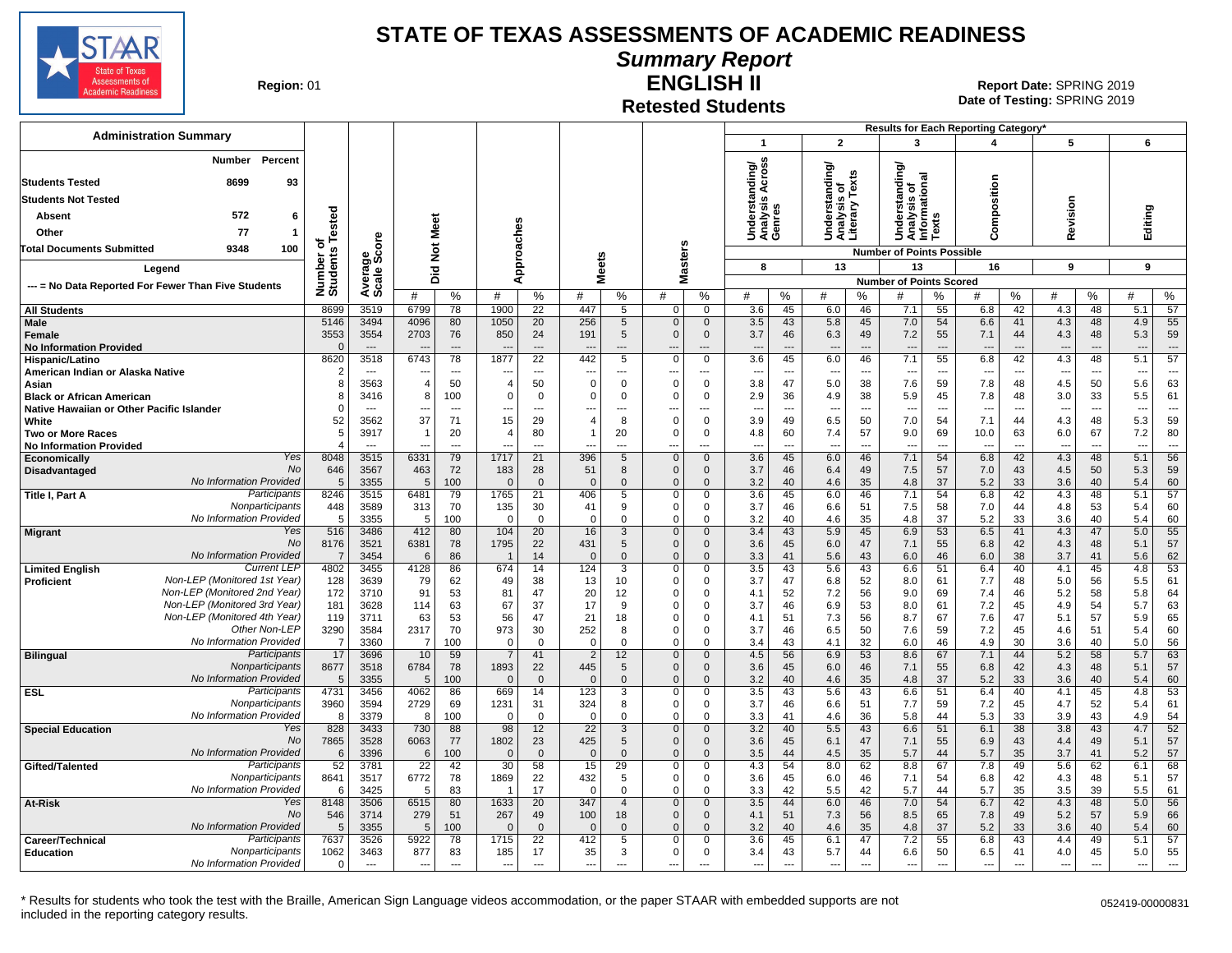

**Constructed Responses Summary Report**

**Region: 01** 

**Retested Students ENGLISH II**

**Date of Testing:**  SPRING 2019 01 **Report Date:** SPRING 2019

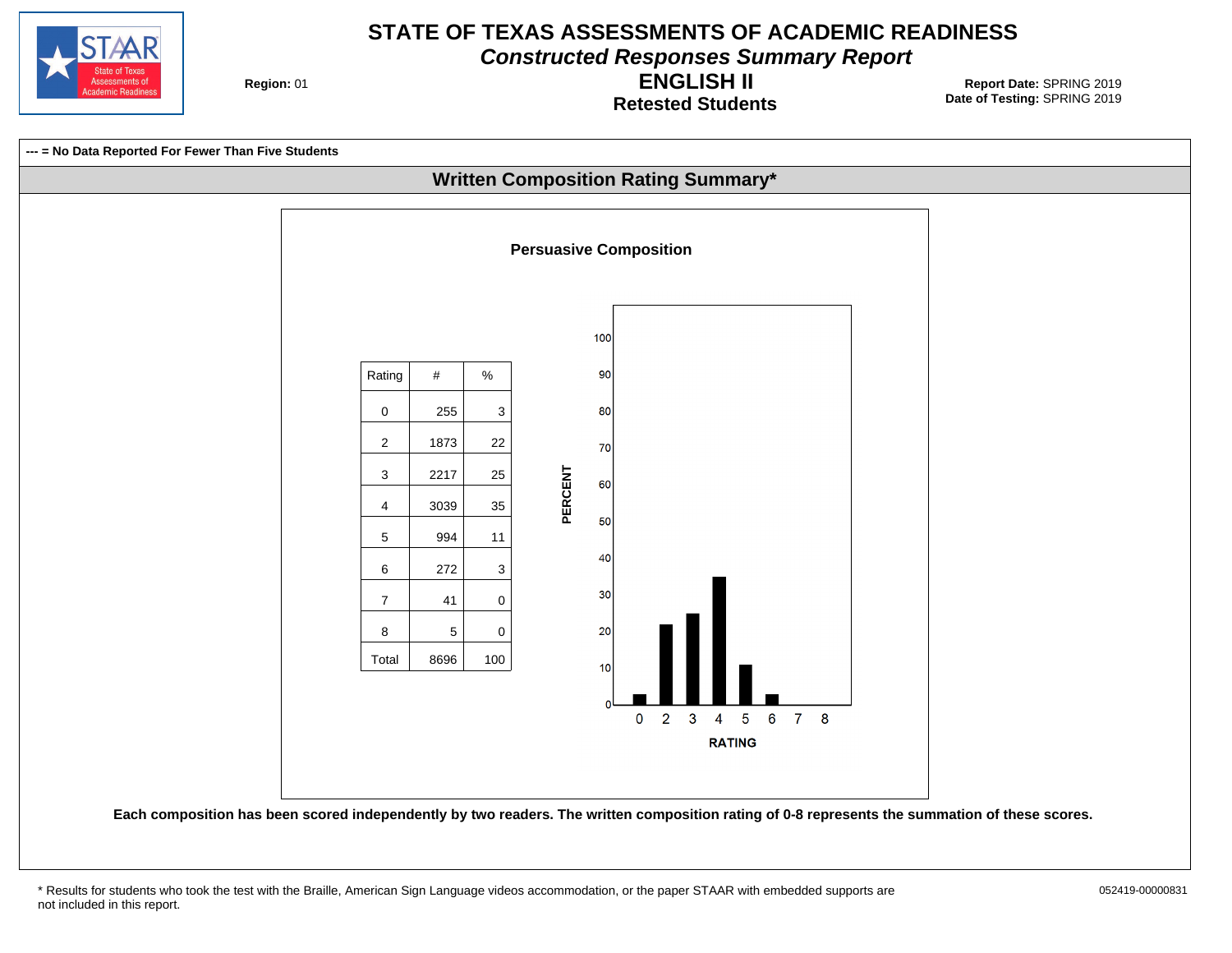

# **Summary Report**

**Region: 01** 

## **All Students U.S. HISTORY**

**Date of Testing:**  SPRING 2019 01 **Report Date:** SPRING 2019

|                                                            |                                                              |                         |                          |                        |                                  |                                   |                       |                         |                |                          |                      |                | Results for Each Reporting Category' |                    |                |                                             |                |                                                      |                          |
|------------------------------------------------------------|--------------------------------------------------------------|-------------------------|--------------------------|------------------------|----------------------------------|-----------------------------------|-----------------------|-------------------------|----------------|--------------------------|----------------------|----------------|--------------------------------------|--------------------|----------------|---------------------------------------------|----------------|------------------------------------------------------|--------------------------|
| <b>Administration Summary</b>                              |                                                              |                         |                          |                        |                                  |                                   |                       |                         |                |                          |                      | $\mathbf{1}$   |                                      | $\overline{2}$     |                | 3                                           |                | 4                                                    |                          |
| Percent<br>Number<br><b>Students Tested</b><br>25213<br>99 |                                                              |                         |                          |                        |                                  |                                   |                       |                         |                |                          |                      |                |                                      | and<br>ξq          |                | ernment<br>Government<br>and<br>Citizenship |                | Economics,<br>Science,<br>Technology,<br>and Society |                          |
| <b>Students Not Tested</b>                                 |                                                              |                         |                          |                        |                                  |                                   |                       |                         |                |                          |                      |                |                                      |                    |                |                                             |                |                                                      |                          |
| Absent                                                     | 360<br>$\mathbf{1}$                                          | Tested                  |                          |                        |                                  |                                   |                       |                         |                |                          |                      | History        |                                      | Geograp<br>Culture |                |                                             |                |                                                      |                          |
| Other                                                      | 0<br>9                                                       |                         |                          |                        |                                  |                                   |                       |                         |                |                          |                      |                |                                      |                    |                |                                             |                |                                                      |                          |
| <b>Total Documents Submitted</b>                           | 25582<br>100                                                 | ৳                       |                          | Not Meet               |                                  |                                   |                       |                         |                | Masters                  |                      |                |                                      |                    |                | <b>Number of Items Tested</b>               |                |                                                      |                          |
|                                                            |                                                              |                         | ige<br>Score             |                        |                                  |                                   | pproaches             | ŵ                       |                |                          |                      | 30             |                                      | 12                 |                | 10                                          |                | 16                                                   |                          |
| Legend                                                     |                                                              |                         |                          | Did                    |                                  |                                   | ⋖                     | Meet                    |                |                          |                      |                |                                      |                    |                | Avg. # of Items / % Correct                 |                |                                                      |                          |
|                                                            | --- = No Data Reported For Fewer Than Five Students          | Number or<br>Students   | Average                  | #                      | %                                | #                                 | %                     | #                       | %              | #                        | %                    | #              | %                                    | #                  | ℅              | #                                           | $\%$           | #                                                    | %                        |
| <b>All Students</b>                                        |                                                              | 25213                   | 4244                     | 2151                   | 9                                | 23062                             | 91                    | 17443                   | 69             | 9547                     | 38                   | 21.0           | $\overline{70}$                      | 8.2                | 68             | 6.5                                         | 65             | 11.3                                                 | 71                       |
| Male                                                       |                                                              | 12694                   | 4286                     | 1161                   | 9                                | 11533                             | 91                    | 9116                    | 72             | 5390                     | 42                   | 21.4           | 71                                   | 8.2                | 68             | 6.6                                         | 66             | 11.6                                                 | 72                       |
| <b>Female</b>                                              |                                                              | 12518                   | 4202                     | 990                    | 8                                | 11528                             | 92                    | 8326                    | 67             | 4157                     | 33                   | 20.6           | 69                                   | 8.2                | 69             | 6.4                                         | 64             | 11.0                                                 | 69                       |
| <b>No Information Provided</b>                             |                                                              | $\overline{1}$          | $\cdots$                 | $\overline{a}$         | $---$                            | ---                               | $---$                 | $\overline{a}$          | $\overline{a}$ |                          | ---                  |                | $---$                                | $\overline{a}$     | $\overline{a}$ | $\overline{\phantom{a}}$                    | $---$          | $\overline{a}$                                       | $\overline{\phantom{a}}$ |
| Hispanic/Latino                                            |                                                              | 24634<br>9              | 4237                     | 2122<br>-1             | $\overline{9}$                   | 22512<br>-8                       | 91                    | 16956                   | 69             | 9171                     | $\overline{37}$      | 20.9           | 70                                   | 8.2                | 68             | 6.5                                         | 65             | 11.3                                                 | 70                       |
| American Indian or Alaska Native<br>Asian                  |                                                              | 122                     | 4315<br>4726             | 3                      | 11<br>$\overline{2}$             | 119                               | 89<br>98              | $\overline{7}$<br>115   | 78<br>94       | 6<br>98                  | 67<br>80             | 22.6<br>25.5   | 75<br>85                             | 7.8<br>9.6         | 65<br>80       | 6.8<br>7.8                                  | 68<br>78       | 11.7<br>13.6                                         | 73<br>85                 |
| <b>Black or African American</b>                           |                                                              | 46                      | 4334                     | $\overline{4}$         | 9                                | 42                                | 91                    | 37                      | 80             | 25                       | 54                   | 22.2           | 74                                   | 8.9                | 74             | 6.7                                         | 67             | 11.7                                                 | 73                       |
| Native Hawaiian or Other Pacific Islander                  |                                                              | 3                       | $\overline{a}$           | ---                    | $\overline{a}$                   | μ.                                | $\overline{a}$        | $\overline{a}$          | $\overline{a}$ |                          | ---                  |                | ---                                  | $\overline{a}$     | ---            | $\overline{a}$                              | ---            | μ.                                                   | $\overline{a}$           |
| White                                                      |                                                              | 374                     | 4520                     | 18                     | 5                                | 356                               | 95                    | 307                     | 82             | 234                      | 63                   | 23.4           | 78                                   | 9.0                | 75             | 7.3                                         | 73             | 12.6                                                 | 79                       |
| <b>Two or More Races</b>                                   |                                                              | 18                      | 4622                     | -1                     | 6                                | 17                                | 94                    | 16                      | 89             | 12                       | 67                   | 23.8           | 79                                   | 9.5                | 79             | 7.6                                         | 76             | 12.9                                                 | 81                       |
| <b>No Information Provided</b>                             | Yes                                                          | $\overline{7}$          | 3712                     | $\overline{2}$         | 29                               | 5                                 | 71                    | $\overline{2}$          | 29             | $\mathbf 0$              | $\mathbf 0$          | 15.4           | 51                                   | 6.4                | 54             | 4.9                                         | 49             | 7.6                                                  | 47                       |
| <b>Economically</b>                                        | No                                                           | 21199<br>4005           | 4205<br>4450             | 2013<br>135            | 9<br>3                           | 19186<br>3870                     | 91<br>97              | 14087<br>3352           | 66<br>84       | 7337<br>2209             | 35<br>55             | 20.6<br>23.0   | 69<br>77                             | 8.1<br>9.0         | 67<br>75       | 6.4<br>7.2                                  | 64<br>72       | 11.1<br>12.4                                         | 69<br>77                 |
| Disadvantaged                                              | No Information Provided                                      | $\mathbf{Q}$            | 3836                     | 3                      | 33                               | 6                                 | 67                    | $\overline{4}$          | 44             |                          | 11                   | 16.4           | 55                                   | 7.1                | 59             | 5.1                                         | 51             | 8.4                                                  | 53                       |
| Title I, Part A                                            | Participants                                                 | 23754                   | 4242                     | 2036                   | 9                                | 21718                             | 91                    | 16385                   | 69             | 8946                     | $\overline{38}$      | 21.0           | 70                                   | 8.2                | 68             | 6.5                                         | 65             | 11.3                                                 | 71                       |
|                                                            | Nonparticipants                                              | 1449                    | 4281                     | 112                    | 8                                | 1337                              | 92                    | 1054                    | 73             | 600                      | 41                   | 21.2           | 71                                   | 8.5                | 71             | 6.7                                         | 67             | 11.6                                                 | 72                       |
|                                                            | No Information Provided                                      | 10                      | 3768                     | 3                      | 30                               | -7                                | 70                    | 4                       | 40             | -1                       | 10                   | 16.7           | 56                                   | 6.3                | 53             | 4.8                                         | 48             | 8.0                                                  | 50                       |
| <b>Migrant</b>                                             | Yes<br>No                                                    | 1070                    | 4075                     | 152                    | 14                               | 918                               | 86                    | 597                     | 56             | 266                      | 25                   | 19.3           | 64                                   | 7.4                | 62             | 6.0                                         | 60             | 10.4                                                 | 65                       |
|                                                            | No Information Provided                                      | 24137<br>6              | 4252<br>3735             | 1997<br>$\overline{2}$ | 8<br>33                          | 22140<br>$\Delta$                 | 92<br>67              | 16844<br>$\overline{2}$ | 70<br>33       | 9281<br>$\Omega$         | 38<br>$\overline{0}$ | 21.1<br>16.0   | 70<br>53                             | 8.2<br>6.7         | 69<br>56       | 6.5<br>5.0                                  | 65<br>50       | 11.3<br>7.3                                          | 71<br>46                 |
| <b>Limited English</b>                                     | <b>Current LEP</b>                                           | 4900                    | 3847                     | 1259                   | 26                               | 3641                              | 74                    | 1734                    | 35             | 560                      | 11                   | 17.0           | 57                                   | 6.3                | 53             | 5.2                                         | 52             | 8.8                                                  | 55                       |
| Proficient                                                 | Non-LEP (Monitored 1st Year)                                 | 272                     | 4190                     | 25                     | 9                                | 247                               | 91                    | 184                     | 68             | 87                       | 32                   | 20.5           | 68                                   | 8.2                | 68             | 6.3                                         | 63             | 11.1                                                 | 70                       |
|                                                            | Non-LEP (Monitored 2nd Year)                                 | 413                     | 4274                     | 8                      | $\overline{2}$                   | 405                               | 98                    | 304                     | 74             | 148                      | 36                   | 21.5           | 72                                   | 8.5                | 71             | 6.7                                         | 67             | 11.6                                                 | 73                       |
|                                                            | Non-LEP (Monitored 3rd Year)<br>Non-LEP (Monitored 4th Year) | 653                     | 4159                     | 27<br>9                | $\overline{4}$<br>$\overline{2}$ | 626                               | 96<br>98              | 433<br>357              | 66             | 167                      | 26<br>42             | 20.5           | 68                                   | 8.0                | 67             | 6.3<br>6.9                                  | 63             | 10.9                                                 | 68<br>75                 |
|                                                            | Other Non-LEP                                                | 445<br>18517            | 4348<br>4350             | 820                    | $\overline{4}$                   | 436<br>17697                      | 96                    | 14427                   | 80<br>78       | 185<br>8400              | 45                   | 22.1<br>22.0   | 74<br>73                             | 8.7<br>8.7         | 73<br>73       | 6.9                                         | 69<br>69       | 12.0<br>11.9                                         | 75                       |
|                                                            | No Information Provided                                      | 13                      | 3761                     | 3                      | 23                               | 10                                | 77                    | 4                       | 31             | $\mathbf 0$              | $\mathsf 0$          | 16.2           | 54                                   | 6.5                | 54             | 4.8                                         | 48             | 8.2                                                  | 51                       |
| <b>Bilingual</b>                                           | Participants                                                 | 44                      | 4150                     | $\overline{4}$         | 9                                | 40                                | 91                    | 26                      | 59             | 15                       | 34                   | 20.1           | 67                                   | 7.6                | 63             | 6.4                                         | 64             | 10.9                                                 | 68                       |
|                                                            | Nonparticipants                                              | 25162                   | 4244                     | 2145                   | 9                                | 23017                             | 91                    | 17415                   | 69             | 9532                     | 38                   | 21.0           | 70                                   | 8.2                | 68             | 6.5                                         | 65             | 11.3                                                 | 71                       |
|                                                            | No Information Provided                                      | $\overline{7}$          | 3755                     | $\overline{2}$         | 29                               | 5                                 | 71                    | $\overline{2}$          | 29             | $\Omega$                 | $\overline{0}$       | 15.9           | 53                                   | 6.9                | 57             | 5.3                                         | 53             | 7.6                                                  | 47                       |
| <b>ESL</b>                                                 | Participants<br>Nonparticipants                              | 4820<br>20383           | 3846<br>4338             | 1244<br>903            | $\overline{26}$<br>4             | 3576<br>19480                     | $\overline{74}$<br>96 | 1702<br>15739           | 35<br>77       | 551<br>8996              | 11<br>44             | 17.0<br>21.9   | 57<br>73                             | 6.3<br>8.7         | 53<br>72       | 5.2<br>6.8                                  | 52<br>68       | 8.8<br>11.9                                          | 55<br>74                 |
|                                                            | No Information Provided                                      | 10                      | 3627                     | $\overline{4}$         | 40                               | 6                                 | 60                    | 2                       | 20             | $\Omega$                 | $\mathbf 0$          | 14.6           | 49                                   | 5.9                | 49             | 4.5                                         | 45             | 6.9                                                  | 43                       |
| <b>Special Education</b>                                   | Yes                                                          | 1608                    | 3710                     | 660                    | 41                               | 948                               | 59                    | 415                     | 26             | 149                      | 9                    | 15.6           | 52                                   | 5.5                | 46             | 4.6                                         | 46             | 7.9                                                  | 49                       |
|                                                            | <b>No</b>                                                    | 23599                   | 4281                     | 1489                   | 6                                | 22110                             | 94                    | 17026                   | 72             | 9398                     | 40                   | 21.4           | 71                                   | 8.4                | 70             | 6.6                                         | 66             | 11.5                                                 | 72                       |
|                                                            | No Information Provided                                      | 6                       | 3735                     | $\overline{2}$         | 33                               | $\overline{\mathcal{L}}$          | 67                    | $\overline{2}$          | 33             | $\Omega$                 | $\overline{0}$       | 16.0           | 53                                   | 6.7                | 56             | 5.0                                         | 50             | 7.3                                                  | 46                       |
| Gifted/Talented                                            | Participants                                                 | 2680                    | 4655                     |                        | 0                                | 2673                              | 100                   | 2529                    | 94             | 1913                     | 71                   | 24.6           | 82                                   | 9.8                | 82             | 7.7                                         | 77             | 13.4                                                 | 84                       |
|                                                            | Nonparticipants<br>No Information Provided                   | 22526<br>$\overline{7}$ | 4195                     | 2141<br>3              | 10                               | 20385<br>$\overline{\mathcal{L}}$ | 90                    | 14912                   | 66             | 7634<br>$\Omega$         | 34<br>$\overline{0}$ | 20.6           | 69                                   | 8.0<br>5.9         | 67<br>49       | 6.4<br>4.7                                  | 64<br>47       | 11.0                                                 | 69                       |
| At-Risk                                                    | Yes                                                          | 13949                   | 3638<br>4029             | 2071                   | 43<br>15                         | 11878                             | 57<br>85              | 2<br>7335               | 29<br>53       | 2951                     | 21                   | 14.6<br>18.9   | 49<br>63                             | 7.3                | 61             | 5.8                                         | 58             | 7.1<br>10.1                                          | 45<br>63                 |
|                                                            | No                                                           | 11258                   | 4511                     | 78                     | $\overline{1}$                   | 11180                             | 99                    | 10106                   | 90             | 6596                     | 59                   | 23.6           | 79                                   | 9.4                | 78             | 7.4                                         | 74             | 12.8                                                 | 80                       |
|                                                            | No Information Provided                                      | 6                       | 3735                     | $\overline{2}$         | 33                               | $\overline{\mathcal{L}}$          | 67                    | 2                       | 33             | $\Omega$                 | $\mathbf{0}$         | 16.0           | 53                                   | 6.7                | 56             | 5.0                                         | 50             | 7.3                                                  | 46                       |
| Career/Technical                                           | Participants                                                 | 21971                   | 4244                     | 1784                   | 8                                | 20187                             | 92                    | 15259                   | 69             | 8246                     | 38                   | 21.0           | 70                                   | 8.2                | 69             | 6.5                                         | 65             | 11.3                                                 | 71                       |
| <b>Education</b>                                           | Nonparticipants                                              | 3242                    | 4245                     | 367                    | 11                               | 2875                              | 89                    | 2184                    | 67             | 1301                     | 40                   | 20.9           | 70                                   | 8.1                | 68             | 6.5                                         | 65             | 11.1                                                 | 70                       |
|                                                            | No Information Provided                                      | $\Omega$                | $\overline{\phantom{a}}$ | $\overline{a}$         | $\overline{a}$                   | $\overline{\phantom{a}}$          | $-$                   | ---                     | $\sim$         | $\overline{\phantom{a}}$ | $\overline{a}$       | $\overline{a}$ | $\overline{a}$                       | $\overline{a}$     | $\overline{a}$ | $\overline{\phantom{a}}$                    | $\overline{a}$ | ---                                                  | $---$                    |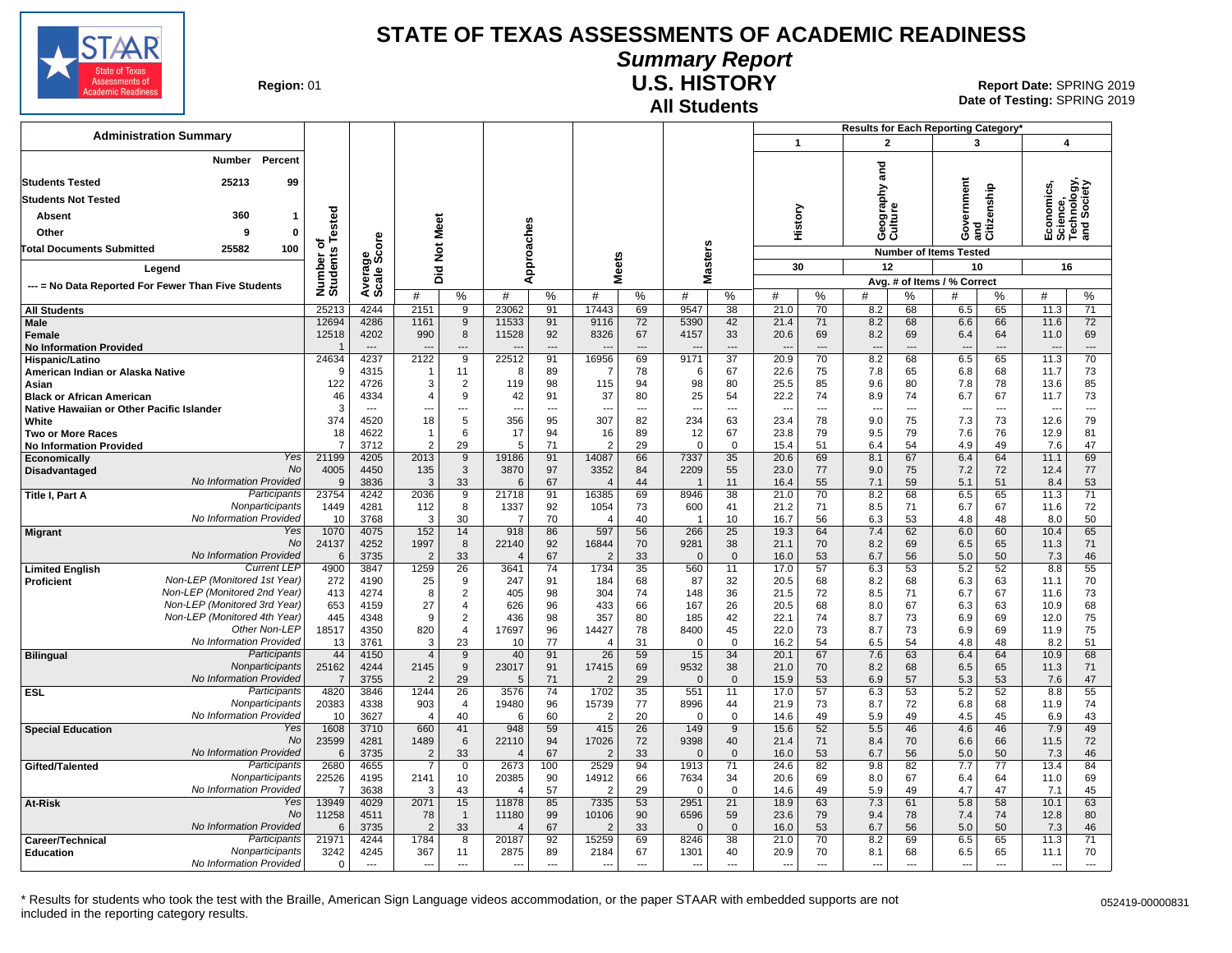

**Summary Report**

**Region: 01** 

# **First-Time Tested Students**

**U.S. HISTORY** 01 **Report Date:** SPRING 2019 **Date of Testing:**  SPRING 2019

|                                                                               |                                                              |                                   |                                  |                        |                                  |                         |                                |                         |                      |                          |                                   |                | Results for Each Reporting Category' |                                 |                      |                                   |                       |                                                      |                        |
|-------------------------------------------------------------------------------|--------------------------------------------------------------|-----------------------------------|----------------------------------|------------------------|----------------------------------|-------------------------|--------------------------------|-------------------------|----------------------|--------------------------|-----------------------------------|----------------|--------------------------------------|---------------------------------|----------------------|-----------------------------------|-----------------------|------------------------------------------------------|------------------------|
| <b>Administration Summary</b>                                                 |                                                              |                                   |                                  |                        |                                  |                         |                                |                         |                      |                          |                                   | $\mathbf{1}$   |                                      | $\overline{2}$                  |                      | 3                                 |                       | 4                                                    |                        |
|                                                                               | Percent<br>Number                                            |                                   |                                  |                        |                                  |                         |                                |                         |                      |                          |                                   |                |                                      |                                 |                      |                                   |                       |                                                      |                        |
| 24216<br><b>Students Tested</b><br>99                                         |                                                              |                                   |                                  |                        |                                  |                         |                                |                         |                      |                          |                                   |                |                                      | ក្ខ                             |                      |                                   |                       |                                                      |                        |
| <b>Students Not Tested</b>                                                    |                                                              |                                   |                                  |                        |                                  |                         |                                |                         |                      |                          |                                   |                |                                      | raphy                           |                      | Government                        | and<br>Citizenship    | Economics,<br>Science,<br>Technology,<br>and Society |                        |
| 276<br><b>Absent</b><br>$\mathbf{1}$                                          |                                                              |                                   |                                  |                        |                                  |                         |                                |                         |                      |                          |                                   |                |                                      | Geograp<br>Culture              |                      |                                   |                       |                                                      |                        |
| Other                                                                         | $\overline{2}$<br>$\mathbf 0$                                | ested                             |                                  |                        |                                  |                         |                                |                         |                      |                          |                                   | History        |                                      |                                 |                      |                                   |                       |                                                      |                        |
| <b>Total Documents Submitted</b>                                              | 24494<br>100                                                 | ō                                 | å                                |                        |                                  |                         |                                |                         |                      |                          |                                   |                |                                      |                                 |                      |                                   |                       |                                                      |                        |
|                                                                               |                                                              |                                   | န္တမ္တိ                          | Did Not Meet           |                                  | Approaches              |                                | <b>Meets</b>            |                      | Masters                  |                                   |                |                                      |                                 |                      | <b>Number of Items Tested</b>     |                       |                                                      |                        |
| Legend                                                                        |                                                              |                                   |                                  |                        |                                  |                         |                                |                         |                      |                          |                                   | 30             |                                      | 12                              |                      | 10<br>Avg. # of Items / % Correct |                       | 16                                                   |                        |
| --- = No Data Reported For Fewer Than Five Students                           |                                                              | Number of<br>Students             | Averag<br>Scale                  | #                      | %                                | #                       | %                              | #                       | %                    | #                        | %                                 | #              | %                                    | #                               | %                    | #                                 | %                     | #                                                    | $\%$                   |
| <b>All Students</b>                                                           |                                                              | 24216                             | 4273                             | 1625                   | $\overline{7}$                   | 22591                   | 93                             | 17372                   | 72                   | 9532                     | 39                                | 21.3           | 71                                   | 8.4                             | 70                   | 6.6                               | 66                    | 11.5                                                 | 72                     |
| Male                                                                          |                                                              | 12217                             | 4316                             | 891                    | $\overline{7}$                   | 11326                   | 93                             | 9083                    | 74                   | 5381                     | 44                                | 21.7           | 72                                   | 8.4                             | 70                   | 6.7                               | 67                    | 11.8                                                 | 74                     |
| Female                                                                        |                                                              | 11998<br>$\overline{\phantom{a}}$ | 4230<br>$\overline{\phantom{a}}$ | 734                    | $\,6\,$<br>$---$                 | 11264                   | 94<br>$\overline{\phantom{a}}$ | 8288                    | 69<br>$\overline{a}$ | 4151                     | 35<br>$\overline{a}$              | 20.9           | 70<br>$\sim$                         | 8.4                             | 70<br>$\overline{a}$ | 6.5                               | 65<br>$\overline{a}$  | 11.2                                                 | 70                     |
| <b>No Information Provided</b><br>Hispanic/Latino                             |                                                              | 23644                             | 4267                             | 1601                   | $\overline{7}$                   | 22043                   | $\overline{93}$                | 16885                   | $\overline{71}$      | 9156                     | 39                                | ---<br>21.3    | 71                                   | $\overline{\phantom{a}}$<br>8.3 | 70                   | $\overline{\phantom{a}}$<br>6.6   | 66                    | ---<br>11.5                                          | ---<br>$\overline{72}$ |
| American Indian or Alaska Native                                              |                                                              | <sub>9</sub>                      | 4315                             | -1                     | 11                               | 8                       | 89                             | -7                      | 78                   | -6                       | 67                                | 22.6           | 75                                   | 7.8                             | 65                   | 6.8                               | 68                    | 11.7                                                 | 73                     |
| Asian                                                                         |                                                              | 122                               | 4726                             | 3                      | $\overline{2}$                   | 119                     | 98                             | 115                     | 94                   | 98                       | 80                                | 25.5           | 85                                   | 9.6                             | 80                   | 7.8                               | 78                    | 13.6                                                 | 85                     |
| <b>Black or African American</b><br>Native Hawaiian or Other Pacific Islander |                                                              | 45<br>3                           | 4360                             | 3                      | $\overline{7}$<br>---            | 42<br>---               | 93<br>---                      | 37<br>$\overline{a}$    | 82<br>---            | 25<br>$\sim$             | 56<br>---                         | 22.4<br>---    | 75<br>$\overline{\phantom{a}}$       | 9.1<br>$\overline{\phantom{a}}$ | 76                   | 6.8<br>$\overline{\phantom{a}}$   | 68<br>$\overline{a}$  | 11.9                                                 | 75<br>---              |
| White                                                                         |                                                              | 368                               | 4538                             | 14                     | $\overline{4}$                   | 354                     | 96                             | 307                     | 83                   | 234                      | 64                                | 23.6           | 79                                   | 9.1                             | 76                   | 7.4                               | 74                    | 12.7                                                 | 79                     |
| Two or More Races                                                             |                                                              | 18                                | 4622                             |                        | 6                                | 17                      | 94                             | 16                      | 89                   | 12                       | 67                                | 23.8           | 79                                   | 9.5                             | 79                   | 7.6                               | 76                    | 12.9                                                 | 81                     |
| <b>No Information Provided</b>                                                | Yes                                                          | $\overline{7}$<br>20270           | 3712<br>4236                     | $\overline{2}$<br>1517 | 29<br>$\overline{7}$             | 5<br>18753              | 71<br>93                       | $\mathcal{P}$<br>14024  | 29<br>69             | $\Omega$<br>7325         | $\mathbf 0$<br>36                 | 15.4<br>21.0   | 51<br>70                             | 6.4<br>8.2                      | 54<br>69             | 4.9<br>6.5                        | 49<br>65              | 7.6<br>11.3                                          | 47<br>71               |
| Economically<br><b>Disadvantaged</b>                                          | No                                                           | 3938                              | 4464                             | 106                    | 3                                | 3832                    | 97                             | 3344                    | 85                   | 2206                     | 56                                | 23.2           | 77                                   | 9.1                             | 76                   | 7.2                               | 72                    | 12.5                                                 | 78                     |
|                                                                               | No Information Provided                                      | 8                                 | 3913                             | $\overline{2}$         | 25                               | 6                       | 75                             | $\overline{4}$          | 50                   |                          | 13                                | 17.4           | 58                                   | 7.6                             | 64                   | 5.5                               | 55                    | 8.8                                                  | 55                     |
| Title I, Part A                                                               | Participants<br>Nonparticipants                              | 22785                             | 4272                             | 1525                   | $\overline{7}$<br>$\overline{7}$ | 21260                   | 93                             | 16315                   | $\overline{72}$      | 8932                     | 39                                | 21.3           | 71                                   | 8.4                             | 70                   | 6.6                               | 66                    | 11.5                                                 | $\overline{72}$        |
|                                                                               | No Information Provided                                      | 1422<br>9                         | 4295<br>3771                     | 97<br>3                | 33                               | 1325<br>6               | 93<br>67                       | 1053<br>$\overline{4}$  | 74<br>44             | 599<br>-1                | 42<br>11                          | 21.4<br>16.7   | 71<br>56                             | 8.5<br>6.3                      | 71<br>53             | 6.7<br>5.0                        | 67<br>50              | 11.7<br>7.9                                          | 73<br>49               |
| <b>Migrant</b>                                                                | Yes                                                          | 1011                              | 4108                             | 119                    | 12                               | 892                     | 88                             | 594                     | 59                   | 265                      | 26                                | 19.6           | 65                                   | 7.6                             | 64                   | 6.1                               | 61                    | 10.6                                                 | 66                     |
|                                                                               | No<br>No Information Provided                                | 23199<br>6                        | 4281<br>3735                     | 1504<br>2              | 6<br>33                          | 21695<br>4              | 94<br>67                       | 16776<br>$\overline{2}$ | 72<br>33             | 9267<br>$\Omega$         | 40<br>$\mathbf 0$                 | 21.4<br>16.0   | 71<br>53                             | 8.4<br>6.7                      | 70<br>56             | 6.6<br>5.0                        | 66<br>50              | 11.5<br>7.3                                          | 72<br>46               |
| <b>Limited English</b>                                                        | <b>Current LEP</b>                                           | 4281                              | 3897                             | 904                    | $\overline{21}$                  | 3377                    | 79                             | 1695                    | 40                   | 552                      | 13                                | 17.6           | 59                                   | 6.6                             | 55                   | 5.4                               | 54                    | 9.1                                                  | 57                     |
| <b>Proficient</b>                                                             | Non-LEP (Monitored 1st Year)                                 | 255                               | 4230                             | 15                     | 6                                | 240                     | 94                             | 182                     | 71                   | 87                       | 34                                | 20.9           | 70                                   | 8.4                             | 70                   | 6.4                               | 64                    | 11.5                                                 | 72                     |
|                                                                               | Non-LEP (Monitored 2nd Year)<br>Non-LEP (Monitored 3rd Year) | 408<br>641                        | 4282<br>4167                     | 6<br>25                | $\mathbf{1}$<br>4                | 402<br>616              | 99<br>96                       | 303<br>432              | 74<br>67             | 148<br>167               | 36<br>26                          | 21.6<br>20.6   | 72<br>69                             | 8.5<br>8.0                      | 71<br>67             | 6.7<br>6.4                        | 67<br>64              | 11.7<br>10.9                                         | 73<br>68               |
|                                                                               | Non-LEP (Monitored 4th Year)                                 | 438                               | 4359                             | 8                      | $\overline{2}$                   | 430                     | 98                             | 356                     | 81                   | 185                      | 42                                | 22.2           | 74                                   | 8.8                             | 73                   | 6.9                               | 69                    | 12.1                                                 | 75                     |
|                                                                               | Other Non-LEP                                                | 18181                             | 4364                             | 664                    | $\overline{4}$                   | 17517                   | 96                             | 14400                   | 79                   | 8393                     | 46                                | 22.2           | 74                                   | 8.8                             | 73                   | 6.9                               | 69                    | 12.0                                                 | 75                     |
|                                                                               | No Information Provided                                      | 12                                | 3762                             | 3                      | 25                               | 9                       | 75                             | $\overline{4}$          | 33                   | $\Omega$                 | $\mathbf 0$                       | 16.1           | 54                                   | 6.5                             | 54                   | 5.0                               | 50                    | 8.2                                                  | 51                     |
| <b>Bilingual</b>                                                              | Participants<br>Nonparticipants                              | 41<br>24168                       | 4185<br>4274                     | 3<br>1620              | $\overline{7}$<br>$\overline{7}$ | 38<br>22548             | 93<br>93                       | 26<br>17344             | 63<br>72             | 15<br>9517               | 37<br>39                          | 20.5<br>21.3   | 68<br>71                             | 7.7<br>8.4                      | 64<br>70             | 6.5<br>6.6                        | 65<br>66              | 11.1<br>11.5                                         | 69<br>72               |
|                                                                               | No Information Provided                                      | $\overline{7}$                    | 3755                             | 2                      | 29                               | 5                       | 71                             | $\overline{2}$          | 29                   | $\Omega$                 | $\mathbf 0$                       | 15.9           | 53                                   | 6.9                             | 57                   | 5.3                               | 53                    | 7.6                                                  | 47                     |
| <b>ESL</b>                                                                    | Participants                                                 | 4208                              | 3897                             | 893                    | $\overline{21}$                  | 3315                    | 79                             | 1663                    | 40                   | 543                      | 13                                | 17.6           | 59                                   | 6.6                             | 55                   | 5.4                               | 54                    | 9.2                                                  | 57                     |
|                                                                               | Nonparticipants<br>No Information Provided                   | 19998<br>10                       | 4353<br>3627                     | 728<br>$\overline{4}$  | $\overline{4}$<br>40             | 19270<br>6              | 96<br>60                       | 15707<br>$\overline{2}$ | 79<br>20             | 8989<br>$\Omega$         | 45<br>$\Omega$                    | 22.1<br>14.6   | 74<br>49                             | 8.7<br>5.9                      | 73<br>49             | 6.9<br>4.5                        | 69<br>45              | 12.0<br>6.9                                          | 75<br>43               |
| <b>Special Education</b>                                                      | Yes                                                          | 1493                              | 3733                             | 579                    | 39                               | 914                     | 61                             | 410                     | 27                   | 149                      | 10                                | 15.9           | 53                                   | 5.6                             | 47                   | 4.7                               | 47                    | 8.0                                                  | 50                     |
|                                                                               | No                                                           | 22717                             | 4309                             | 1044                   | 5                                | 21673                   | 95                             | 16960                   | 75                   | 9383                     | 41                                | 21.7           | 72                                   | 8.5                             | 71                   | 6.7                               | 67                    | 11.7                                                 | 73                     |
|                                                                               | No Information Provided<br>Participants                      | 6<br>2676                         | 3735                             | $\overline{2}$         | 33                               | $\overline{4}$<br>2670  | 67<br>100                      | $\overline{2}$<br>2526  | 33<br>94             | $\Omega$                 | $\overline{0}$<br>$\overline{71}$ | 16.0           | 53                                   | 6.7                             | 56<br>82             | 5.0                               | 50<br>$\overline{77}$ | 7.3                                                  | 46<br>84               |
| Gifted/Talented                                                               | Nonparticipants                                              | 21533                             | 4656<br>4226                     | 6<br>1616              | $\mathbf 0$<br>8                 | 19917                   | 92                             | 14844                   | 69                   | 1913<br>7619             | 35                                | 24.6<br>20.9   | 82<br>70                             | 9.8<br>8.2                      | 68                   | 7.7<br>6.5                        | 65                    | 13.4<br>11.2                                         | 70                     |
|                                                                               | No Information Provided                                      | $\overline{7}$                    | 3638                             | 3                      | 43                               | $\overline{4}$          | 57                             | $\overline{2}$          | 29                   | $\Omega$                 | $\mathbf 0$                       | 14.6           | 49                                   | 5.9                             | 49                   | 4.7                               | 47                    | 7.1                                                  | 45                     |
| At-Risk                                                                       | Yes                                                          | 12986                             | 4066                             | 1559                   | 12                               | 11427                   | 88                             | 7266                    | 56                   | 2936                     | 23                                | 19.3           | 64                                   | 7.5                             | 62                   | 6.0                               | 60                    | 10.3                                                 | 65                     |
|                                                                               | <b>No</b><br>No Information Provided                         | 11224<br>6                        | 4514<br>3735                     | 64<br>$\overline{2}$   | $\overline{1}$<br>33             | 11160<br>$\overline{4}$ | 99<br>67                       | 10104<br>$\overline{2}$ | 90<br>33             | 6596<br>$\Omega$         | 59<br>$\mathbf{0}$                | 23.6<br>16.0   | 79<br>53                             | 9.4<br>6.7                      | 78<br>56             | 7.4<br>5.0                        | 74<br>50              | 12.8<br>7.3                                          | 80<br>46               |
| Career/Technical                                                              | Participants                                                 | 21156                             | 4271                             | 1351                   | 6                                | 19805                   | 94                             | 15199                   | 72                   | 8233                     | 39                                | 21.3           | 71                                   | 8.4                             | 70                   | 6.6                               | 66                    | 11.5                                                 | 72                     |
| <b>Education</b>                                                              | Nonparticipants                                              | 3060                              | 4288                             | 274                    | 9                                | 2786                    | 91                             | 2173                    | 71                   | 1299                     | 42                                | 21.4           | 71                                   | 8.4                             | 70                   | 6.6                               | 66                    | 11.4                                                 | 71                     |
|                                                                               | No Information Provided                                      | $\Omega$                          | $\overline{a}$                   | $\overline{a}$         | ---                              | $\overline{a}$          | $\overline{\phantom{a}}$       | $\overline{a}$          | $\overline{a}$       | $\overline{\phantom{a}}$ | ---                               | $\overline{a}$ | $\overline{\phantom{a}}$             | ---                             | $\overline{a}$       | $\overline{a}$                    | ---                   | $\overline{a}$                                       | ---                    |